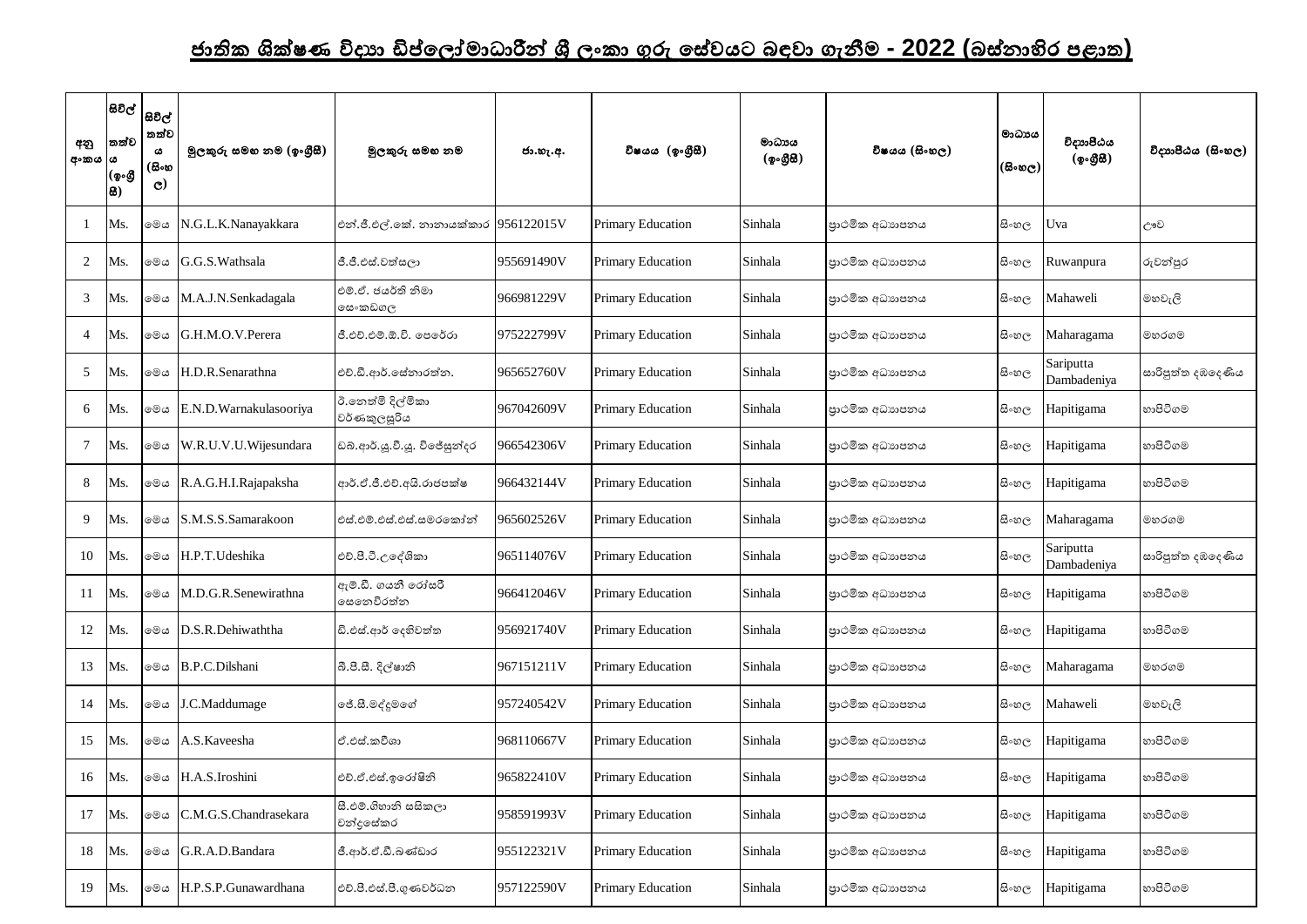| අනු<br>අංකය  ය | තත්ව<br>(ඉංගී<br> සි) | සිවිල්  <br>සවිල්  <br>තත්ව<br>ය<br>(සිංහ<br>$\mathbf{C}$ | මුලකුරු සමහ නම (ඉංගුීසී) | මූලකුරු සමහ නම             | ජා.හැ.අ.     | විෂයය (ඉංගීසී)           | මාධාපය<br>(ඉංගීසි) | විෂයය (සිංහල)  | මාධායය<br>(සිංහල) | විදාාාපීඨය<br>(ඉංගීසී) | විදාහපීඨය (සිංහල) |
|----------------|-----------------------|-----------------------------------------------------------|--------------------------|----------------------------|--------------|--------------------------|--------------------|----------------|-------------------|------------------------|-------------------|
| 20             | Ms.                   | මෙය                                                       | H.A.P.K.Hettiarachchi    | එච්.ඒ.පී.කේ.හෙට්ටිආරච්චි   | 946833614V   | <b>Primary Education</b> | Sinhala            | පාථමික අධාහපනය | සිංහ $_{\rm C}$   | Hapitigama             | හාපිටිගම          |
| 21             | Ms.                   | මෙය                                                       | G.M.I.P.Dayananda        | ජී .එම්. අයි. පී. දයානන්ද  | 956103401V   | <b>Primary Education</b> | Sinhala            | පාථමික අධාහපනය | සි∘හල             | Wayamba                | වයඹ               |
| 22             | Ms.                   | මෙය                                                       | H.P.N.Seram              | එච්.පී.එන් සේරම්           | 199664701590 | <b>Primary Education</b> | Sinhala            | පාථමික අධාහපනය | සි∘හල             | Maharagama             | මහරගම             |
| 23             | Ms.                   | මෙය                                                       | A.P.Devid                | ඒ. පී. ඬෙවිඩ්              | 967222518V   | <b>Primary Education</b> | Sinhala            | පාථමික අධාහපනය | සි∘හල             | Mahaweli               | මහවැලි            |
| 24             | Ms.                   | මෙය                                                       | A.P.W.M.Amarasinghe      | ඒ.පී.ඩබ්ලිව්.එම් අමරසිංහ.  | 966241071V   | <b>Primary Education</b> | Sinhala            | පාථමික අධාහපනය | සි∘හල             | Hapitigama             | හාපිටිගම          |
| 25             | Ms.                   | මෙය                                                       | K.M.D.S. Wijenayaka      | ඉක්.එම්.ඩී.එස්. විජේනායක   | 965243585V   | <b>Primary Education</b> | Sinhala            | පාථමික අධාහපනය | සිංහ $_{\rm C}$   | Hapitigama             | හාපිටිගම          |
| 26             | Ms.                   | මෙය                                                       | G.P.A.I.D.Pthirana       | ජී.පී.ඒ.අයි.ඩී.පතිරණ.      | 967812072V   | <b>Primary Education</b> | Sinhala            | පාථමික අධාහපනය | සි∘හල             | Hapitigama             | හාපිටිගම          |
| 27             | Ms.                   | මෙය                                                       | P.D.I.Kumari             | පී.ඩී.අයි.කුමාරි           | 966490730V   | <b>Primary Education</b> | Sinhala            | පාථමික අධාහපනය | සිංහල             | Hapitigama             | හාපිටිගම          |
| 28             | Ms.                   | මෙය                                                       | A.A.M.P.Adhikari         | ඒ.ඒ.එම්.පී.අධිකාරි         | 957742319V   | <b>Primary Education</b> | Sinhala            | පාථමික අධාහපනය | සි∘හල             | Hapitigama             | හාපිටිගම          |
| 29             | Ms.                   | මෙය                                                       | P.H.S.R.Sewwandi         | පී.එච්.එස්.ආර්.සෙව්වන්දි   | 965781935V   | <b>Primary Education</b> | Sinhala            | පාථමික අධාහපනය | සි∘හල             | Hapitigama             | හාපිටිගම          |
| 30             | Ms.                   | මෙය                                                       | G.P.S.P.Pathirana        | ජී.පි.එස්.පි. පතිරණ        | 968621769V   | <b>Primary Education</b> | Sinhala            | පාථමික අධාහපනය | සි∘හල             | Hapitigama             | හාපිටිගම          |
| 31             | Ms.                   | මෙය                                                       | H.P.O.L. Wijesinghe      | එච්.පි.ඕ.එල්.විජේසිංහ.     | 947412000V   | <b>Primary Education</b> | Sinhala            | පාථමික අධාහපනය | සි∘හල             | Hapitigama             | හාපිටිගම          |
| 32             | Ms.                   | මෙය                                                       | W.P.S.Anushika           | ඩබ්ලිව්.පී.එස්. අනුෂිකා    | 965403205V   | <b>Primary Education</b> | Sinhala            | පාථමික අධාහපනය | සි∘හල             | Sripada                | ශීපාද             |
| 33             | Ms.                   | මෙය                                                       | K.T.D.L.M.Kumarathilaka  | කේ.ටී.ඩී.එල්.එම්.කුමාරතිලක | 966910666V   | <b>Primary Education</b> | Sinhala            | පාථමික අධාහපනය | සි∘හල             | Pasdunrata             | පස්දුන්රට         |
| 34             | Ms.                   | මෙය                                                       | W.N.K.Perera             | ඩබ්.එන්.කේ. පෙරේරා         | 965431632V   | <b>Primary Education</b> | Sinhala            | පාථමික අධාහපනය | සි∘හල             | Pasdunrata             | පස්දුන්රට         |
| 35             | Ms.                   | මෙය                                                       | E.B.K.H. Elabodage       | ඊ.බී.කේ.එච්.ඇලබොඩගේ        | 966911999V   | <b>Primary Education</b> | Sinhala            | පාථමික අධාහපනය | සි∘හල             | Pulathisipura          | පුලතිසිපුර        |
| 36             | Ms.                   | මෙය                                                       | L.A.D.Lakmali            | එල්.ඒ.ඩී. ලක්මාලි          | 966070897V   | <b>Primary Education</b> | Sinhala            | පාථමික අධාහපනය | සිංහල             | Ruhuna                 | රුහුණ             |
| 37             | Ms.                   |                                                           | ⊚මය S.J.Rathnasooriya    | එස්.ජේ .රත්නසූරිය          | 956130859V   | <b>Primary Education</b> | Sinhala            | පාථමික අධාහපනය | සි∘හල             | Ruhuna                 | රුහුණ             |
| 38             | Ms.                   | මෙය                                                       | M.A.M.Kumarawardhana     | එම්.ඒ.එම්.කුමාරවර්ධන       | 967772356V   | <b>Primary Education</b> | Sinhala            | පාථමික අධාහපනය | සි∘හල             | Maharagama             | මහරගම             |
| 39             | Ms.                   | මෙය                                                       | W.A.K.Madhubhashini      | ඩබ්. ඒ. කේ මධුහාෂිණී       | 967541109V   | <b>Primary Education</b> | Sinhala            | පාථමික අධාහපනය | සි∘හල             | Maharagama             | මහරගම             |
| 40             | Ms.                   | මෙය                                                       | J.A.S.H.Kodikara         | ේ.ඒ.එස්.එච්.කොඩිකාර        | 955670515V   | <b>Primary Education</b> | Sinhala            | පාථමික අධාහපනය | සි∘හල             | Maharagama             | මහරගම             |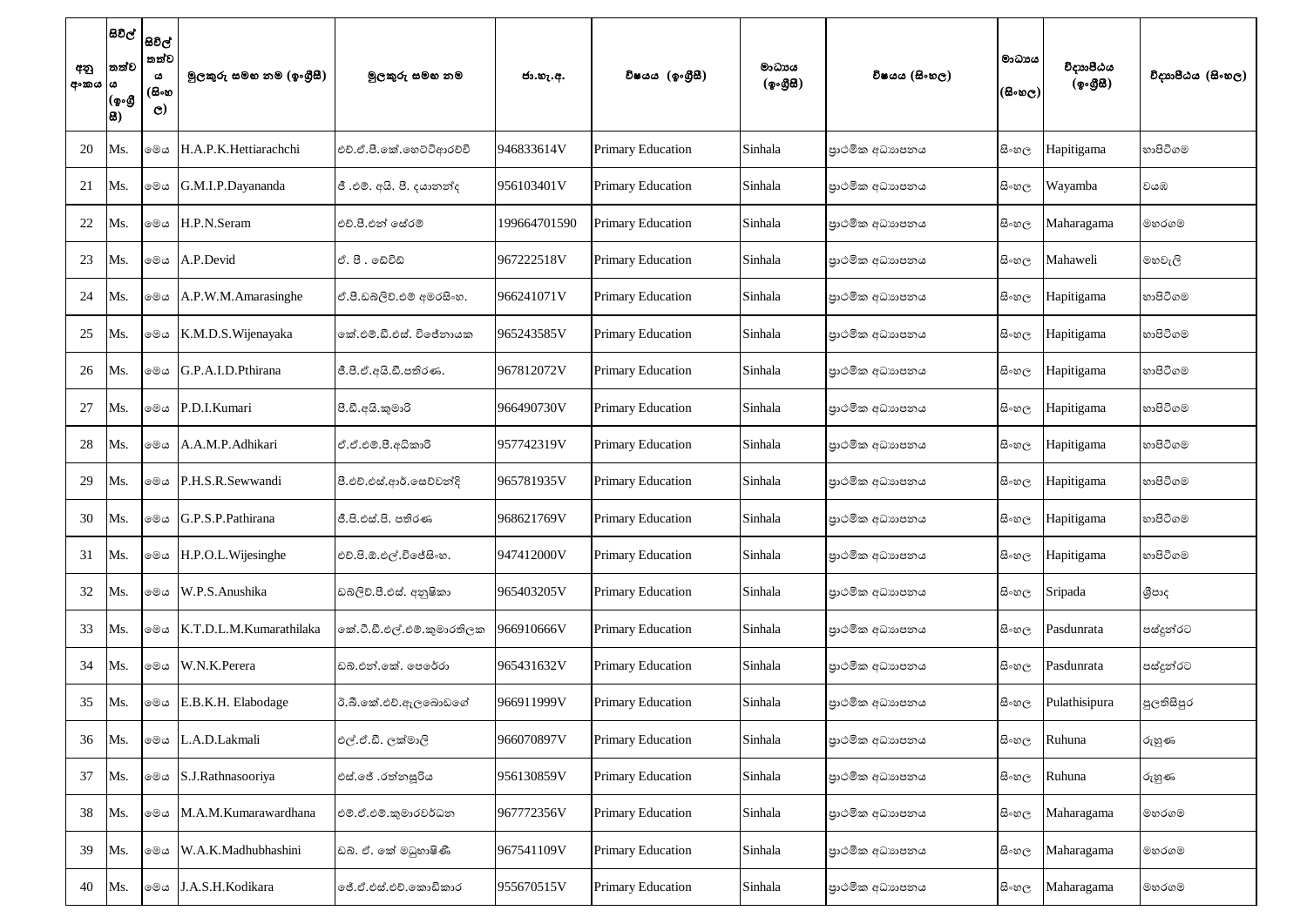| අනු<br>අංකය  ය | සිවිල්  <br>තත්ව<br>(ඉංගී<br> සි) | සිවිල්<br>තත්ව<br>ය<br>(සිංහ<br>$\mathbf{C}$ | මූලකුරු සමහ නම (ඉංගීුසී) | මූලකුරු සමහ නම                   | ජා.හැ.අ.     | විෂයය (ඉංගීසී)           | මාධායය<br>(ඉංගීසි) | විෂයය (සිංහල)  | මාධායය<br>(සිංහල) | විදාහපීඨය<br>(ඉංගීසී) | විදාහපීඨය (සිංහල) |
|----------------|-----------------------------------|----------------------------------------------|--------------------------|----------------------------------|--------------|--------------------------|--------------------|----------------|-------------------|-----------------------|-------------------|
| 41             | Ms.                               | මෙය                                          | H.D.N.Sandalanka         | එච් .ඩි.එන්.සඳලංකා               | 967980498V   | <b>Primary Education</b> | Sinhala            | පාථමික අධාහපනය | සි∘හල             | Maharagama            | මහරගම             |
| 42             | Ms.                               | මෙය                                          | A.K.A.Imdumini           | ඒ.කේ.ඒ.ඉදූමිණි                   | 966821540V   | <b>Primary Education</b> | Sinhala            | පාථමික අධාහපනය | සි∘හල             | Hapitigama            | හාපිටිගම          |
| 43             | Ms.                               | මෙය                                          | R.M.K.M.Rammunige        | ආර්.එම්.කේ.එම්.රම්මුණිගේ         | 948543907V   | <b>Primary Education</b> | Sinhala            | පාථමික අධාහපනය | සි∘හල             | Hapitigama            | හාපිටිගම          |
| 44             | Ms.                               | මෙය                                          | R.M.A.Ranasinghe         | ආර්.එම්.ඒ.රණසිංහ                 | 957464068V   | <b>Primary Education</b> | Sinhala            | පාථමික අධාහපනය | සි∘හල             | Hapitigama            | හාපිටිගම          |
| 45             | Ms.                               | මෙය                                          | B.S.A.P.Madhushika       | බී. එස්. ඒ. පී. මධුෂිකා          | 966692081V   | <b>Primary Education</b> | Sinhala            | පාථමික අධාහපනය | සි∘හල             | Hapitigama            | හාපිටිගම          |
| 46             | Ms.                               | මෙය                                          | I.P.S.I.Pushpakumara     | අයි.පී.සඳලි ඉෂාරා පුෂ්පකුමාර,    | 968133462V   | <b>Primary Education</b> | Sinhala            | පාථමික අධාහපනය | සි∘හල             | Hapitigama            | හාපිටිගම          |
| 47             | Ms.                               | මෙය                                          | M.L.K.S.Liyange          | එම්.එල්.කේ.එස්.ලියනගේ            | 966421835V   | <b>Primary Education</b> | Sinhala            | පාථමික අධාහපනය | සි∘හල             | Hapitigama            | හාපිටිගම          |
| 48             | Ms.                               | මෙය                                          | J.D.U.S.P.Menike         | ේ.ඩි.යූ.එස්.පී.මැණිකේ            | 966360143V   | <b>Primary Education</b> | Sinhala            | පාථමික අධාහපනය | සි∘හල             | Hapitigama            | හාපිටිගම          |
| 49             | Ms.                               | මෙය                                          | B.A.J.Nuwanthi           | බී.ඒ.ජීත්මා නුවන්ති              | 967351300V   | <b>Primary Education</b> | Sinhala            | පාථමික අධාහපනය | සි∘හල             | Pasdunrata            | පස්දුන්රට         |
| 50             | Ms.                               | මෙය                                          | <b>B.A.S.Srimalee</b>    | බී. ඒ. එස්. ශීමාලි               | 955880854V   | <b>Primary Education</b> | Sinhala            | පාථමික අධාහපනය | සි∘හල             | Pasdunrata            | පස්දුන්රට         |
| 51             | Ms.                               | මෙය                                          | P.A.R.Nimeshika          | පී.ඒ.රත්සරණි නිමේෂිකා            | 956692130V   | <b>Primary Education</b> | Sinhala            | පාථමික අධාහපනය | සි∘හල             | Pasdunrata            | පස්දුන්රට         |
| 52             | Ms.                               | මෙය                                          | K.A.S.L.Perera           | නේ. ඒ. එස්. එල්. පෙරේරා          | 967961450V   | <b>Primary Education</b> | Sinhala            | පාථමික අධාහපනය | සි∘හල             | Pasdunrata            | පස්දුන්රට         |
| 53             | Ms.                               | මෙය                                          | K.G.Y.V.Pathiranage      | කේ.ජී.වයි .විදානපතිරණගේ          | 975072134V   | <b>Primary Education</b> | Sinhala            | පාථමික අධාහපනය | සි∘හල             | Pasdunrata            | පස්දුන්රට         |
| 54             | Ms.                               | මෙය                                          | S.S. Akuratiyagama       | එස්. එස්. අකුරැටියගම             | 957800173V   | <b>Primary Education</b> | Sinhala            | පාථමික අධාහපනය | සි∘හල             | Pasdunrata            | පස්දුන්රට         |
| 55             | Ms.                               | මෙය                                          | H.A.N.H.Hettiarachchi    | එච්.ඒ.එන්.හිරුණි<br>ගෙට්ටිආරච්චි | 199677902128 | <b>Primary Education</b> | Sinhala            | පාථමික අධාහපනය | සි∘හල             | Pulathisipura         | පුලතිසිපුර        |
| 56             | Ms.                               | මෙය                                          | W.T.S.Madubhashini       | ඩබ්ලිව්.ටී.එස්.මධුහාෂිණී         | 965313737V   | <b>Primary Education</b> | Sinhala            | පාථමික අධාහපනය | සි∘හල             | Ruhuna                | රුහුණ             |
| 57             | Ms.                               | මෙය                                          | N.G.L.N.Sandunika        | එන්.ජී.එල්.එන් සදූනිකා           | 956501784V   | <b>Primary Education</b> | Sinhala            | පාථමික අධාහපනය | සි∘හල             | Ruhuna                | රුහුණ             |
| 58             | Ms.                               | මෙය                                          | K.D.U.Madhushani         | කේ.ඩී.යූ.මධුශානි                 | 968590685V   | <b>Primary Education</b> | Sinhala            | පාථමික අධාහපනය | සි∘හල             | Ruhuna                | රුහුණ             |
| 59             | Ms.                               | මෙය                                          | D.M.N.Rsanjalee          | ඩී.එම්.එන්.රසාංජලී               | 965781269V   | <b>Primary Education</b> | Sinhala            | පාථමික අධාහපනය | සි∘හල             | Ruhuna                | රුහුණ             |
| 60             | Ms.                               | මෙය                                          | D.D.A.Hansamali          | විඥා හි .ඒ .හිංසමාලි             | 937021178V   | <b>Primary Education</b> | Sinhala            | පාථමික අධාහපනය | සි∘හල             | Ruhuna                | රුහුණ             |
| 61             | Mr.                               | මයා                                          | K.G.U.Jayarathna         | කේ.ජී.යූ.ජයරත්න                  | 960490410V   | <b>Primary Education</b> | Sinhala            | පාථමික අධාහපනය | සි∘හල             | Hapitigama            | හාපිටිගම          |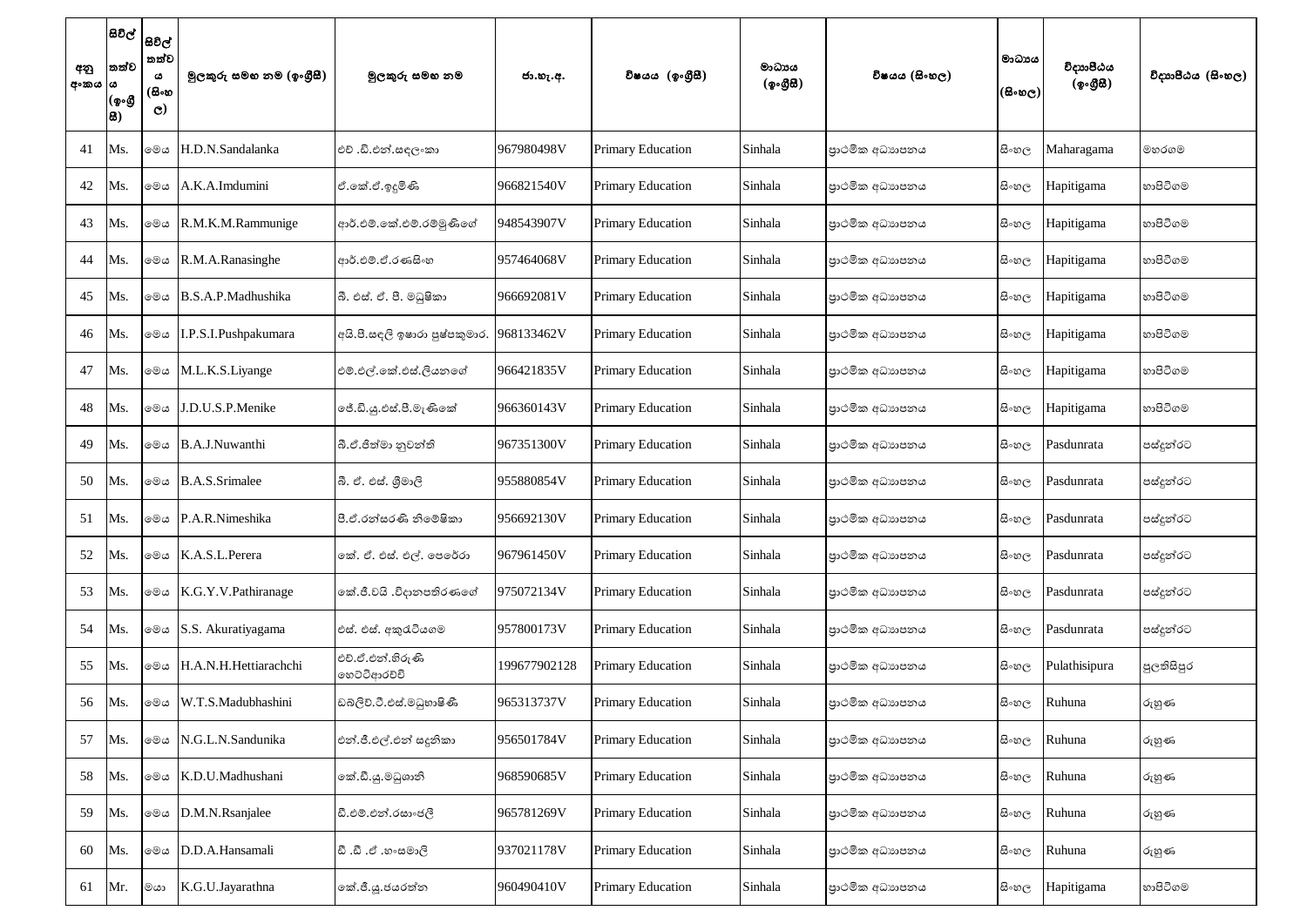| අනු<br>අංකය  ය | සිවිල්  <br>තත්ව<br>(ඉංගී<br>品) | සිවිල්<br>තත්ව<br>ය<br>(සිංහ<br>$\mathbf{C}$ | මුලකුරු සමහ නම (ඉංගුීසී) | මූලකුරු සමහ නම             | ජා.හැ.අ.     | විෂයය (ඉංගීසී)           | මාධායය<br>(ඉංගීසී) | විෂයය (සිංහල)  | මාධායය<br>(සිංහල) | විදාාාපීඨය<br>(ඉංගීසි) | විදාහපීඨය (සිංහල) |
|----------------|---------------------------------|----------------------------------------------|--------------------------|----------------------------|--------------|--------------------------|--------------------|----------------|-------------------|------------------------|-------------------|
| 62             | Ms.                             | මෙය                                          | D.C.Lakmali              | ඩී.සී.ලක්මාලි              | 958200820V   | <b>Primary Education</b> | Sinhala            | පාථමික අධාහපනය | සිංහල             | Hapitigama             | හාපිටිගම          |
| 63             | Ms.                             | මෙය                                          | G.V.R.Harshani           | ජී.වී.ආර්.හර්ෂණි           | 958181396V   | <b>Primary Education</b> | Sinhala            | පාථමික අධාහපනය | සි∘හල             | Hapitigama             | හාපිටිගම          |
| 64             | Ms.                             | මෙය                                          | R.N.M.Rajapaksha         | ආර්.එන්.එම්.රාජපක්ෂ        | 965173196V   | <b>Primary Education</b> | Sinhala            | පාථමික අධාහපනය | සි∘හල             | Sripada                | ශීපාද             |
| 65             | Ms.                             | මෙය                                          | S.L.U.Liyanage           | එස්. එල්. යූ. ලියනගේ       | 955932935V   | <b>Primary Education</b> | Sinhala            | පාථමික අධාහපනය | සි∘හල             | Pasdunrata             | පස්දුන්රට         |
| 66             | Ms.                             | මෙය                                          | K.M.R.Kariyawasam        | කේ.එම්.ආර්.කාරියවසම්       | 199478102050 | <b>Primary Education</b> | Sinhala            | පාථමික අධාහපනය | සි∘හල             | Pulathisipura          | පූලතිසිපුර        |
| 67             | Ms.                             | මෙය                                          | W.D.R.Coory              | ඩබ්ලිව්.ඩී.ආර්.කුරේ        | 968510126V   | <b>Primary Education</b> | Sinhala            | පාථමික අධාහපනය | සි∘හල             | Pulathisipura          | පුලතිසිපුර        |
| 68             | Ms.                             | මෙය                                          | D.D.H.P.Wickramarathna   | ඩී.ඩී.එච්.පී.විකුමරත්න     | 966900644V   | <b>Primary Education</b> | Sinhala            | පාථමික අධාහපනය | සිංහල             | Ruhuna                 | රුහුණ             |
| 69             | Ms.                             | මෙය                                          | S.D.I.U.Thilakarathna    | එස්.ඩී.අයි.යූ.තිලකරත්න     | 975263410V   | <b>Primary Education</b> | Sinhala            | පාථමික අධාහපනය | සිංහල             | Ruhuna                 | රුහුණ             |
| 70             | Ms.                             | මෙය                                          | W.D.H.Chethana           | ඩබ්ලිව්.ඩී.එච්.චේතනා       | 965662057V   | <b>Primary Education</b> | Sinhala            | පාථමික අධාහපනය | සි∘හල             | Ruhuna                 | රුහුණ             |
| 71             | Ms.                             | මෙය                                          | K.D.S.M.Chandrasekara    | කේ. ඩී. එස්. එම්.චන්දුසේකර | 968134272V   | <b>Primary Education</b> | Sinhala            | පාථමික අධාහපනය | සි∘හල             | Ruhuna                 | රුහුණ             |
| 72             | Ms.                             | මෙය                                          | R. H. P.Madushani        | ආර්.එච්.පී.මධුශානි         | 957420494V   | <b>Primary Education</b> | Sinhala            | පාථමික අධාහපනය | සි∘හල             | Ruhuna                 | රුහුණ             |
| 73             | Ms.                             |                                              | ⊚මය D.V.Lokusuriya       | ඩී.වී.ලොකුසූරිය            | 966350172V   | <b>Primary Education</b> | Sinhala            | පාථමික අධාහපනය | සි∘හල             | Ruhuna                 | රුහුණ             |
| 74             | Ms.                             | මෙය                                          | M.M.K.Madhusha           | එම්.එම්.කේ. මධුෂා          | 966412208V   | <b>Primary Education</b> | Sinhala            | පාථමික අධාහපනය | සි∘හල             | Ruhuna                 | රුහුණ             |
| 75             | Ms.                             | මෙය                                          | G.P.K.Shalika            | ජී.පී.කේ. ශාලිකා           | 957894143V   | <b>Primary Education</b> | Sinhala            | පාථමික අධාහපනය | සි∘හල             | Ruhuna                 | රුහුණ             |
| 76             | Ms.                             | මෙය                                          | U.L.D.S.T.Gunasighe      | ශු.එල්.ඩී.එස්.ටී. ගුණසිංහ  | 956540178V   | <b>Primary Education</b> | Sinhala            | පාථමික අධාහපනය | සි∘හල             | Ruhuna                 | රුහුණ             |
| 77             | Mr.                             | මයා                                          | B.U.H.M.Disanayaka       | බී.වී.එච්.එම්. දිසානායක    | 963523254V   | <b>Primary Education</b> | Sinhala            | පාථමික අධාහපනය | සි∘හල             | Maharagama             | මහරගම             |
| 78             | Ms.                             | මෙය                                          | V.P.N.Pathirana          | වී.පී.එන්.පතිරණ            | 967330108V   | <b>Primary Education</b> | Sinhala            | පාථමික අධාහපනය | සි∘හල             | Hapitigama             | හාපිටිගම          |
| 79             | Ms.                             | මෙය                                          | M.M.Sewwandi             | එම්. එම්. සෙව්වන්දි        | 967091464V   | <b>Primary Education</b> | Sinhala            | පාථමික අධාහපනය | සි∘හල             | Pasdunrata             | පස්දුන්රට         |
| 80             | Ms.                             | මෙය                                          | K.D.B.K.Gayanthika       | කේ.ඩී.බී.කේ.ගයන්තිකා       | 967230219V   | <b>Primary Education</b> | Sinhala            | පාථමික අධාහපනය | සි∘හල             | Pasdunrata             | පස්දුන්රට         |
| 81             | Ms.                             | මෙය                                          | H.V.P.Madhushika         | එච්.වී.පී.මධුෂිකා          | 955782810V   | <b>Primary Education</b> | Sinhala            | පාථමික අධාහපනය | සි∘හල             | Pasdunrata             | පස්දුන්රට         |
| 82             | Ms.                             | මෙය                                          | N.H.K.C.Thilakarathna    | එන්. එච්. කේ. සී. තිලකරත්න | 956262755V   | <b>Primary Education</b> | Sinhala            | පාථමික අධාහපනය | සි∘හල             | Pasdunrata             | පස්දුන්රට         |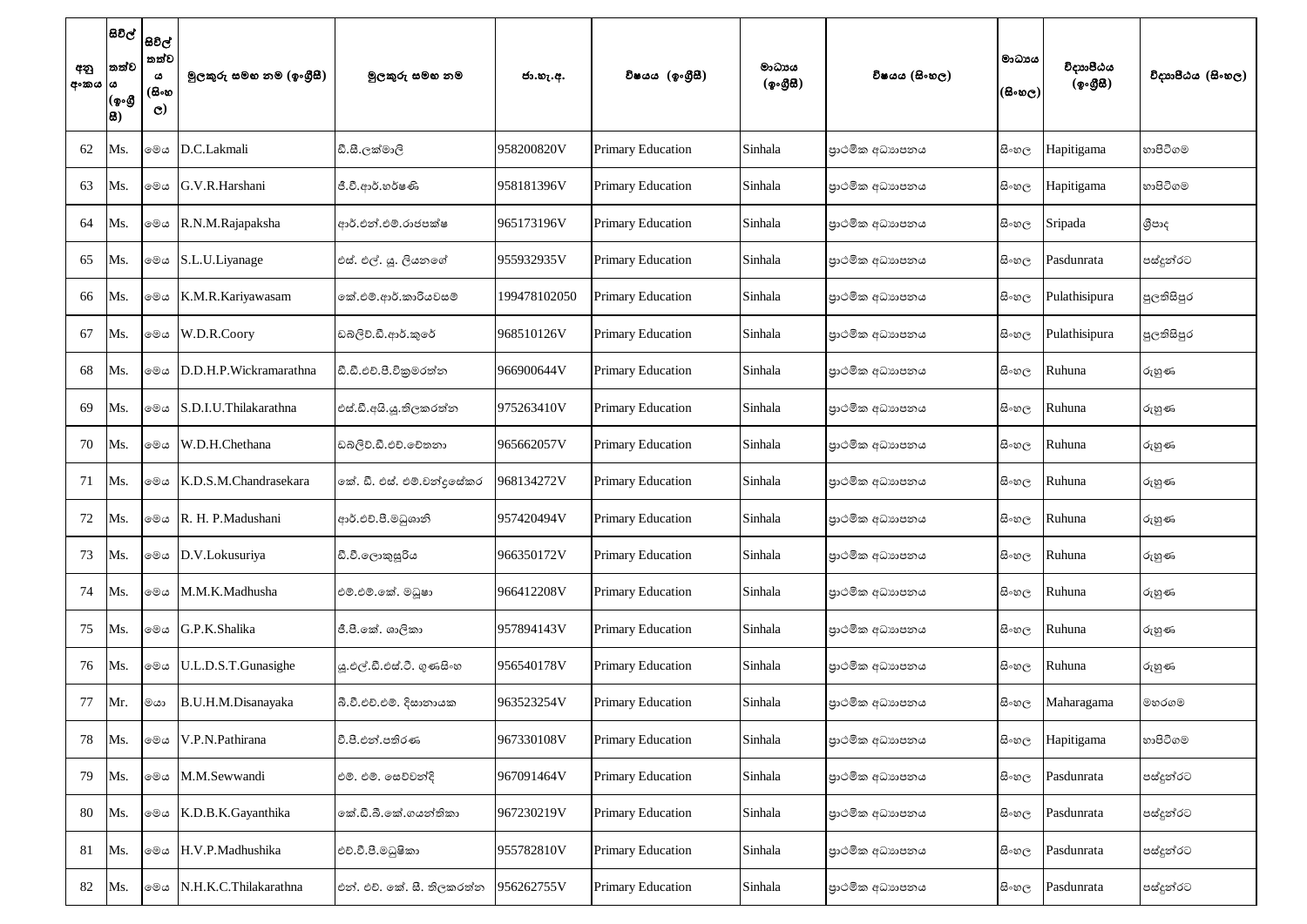| අනු<br>අංකය  ය | සිවිල්  <br>තත්ව<br>(ඉංගී<br> සි) | සිවිල්<br>තත්ව<br>ය<br>(සිංහ<br>$\mathbf{C}$ | මූලකුරු සමහ නම (ඉංගීුසී) | මූලකුරු සමහ නම                         | ජා.හැ.අ.   | විෂයය (ඉංගීසී)           | මාධායය<br>(ඉංගීසී) | විෂයය (සිංහල)  | මාධායය<br>(සිංහල) | විදාාාපීඨය<br>(ඉංගීසී) | විදාහපීඨය (සිංහල) |
|----------------|-----------------------------------|----------------------------------------------|--------------------------|----------------------------------------|------------|--------------------------|--------------------|----------------|-------------------|------------------------|-------------------|
| 83             | Ms.                               | මෙය                                          | T.M.Gunadasa             | ටී.එම්.ගුණදාස                          | 967211125V | <b>Primary Education</b> | Sinhala            | පාථමික අධාහපනය | සි∘හල             | Pulathisipura          | පූලතිසිපුර        |
| 84             | Ms.                               | මෙය                                          | D.M.H.T.Rathnayaka       | ඩී.එම්.එච්.ටී.රත්නායක                  | 965611436V | <b>Primary Education</b> | Sinhala            | පාථමික අධාහපනය | සි∘හල             | Pulathisipura          | පූලතිසිපුර        |
| 85             | Ms.                               | මෙය                                          | H.H.S.Rupasinghe         | එච්.එච්.එස්.රූපසිංහ                    | 975103277V | <b>Primary Education</b> | Sinhala            | පාථමික අධාහපනය | සිංහල             | Ruhuna                 | රුහුණ             |
| 86             | Ms.                               | මෙය                                          | A. H. P.P. Hewage        | ඒ.එච්. පුන්සරා පුසාදි හේවගේ            | 946970786V | <b>Primary Education</b> | Sinhala            | පාථමික අධාහපනය | සි∘හල             | Pulathisipura          | පූලතිසිපුර        |
| 87             | Mr.                               | මයා                                          | W.A.A.I.Weerasighe       | ඩබලිව්.ඒ.ඒ.අයි.වීරසිංහ                 | 952971921V | <b>Primary Education</b> | Sinhala            | පාථමික අධාහපනය | සිංහල             | Ruhuna                 | රුහුණ             |
| 88             | Ms.                               | මෙය                                          | D.T.D.Kulasekara         | ඩී. ටී. ඩී. කුලසේකර                    | 957653286V | <b>Primary Education</b> | Sinhala            | පාථමික අධාහපනය | සි∘හල             | Ruhuna                 | රුහුණ             |
| 89             | Mr.                               | මයා                                          | K.H.H.S.Kalubowila       | කේ. එච්. එච්. එස්. කළුබෝවිල 962790925V |            | <b>Primary Education</b> | Sinhala            | පාථමික අධාහපනය | සි∘හල             | Sripada                | ශීපාද             |
| 90             | Mr.                               | මයා                                          | M.M.Kathriarachchi       | එම්.එම්.කතිආරච්චි                      | 963350295V | <b>Primary Education</b> | Sinhala            | පාථමික අධාහපනය | සි∘හල             | Pasdunrata             | පස්දූන්රට         |
| 91             | Ms.                               | මෙය                                          | A.R.S.K.Premathilaka     | ඒ.ආර්.එස්.කේ.ජේමතිලක                   | 958193327V | <b>Primary Education</b> | Sinhala            | පාථමික අධාහපනය | සි∘හල             | Ruhuna                 | රුහුණ             |
| 92             | Ms.                               | මෙය                                          | B.K.N.N.Kumari           | බී.කේ.එන්.එන්.කුමාරී                   | 958583540V | <b>Primary Education</b> | Sinhala            | පාථමික අධාහපනය | සි∘හල             | Ruhuna                 | රුහුණ             |
| 93             | Mr.                               | මයා                                          | K.D.S.Thushara           | කේ.ඩී.එස්.තුෂාර                        | 962081517V | <b>Primary Education</b> | Sinhala            | පාථමික අධාහපනය | සි∘හල             | Sripada                | ශීපාද             |
| 94             | Ms.                               | මෙය                                          | G.G.D.S.Dharmapriya      | ජී.ජී.ඩී.එස්.ධර්මපිය                   | 955520270V | <b>Primary Education</b> | Sinhala            | පාථමික අධාහපනය | සි∘හල             | Ruhuna                 | රුහුණ             |
| 95             | Ms.                               | මෙය                                          | R.M.H.N.Sandamini        | ආර්.එම්.එච්.එන්.සඳමිණි                 | 966182822V | <b>Primary Education</b> | Sinhala            | පාථමික අධාහපනය | සි∘හල             | Wayamba                | වයඹ               |
| 96             | Ms.                               | මෙය                                          | P.K.B.C.E.Karunarathna   | පී.කේ.බී.සී.ඊ.කරුණාරත්න                | 966191880V | <b>Primary Education</b> | Sinhala            | පාථමික අධාහපනය | සි∘හල             | Hapitigama             | හාපිටිගම          |
| 97             | Ms.                               | මෙය                                          | A.M.Thalawangedara       | ටී.ජී.ඒ මදුවන්ති                       | 967560685V | <b>Primary Education</b> | Sinhala            | පාථමික අධාහපනය | සි∘හල             | Maharagama             | මහරගම             |
| 98             | Ms.                               | මෙය                                          | R.M.P.S.Rathnayaka       | ආර්.එම්.පී.එස්. රත්නායක                | 967091928V | <b>Primary Education</b> | Sinhala            | පාථමික අධාහපනය | සි∘හල             | Hapitigama             | හාපිටිගම          |
| 99             | Ms.                               | මෙය                                          | W.M.M.N.Fernando         | ඩබ්.එම්.එම්.එන්.පුනාන්දූ               | 965233857V | <b>Primary Education</b> | Sinhala            | පාථමික අධාහපනය | සි∘හල             | Hapitigama             | හාපිටිගම          |
| 100            | Ms.                               | මෙය                                          | K.S.Dilhani              | කේ.එස්.දිල්හානි                        | 957222099V | <b>Primary Education</b> | Sinhala            | පාථමික අධාහපනය | සි∘හල             | Hapitigama             | හාපිටිගම          |
| 101            | Ms.                               | මෙය                                          | W.M.N.U.Wijesundara      | ඩබ්.එම්.එන්.යූ.විජේසුන්දර              | 958522363V | <b>Primary Education</b> | Sinhala            | පාථමික අධාහපනය | සි∘හල             | Hapitigama             | හාපිටිගම          |
| 102            | Ms.                               | මෙය                                          | A.G.I.Madhumali          | ඒ.ජී.ඉරේෂා මධුමාලි                     | 966534222V | <b>Primary Education</b> | Sinhala            | පාථමික අධාහපනය | සි∘හල             | Pulathisipura          | පුලතිසිපුර        |
| 103            | Ms.                               | මෙය                                          | W.A.I.M.Wickramasingha   | ඩබ්.ඒ.අයි.එම්.විකුමසිංහ                | 958333463V | <b>Primary Education</b> | Sinhala            | පාථමික අධාහපනය | සි∘හල             | Maharagama             | මහරගම             |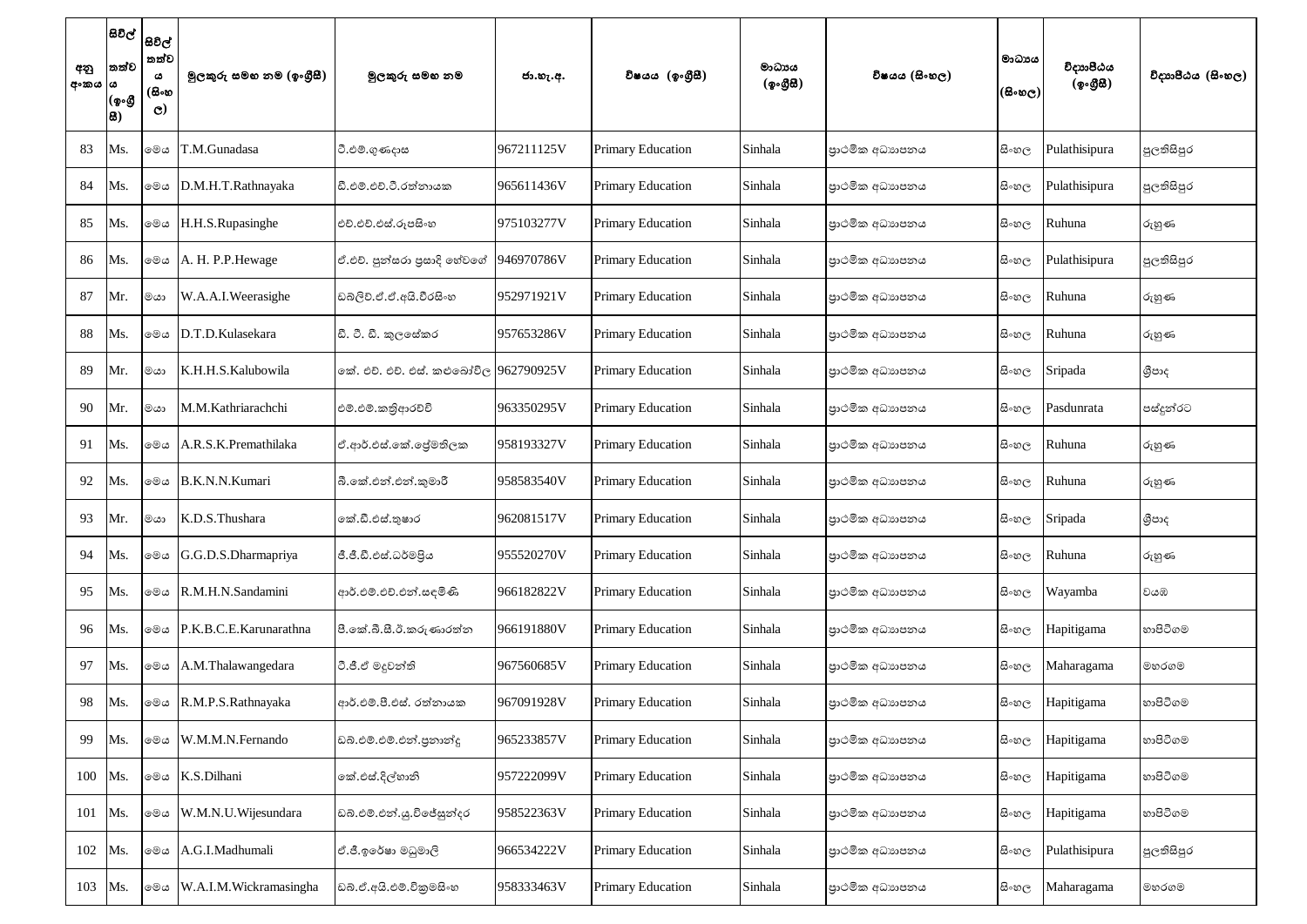| අනු<br>අංකය  ය | සිවිල්  <br>තත්ව<br>(ඉංගී<br>品) | සිවිල්<br>තත්ව<br>ය<br>(සිංහ<br>$\mathbf{C}$ | මුලකුරු සමහ නම (ඉංගුීසී) | මූලකුරු සමහ නම                   | ජා.හැ.අ.   | විෂයය (ඉංගීසී)           | මාධායය<br>(ඉංගීසී) | විෂයය (සිංහල)  | මාධායය<br>(සිංහල) | විදාාාපීඨය<br>(ඉංගීසී) | විදාහපීඨය (සිංහල) |
|----------------|---------------------------------|----------------------------------------------|--------------------------|----------------------------------|------------|--------------------------|--------------------|----------------|-------------------|------------------------|-------------------|
| 104            | Mr.                             | මයා                                          | K.A.I.Sandaruwan         | කේ.ඒ.අයි.සඳුරුවන්                | 950670428V | <b>Primary Education</b> | Sinhala            | පාථමික අධාහපනය | සිංහල             | Maharagama             | මහරගම             |
| 105            | Ms.                             | මෙය                                          | S.L.K.N.Perera           | එස්.එල්.කේ.එන්.පෙරේරා            | 965551247V | <b>Primary Education</b> | Sinhala            | පාථමික අධාහපනය | සිංහල             | Hapitigama             | හාපිටිගම          |
| 106            | Ms.                             | මෙය                                          | S.D.H.N.Wickramasinghe   | එස්.ඩී.එච්.එන් විකුමසිංහ         | 965872000V | <b>Primary Education</b> | Sinhala            | පාථමික අධාහපනය | සි∘හල             | Hapitigama             | හාපිටිගම          |
| 107            | Ms.                             | මෙය                                          | L.A.G.Madhara            | එල්. ඒ. ජී. මධාරා                | 966520159V | <b>Primary Education</b> | Sinhala            | පාථමික අධාහපනය | සි∘හල             | Hapitigama             | හාපිටිගම          |
| 108            | Ms.                             | මෙය                                          | A.A.D.N.H.Gunathilaka    | ඒ.ඒ.ඩී.එන්.එච්. ගුණතිලක          | 956920450V | <b>Primary Education</b> | Sinhala            | පාථමික අධාහපනය | සි∘හල             | Hapitigama             | හාපිටිගම          |
| 109            | Ms.                             | මෙය                                          | K.A.K.N.Kuruppu          | කේ.ඒ.කේ.එන් කුරුප්පූ             | 966701978V | <b>Primary Education</b> | Sinhala            | පාථමික අධාහපනය | සිංහල             | Hapitigama             | හාපිටිගම          |
| 110            | Ms.                             | මෙය                                          | P.B.S.Hansika            | පී.බී.එස්.හංසිකා                 | 967531103V | <b>Primary Education</b> | Sinhala            | පාථමික අධාහපනය | සිංහල             | Hapitigama             | හාපිටිගම          |
| 111            | Ms.                             | මෙය                                          | T.I.T.Perera             | ටී.අයි.ටී.පෙරේරා                 | 968103660V | <b>Primary Education</b> | Sinhala            | පාථමික අධාහපනය | සි∘හල             | Pasdunrata             | පස්දුන්රට         |
| 112            | Ms.                             | මෙය                                          | K.M.J.Keshani            | කේ. එම්. ජේ. කේෂානි              | 966312602V | <b>Primary Education</b> | Sinhala            | පාථමික අධාහපනය | සි∘හල             | Pasdunrata             | පස්දුන්රට         |
| 113            | Ms.                             | මෙය                                          | A.M.K.Dilrukshi          | ඒ.එම්.කේ.ඩිල්රුක්ෂි              | 968322699V | <b>Primary Education</b> | Sinhala            | පාථමික අධාහපනය | සි∘හල             | Pasdunrata             | පස්දුන්රට         |
| 114            | Ms.                             | මෙය                                          | G.M.Nuwandika            | ජී. එම්. නුවන්දිකා               | 967300934V | <b>Primary Education</b> | Sinhala            | පාථමික අධාහපනය | සි∘හල             | Pasdunrata             | පස්දුන්රට         |
| 115            | Ms.                             | මෙය                                          | P.C.A.M.Jayarathna       | පී.චතුමි අනුෂිකා මල්කි<br>ජයරත්න | 967261157V | <b>Primary Education</b> | Sinhala            | පාථමික අධාහපනය | සි∘හල             | Pulathisipura          | පුලතිසිපුර        |
| 116            | Ms.                             | මෙය                                          | T.U.Sanjeewani           | ටී.යූ.සංජීවනී                    | 956191890V | <b>Primary Education</b> | Sinhala            | පාථමික අධාහපනය | සි∘හල             | Pasdunrata             | පස්දුන්රට         |
| 117            | Ms.                             | මෙය                                          | S.A.A.L.Silva            | එස්.ඒ.ඒ.එල්.සිල්වා               | 955243137V | <b>Primary Education</b> | Sinhala            | පාථමික අධාහපනය | සි∘හල             | Pasdunrata             | පස්දුන්රට         |
| 118            | Ms.                             | මෙය                                          | S.A.D.S.Kavindi          | එස්.ඒ.ඩී.එස් කවින්දි             | 965240250V | <b>Primary Education</b> | Sinhala            | පාථමික අධාහපනය | සි∘හල             | Pasdunrata             | පස්දුන්රට         |
| 119            | Ms.                             | මෙය                                          | K.W.S.Anurangi           | කේ.ඩබ්.එස්.අනුරංගි               | 955950119V | <b>Primary Education</b> | Sinhala            | පාථමික අධාහපනය | සි∘හල             | Pulathisipura          | පුලතිසිපුර        |
| 120            | Ms.                             | මෙය                                          | E.M.K.H.Bandara          | ඊ.එම්.කේ.එච්.බණ්ඩාර              | 956520630V | <b>Primary Education</b> | Sinhala            | පාථමික අධාහපනය | සි∘හල             | Maharagama             | මහරගම             |
| 121            | Ms.                             | මෙය                                          | K.H.M.S.Perera           | කේ.එච්.එම්.එස්.ලූෂ්රේරා          | 948641470V | <b>Primary Education</b> | Sinhala            | පාථමික අධාහපනය | සි∘හල             | Pasdunrata             | පස්දුන්රට         |
| 122            | Ms.                             | මෙය                                          | G.H.Nayana               | ජී. එච්. නයනා                    | 966711469V | <b>Primary Education</b> | Sinhala            | පාථමික අධාහපනය | සිංහල             | Pasdunrata             | පස්දුන්රට         |
| 123            | Ms.                             | මෙය                                          | U.R.Madushani            | යු. රංගිකා මධුෂානි               | 957550371V | <b>Primary Education</b> | Sinhala            | පාථමික අධාහපනය | සිංහල             | Pasdunrata             | පස්දුන්රට         |
| 124            | Ms.                             | මෙය                                          | A.M.Sandaruwani          | ඒ.එම්. සඳරුවනි                   | 956581273V | <b>Primary Education</b> | Sinhala            | පාථමික අධාහපනය | සි∘හල             | Pasdunrata             | පස්දුන්රට         |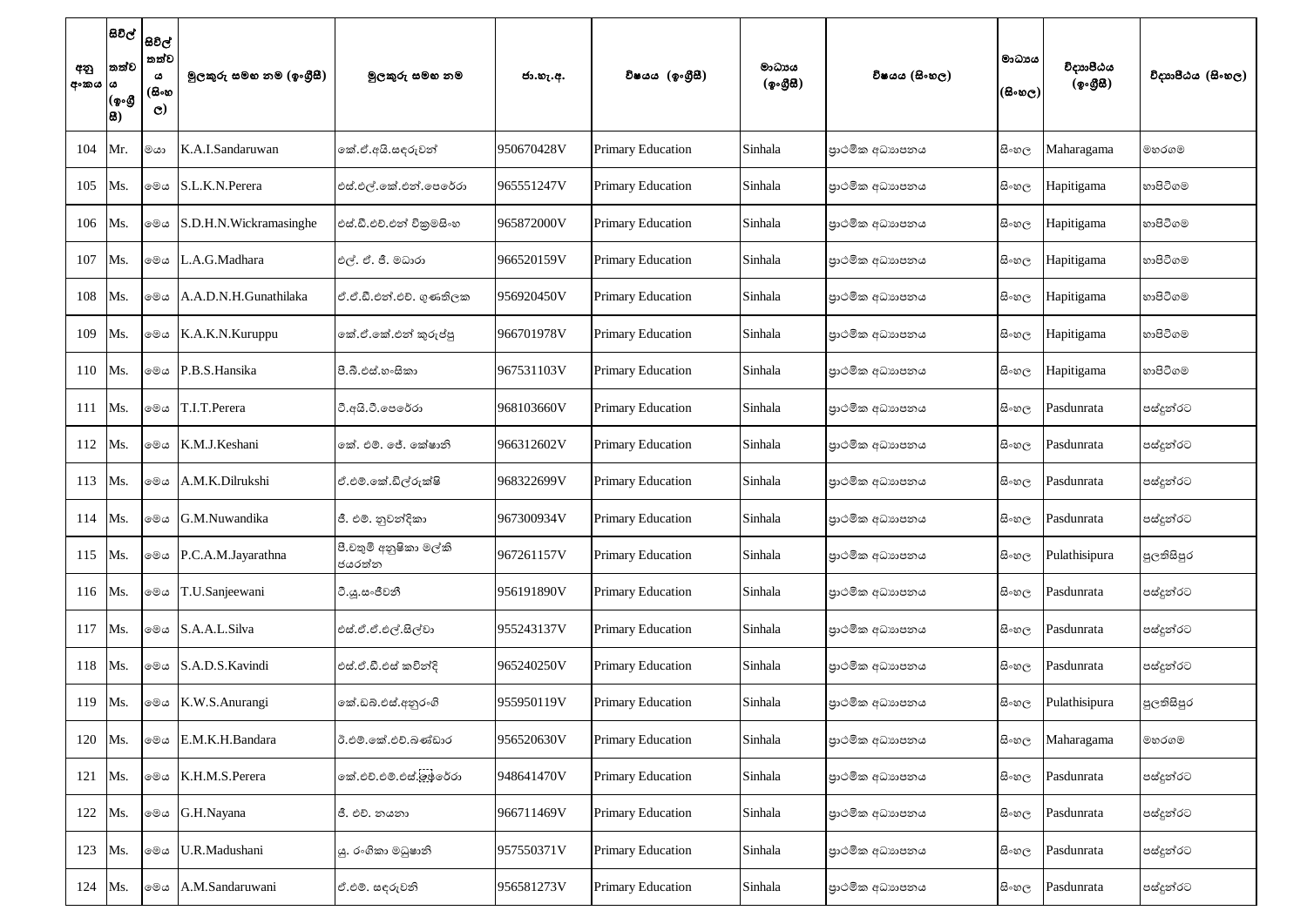| අනු<br>අංකය ය | සිවිල්  <br>තත්ව<br>(ඉංගී<br>සි) | සිවිල්<br>තත්ව<br>ය<br>(සිංහ<br>$\mathbf{C}$ | මූලකුරු සමහ නම (ඉංගුීසී) | මූලකුරු සමහ නම                       | ජා.හැ.අ.     | විෂයය (ඉංගීසී)           | මාධාපය<br>(ඉංගීසී) | විෂයය (සිංහල)  | මාධායය<br>$(\mathbb{B}\circ\mathfrak{v}_\mathbb{C})^{\mathbb{I}}$ | විදාාාපීඨය<br>(ඉංගීසී) | විදාහපීඨය (සිංහල) |
|---------------|----------------------------------|----------------------------------------------|--------------------------|--------------------------------------|--------------|--------------------------|--------------------|----------------|-------------------------------------------------------------------|------------------------|-------------------|
| 125           | Ms.                              | මෙය                                          | P.G.D.P.Wikramanayake    | පී. ජී. දූමේෂා පුසාංජලී<br>විකුමනායක | 957571891V   | <b>Primary Education</b> | Sinhala            | පාථමික අධාහපනය | සි∘හල                                                             | Pasdunrata             | පස්දුන්රට         |
| 126           | Ms.                              | මෙය                                          | D.Y.Kolambaarachchi      | ඩී.වයි.කොළඹආරච්චි                    | 968543946V   | <b>Primary Education</b> | Sinhala            | පාථමික අධාහපනය | සි∘හල                                                             | Pasdunrata             | පස්දුන්රට         |
| 127           | Ms.                              | මෙය                                          | T.A.Wedisinghe           | ටී.ඒ වැදිසිංහ                        | 975243273V   | <b>Primary Education</b> | Sinhala            | පාථමික අධාහපනය | සි∘හල                                                             | Pasdunrata             | පස්දුන්රට         |
| 128           | Ms.                              | මෙය                                          | M.A.V.C.Nimesha          | එම්. ඒ. වී. සී. නිමේෂා               | 955401190V   | <b>Primary Education</b> | Sinhala            | පාථමික අධාහපනය | සි∘හල                                                             | Pasdunrata             | ්පස්දූන්රට        |
| 129           | Ms.                              | මෙය                                          | M.D.R.I.Prasadi          | එම්.ඩී.ආර්.අයි.පුසාදි                | 968123165V   | <b>Primary Education</b> | Sinhala            | පාථමික අධාහපනය | සි∘හල                                                             | Pasdunrata             | පස්දුන්රට         |
| 130           | Ms.                              | මෙය                                          | K.V.S.Lakmali            | කේ.වී.එස්.ලක්මාලි                    | 965661964V   | <b>Primary Education</b> | Sinhala            | පාථමික අධාහපනය | සි∘හල                                                             | Pasdunrata             | පස්දුන්රට         |
| 131           | Ms.                              | මෙය                                          | S.M.Dilini               | එස්.එම්.දිලිනි                       | 958372094V   | <b>Primary Education</b> | Sinhala            | පාථමික අධාහපනය | සි∘හල                                                             | Pasdunrata             | පස්දුන්රට         |
| 132           | Ms.                              | මෙය                                          | M.P.M.Perera             | එම්.පි.එම්.පෙරේරා                    | 966951869V   | <b>Primary Education</b> | Sinhala            | පාථමික අධාහපනය | සි∘හල                                                             | Pasdunrata             | පස්දුන්රට         |
| 133           | Mr.                              | මයා                                          | A.V.E.H. Wijerathna      | ඒ.වී.ඊ.එච්.විජේරත්න                  | 963464070V   | <b>Primary Education</b> | Sinhala            | පාථමික අධාහපනය | සි∘හල                                                             | Pasdunrata             | පස්දූන්රට         |
| 134           | Ms.                              | මෙය                                          | W.D.I.U.Poornika         | ඩබ්ලිව්.ඩී.අයි.යූ. පූර්ණිකා          | 199670400304 | <b>Primary Education</b> | Sinhala            | පාථමික අධාහපනය | සි∘හල                                                             | Pasdunrata             | පස්දුන්රට         |
| 135           | Ms.                              | මෙය                                          | K.A.N.T.Jayawardhane     | කේ.ඒ.එන්.ටී.ජයවර්ධන                  | 199383000119 | <b>Primary Education</b> | Sinhala            | පාථමික අධාහපනය | සි∘හල                                                             | Pasdunrata             | පස්දුන්රට         |
| 136           | Ms.                              | මෙය                                          | M.N.F.Shihara            | එම්.එන්.එෆ්.ශිහාරා                   | 956741297V   | <b>Primary Education</b> | Tamil              | පාථමික අධාහපනය | දෙමළ                                                              | Dharga Nagar           | දර්ගා නගර්        |
| 137           | Ms.                              | මෙය                                          | M.R.Z. Arafa             | එම්.ආර්.ඉසෙඩ් අරෆා                   | 965042296V   | <b>Primary Education</b> | Tamil              | පාථමික අධාහපනය | ඈමඳ                                                               | Dharga Nagar           | දර්ගා නගර්        |
| 138           | Ms.                              | මෙය                                          | M.N.F.Nuska              | එම්.එන් එෆ්.නූස්කා                   | 968551175V   | <b>Primary Education</b> | Tamil              | පාථමික අධාහපනය | දෙමළ                                                              | Dharga Nagar           | දර්ගා නගර්        |
| 139           | Ms.                              | මෙය                                          | M.F.Noorul Ala           | එම්.එෆ්.නූරුල් අලා                   | 199666602115 | <b>Primary Education</b> | Tamil              | පාථමික අධාහපනය | දෙමළ                                                              | Dharga Nagar           | දර්ගා නගර්        |
| 140           | Ms.                              | මෙය                                          | M.F.F.Farha              | එම්.එෆ්.එෆ්.ෆර්හා                    | 966591480V   | <b>Primary Education</b> | Tamil              | පාථමික අධාහපනය | දෙමළ                                                              | Dharga Nagar           | දර්ගා නගර්        |
| 141           | Ms.                              | මෙය                                          | J.Jayalashmi             | ජේ.ජයලෂ්මි                           | 966353538V   | <b>Primary Education</b> | Tamil              | පාථමික අධාහපනය | දෙමළ                                                              | Sripada                | ශීපාද             |
| 142           | Mr.                              | මයා                                          | U.I.Ahamed               | යු.ඉකාස් අහමඩ්                       | 962551270V   | <b>Primary Education</b> | Tamil              | පාථමික අධාහපනය | දෙමළ                                                              | Addalaichenai          | අඩ්ඩාලච්චේන       |
| 143           | Ms.                              | මෙය                                          | A. Velanganni            | ඒ.වේලාංගන්නී                         | 957880401V   | <b>Primary Education</b> | Tamil              | පාථමික අධාහපනය | දෙමළ                                                              | Sripada                | ශීපාද             |
| 144           | Ms.                              | මෙය                                          | V.Hamarna                | වී.හමර්නා                            | 968513451V   | <b>Primary Education</b> | Tamil              | පාථමික අධාහපනය | දෙමළ                                                              | Sripada                | ශීපාද             |
| 145           | Mr.                              | මයා                                          | K.H.T.P.Duminda          | කේ.එච්.තිලින පුසාත් දුමින්ද          | 961462177V   | Science                  | Sinhala            | විදාහව         | සි∘හල                                                             | Sripada                | ශීපාද             |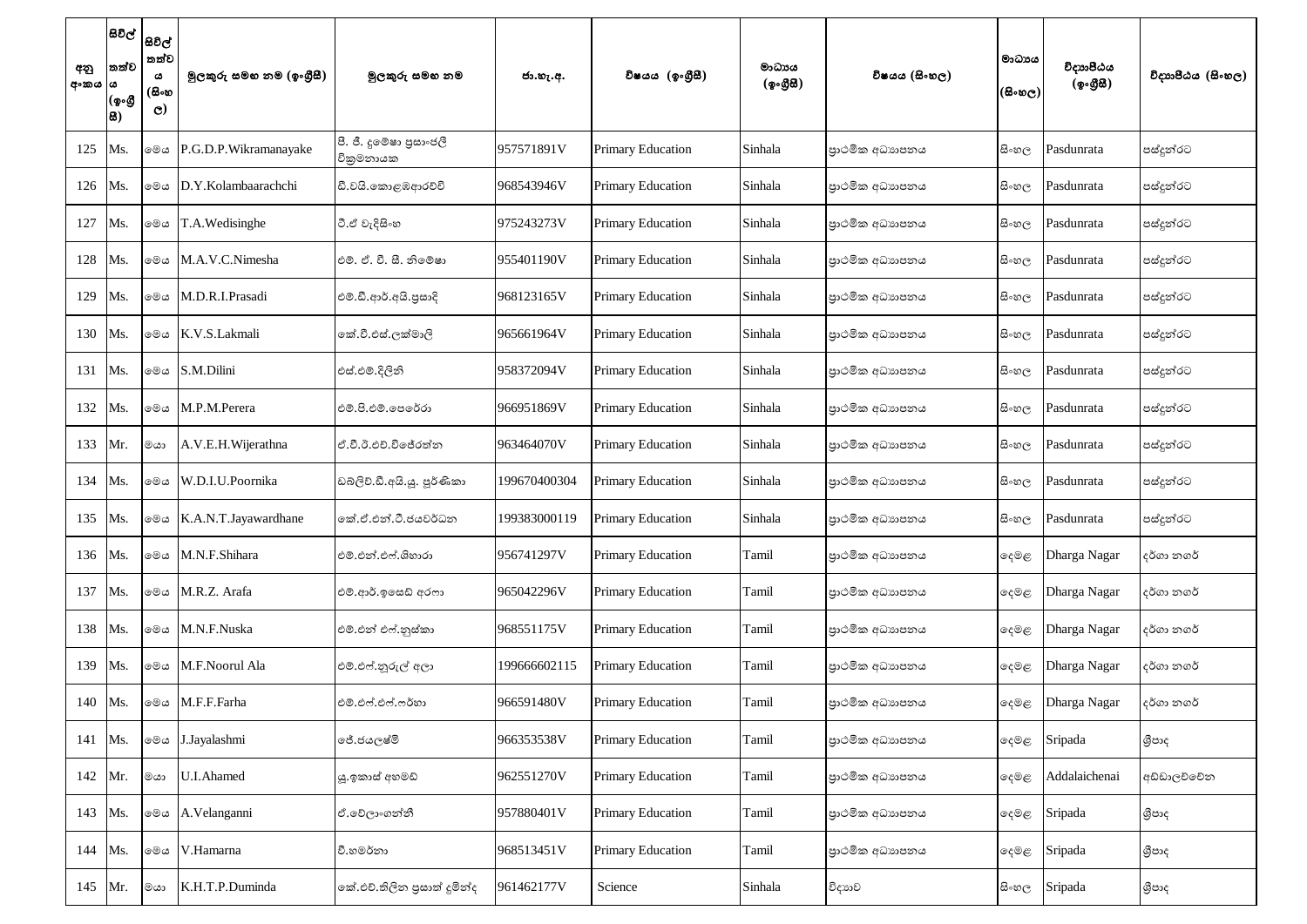| අනු<br>අංකය  ය | සිවිල්  <br> සවිල්  <br>තත්ව<br>(ஓ.கு<br> සි) | තත්ව<br>ය<br>(සිංහ<br>$\mathbf{C}$ | මූලකුරු සමහ නම (ඉංගුීසී) | මුලකුරු සමහ නම            | ජා.හැ.අ.     | විෂයය (ඉංගීුසි) | මාධායය<br>(ඉංගීසී) | විෂයය (සිංහල) | මාධායය<br>(සිංහල) | විදාහපීඨය<br>(ඉංගීසී) | විදාහපීඨය (සිංහල) |
|----------------|-----------------------------------------------|------------------------------------|--------------------------|---------------------------|--------------|-----------------|--------------------|---------------|-------------------|-----------------------|-------------------|
| 146            | Ms.                                           | මෙය                                | M.P.S.S.Ranaweera        | එම්.පී.එස්.එස්. රණවීර     | 945931434V   | Science         | Sinhala            | විදාහව        | සි∘හල             | Siyane                | සියනෑ             |
| 147            | Ms.                                           | මෙය                                | K.I.S. Wijerathna        | නේ.අයි.එස්.විජේරත්න       | 945420758V   | Science         | Sinhala            | විදාහව        | සි∘හල             | Siyane                | සියනෑ             |
| 148            | Ms.                                           | මෙය                                | M.T.Tharaka              | එම්.තිළිණි තාරකා          | 947002287V   | Science         | Sinhala            | විදාහව        | සි∘හල             | Siyane                | සියනෑ             |
| 149            | Ms.                                           | මෙය                                | A.A.Subhashini           | ඒ.අනුෂා සුභාෂිනි          | 965512233V   | Science         | Sinhala            | විදාහව        | සි∘හල             | Siyane                | සියනෑ             |
| 150            | Mr.                                           | මයා                                | P.V.J.J.Leelarathna      | පී.වී.ජේ.ජේ.ලීලාරත්න      | 950571500V   | Science         | Sinhala            | විදාහව        | සි∘හල             | Nilwala               | නිල්වලා           |
| 151            | Ms.                                           | මෙය                                | N.M.M.D.Bandara          | එන්.එම්.එම්.ඩී.බණ්ඩාර     | 955663365V   | Science         | Sinhala            | විදාහව        | සි∘හල             | Nilwala               | නිල්වලා           |
| 152            | Ms.                                           | මෙය                                | W.D.P.Subhashini         | ඩබලිව්.ඩී.පී. සුහාෂනි     | 199480500803 | Science         | Sinhala            | විදාහව        | සි∘හල             | Siyane                | සියනෑ             |
| 153            | Ms.                                           | මෙය                                | M.P.H.M.Perera           | එම්. පී. එච්. එම්. පෙරේරා | 955782119V   | Science         | Sinhala            | විදාහව        | සි∘හල             | Siyane                | සියනෑ             |
| 154            | Ms.                                           | මෙය                                | D.L.N.T.N.Gunarathna     | ඩී.එල්.එන්.ටී.එන්.ගුණරත්න | 967132420V   | Science         | Sinhala            | විදාහව        | සි∘හල             | Nilwala               | නිල්වලා           |
| 155            | Ms.                                           | මෙය                                | L.N.T.Wimalarathna       | එල්.එන්.ටී.විමලරත්න       | 958011644V   | Science         | Sinhala            | විදාහව        | සි∘හල             | Nilwala               | නිල්වලා           |
|                | 156 Ms.                                       | මෙය                                | A.M.A.G.S.Alagiyawanna   | ඒ.එම්.ඒ.ජී.එස්. අලගියවන්න | 955590481V   | Science         | Sinhala            | විදාහව        | සි∘හල             | Siyane                | සියනෑ             |
| 157            | Ms.                                           | මෙය                                | W.W.S.Wijebandara        | ඩබ්.ඩබ්.ශීමතී විජේබණ්ඩාර  | 928584674V   | Science         | Sinhala            | විදාහව        | සි∘හල             | Siyane                | සියනෑ             |
| 158            | Ms.                                           |                                    | ⊚®ය K.Dharani            | කේ.ධරනි                   | 967152358V   | Science         | Tamil              | විදාහව        | ඈමඳ               | Vavuniya              | වවුනියාව          |
| 159            | Ms.                                           | මෙය                                | M.Geerthana              | එම්.ගීර්තනා               | 966423781V   | Science         | Tamil              | විදාහව        | දෙමළ              | Vavuniya              | වවුනියාව          |
| 160            | Ms.                                           | මෙය                                | M.A.F.Asniya             | එම්.ඒ.එෆ්.අස්තියා         | 955481607V   | Science         | Tamil              | විදාහව        | දෙමළ              | Vavuniya              | වවුනියාව          |
| 161            | Ms.                                           | මෙය                                | M.K.F.Rushdha            | එම්. කේ. එෆ්. රුෂ්දා      | 956333636V   | Science         | Tamil              | විදාහව        | දෙමළ              | Batticaloa            | මඩකලපුව           |
| 162            | Ms.                                           | මෙය                                | V.Piradeesha             | බී. පිරදීෂා               | 946973122V   | Science         | Tamil              | විදාහව        | දෙමළ              | Jaffna                | යාපනය             |
| 163            | Ms.                                           | මෙය                                | M.R.Nadla                | එම් ආර්.නද්ලා             | 965610456V   | Science         | Tamil              | විදාහව        | දෙමළ              | Batticaloa            | මඩකලපුව           |
| 164            | Ms.                                           | මෙය                                | M.I.F.Nasa               | එම්.අයි.එෆ්.නාසා          | 957893198V   | Science         | Tamil              | විදාහව        | ඈමඳ               | Vavuniya              | වවුනියාව          |
| 165            | Ms.                                           | මෙය                                | M.A.F.Hasna              | එම්.ඒ.එෆ්.හස්නා           | 968362674V   | Science         | Tamil              | විදාහව        | දෙමළ              | Batticaloa            | මඩකලපුව           |
| 166            | Ms.                                           | මෙය                                | M.N.F.Nasmiya            | එම්.එන්.එෆ්.නස්මියා       | 947783165V   | Science         | Tamil              | විදාහව        | දෙමළ              | Batticaloa            | මඩකලපුව           |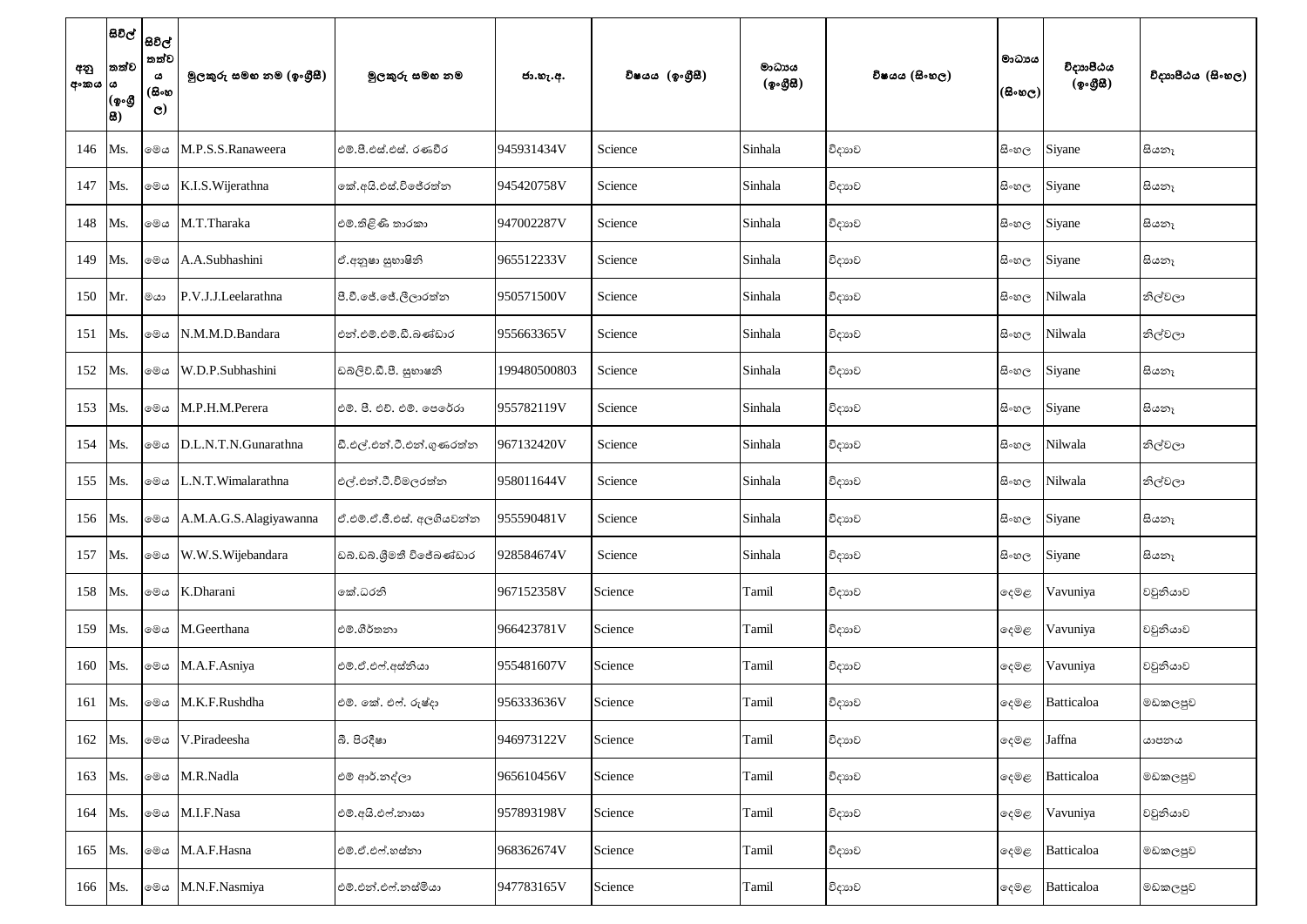| අනු<br>අංකය ය | තත්ව<br>(ஓംடூ<br> සි) | සිවිල්  <br> සවිල්  <br>තත්ව<br>ය<br>(සිංහ<br>$\mathbf{C}$ | මූලකුරු සමහ නම (ඉංගීසී)                  | මූලකුරු සමහ නම                                                    | ජා.හැ.අ.     | විෂයය (ඉංගීසී) | මාධාපය<br>(ඉංගීසී) | විෂයය (සිංහල) | මාධායය<br>(සිංහල) | විදාහපීඨය<br>(ඉංගීසී) | විදාහපීඨය (සිංහල) |
|---------------|-----------------------|------------------------------------------------------------|------------------------------------------|-------------------------------------------------------------------|--------------|----------------|--------------------|---------------|-------------------|-----------------------|-------------------|
| 167           | Ms.                   | මෙය                                                        | M.M.H.F.Mafasa                           | එම්.එම්.එච්.එෆ්. මාෆසා                                            | 975253872V   | Science        | Tamil              | විදාහව        | දෙමළ              | Batticaloa            | මඩකලපුව           |
| 168           | Ms.                   | මෙය                                                        | H.S.F.Husna                              | එච්.එස්.එෆ්.හුස්තා                                                | 966453397V   | Science        | Tamil              | විදාහව        | දෙමළ              | Batticaloa            | මඩකලපුව           |
| 169           | Ms.                   | මෙය                                                        | M.F.Fathima                              | එම්. එෆ් ෆාතිමා                                                   | 965402179V   | Science        | Tamil              | විදාහව        | දෙමළ              | Batticaloa            | මඩකලපුව           |
| 170           | Ms.                   | මෙය                                                        | K.K.A.L.B.Kumarasinghe                   | නේ.කේ.ඒ.එල්.බී.කුමාරසිංහ                                          | 956481457V   | Science        | English            | විදාහව        | ඉ∘ගීුසි           | Siyane                | සියනෑ             |
| 171           | Ms.                   | මෙය                                                        | <b>B.R.K Shamoda</b>                     | බී.ආර්.කේ.ශමෝදා                                                   | 967740551V   | Science        | English            | විදාහව        | ඉ∘ගීුසි           | Nilwala               | නිල්වලා           |
| 172           | Ms.                   | මෙය                                                        | M.B.Assanthika                           | එම්.බී. අසන්තිකා                                                  | 967381322V   | Science        | English            | විදාහව        | ඉ∘ගීුසි           | Siyane                | සියනෑ             |
| 173           | Ms.                   | මෙය                                                        | R.M.B.C.Rathnayaka                       | ආර්.එම්.බී.සී.රත්නායක                                             | 946762539V   | Science        | English            | විදාහව        | ඉංගීසි            | Siyane                | සියනෑ             |
| 174           | Ms.                   | මෙය                                                        | Y.H.S.Medis                              | වයි.එච්.එස් මේදිස්                                                | 955841042V   | Science        | English            | විදාහව        | ඉ∘ගීුසි           | Siyane                | සියනෑ             |
| 175           | Ms.                   | මෙය                                                        | N.D.Meegahawaththa                       | එන්.ඩී.මීගහවත්ත                                                   | 965540326V   | Science        | English            | විදාහව        | ඉංගීසි            | Nilwala               | නිල්වලා           |
| 176           | Ms.                   | මෙය                                                        | M.K.G.M.Pramoda                          | එම්.කේ. ජී.එම්.පුමෝදා                                             | 956583527V   | Science        | English            | විදාහව        | ඉ∘ගීුසි           | Nilwala               | නිල්වලා           |
| 177           | Ms.                   | මෙය                                                        | A.G.S.S. Samarasinghe                    | ඒ.ජී.එස්.එස්.සමරසිංහ                                              | 957113150V   | Mathematics    | Sinhala            | ගණිතය         | සි∘හල             | Siyane                | සියනෑ             |
| 178           | Ms.                   | මෙය                                                        | N.B.K.Nanayakkara                        | එන්.බී.කේ.නානායක්කාර                                              | 946511200V   | Mathematics    | Sinhala            | ගණිතය         | සි∘හල             | Siyane                | සියනෑ             |
| 179           | Ms.                   |                                                            | ⊚මය P.M.S.Jayarathna                     | පී.එම්.එස්.ජයරත්න                                                 | 955021118V   | Mathematics    | Sinhala            | ගණිතය         | සි∘හල             | Siyane                | සියනෑ             |
| 180           | Mr.                   | ගය                                                         | P.D.Snewirathna                          | පී. ඩී. සෙනවිරත්න                                                 | 952250604V   | Mathematics    | Sinhala            | ගණිතය         | සි∘හල             | Siyane                | සියනෑ             |
| 181           | Ms.                   | මෙය                                                        |                                          | W.A.A.S.N.Wckramasinghe  ඩබ්ලිව්.ඒ.ඒ.එස්.එන්.විකුමසිංහ 948142759V |              | Mathematics    | Sinhala            | ගණිතය         | සි∘හල             | Siyane                | සියනෑ             |
| 182           | Mr.                   | මයා                                                        | A.P. Maldeniya                           | ඒ.පී. මල්දෙනිය                                                    | 941300839V   | Mathematics    | Sinhala            | ගණිතය         | සි∘හල             | Sripada               | ශීපාද             |
| 183           | Mr.                   | මයා                                                        | O.D Kodithuwakku Arachchi ඕ.ඩී.කේ.ආරච්චි |                                                                   | 199517803340 | Mathematics    | Sinhala            | ගණිතය         | සි∘හල             | Siyane                | සියනෑ             |
| 184           | Ms.                   |                                                            | මෙය K.B.A.Kawushalya                     | නේ.බී.ඒ.කෞශලාන                                                    | 956210879V   | Mathematics    | Sinhala            | ගණිතය         | සි∘හල             | Nilwala               | නිල්වලා           |
| 185           | Ms.                   | මෙය                                                        | S.V.Dewasurendra                         | එස්.වී.දේවසුරේන්දු                                                | 956640180V   | Mathematics    | Sinhala            | ගණිතය         | සි∘හල             | Nilwala               | නිල්වලා           |
| 186           | Ms.                   | මෙය                                                        | M.Jeyakeerthana                          | එම්.ජෙයි කීර්තනා                                                  | 967110744V   | Mathematics    | Tamil              | ගණිතය         | දෙමළ              | Sripada               | ශීපාද             |
| 187           | Ms.                   | මෙය                                                        | V.Vakini                                 | වී. වාකිනි                                                        | 967801925V   | Mathematics    | Tamil              | ගණිතය         | දෙමළ              | Jaffna                | යාපනය             |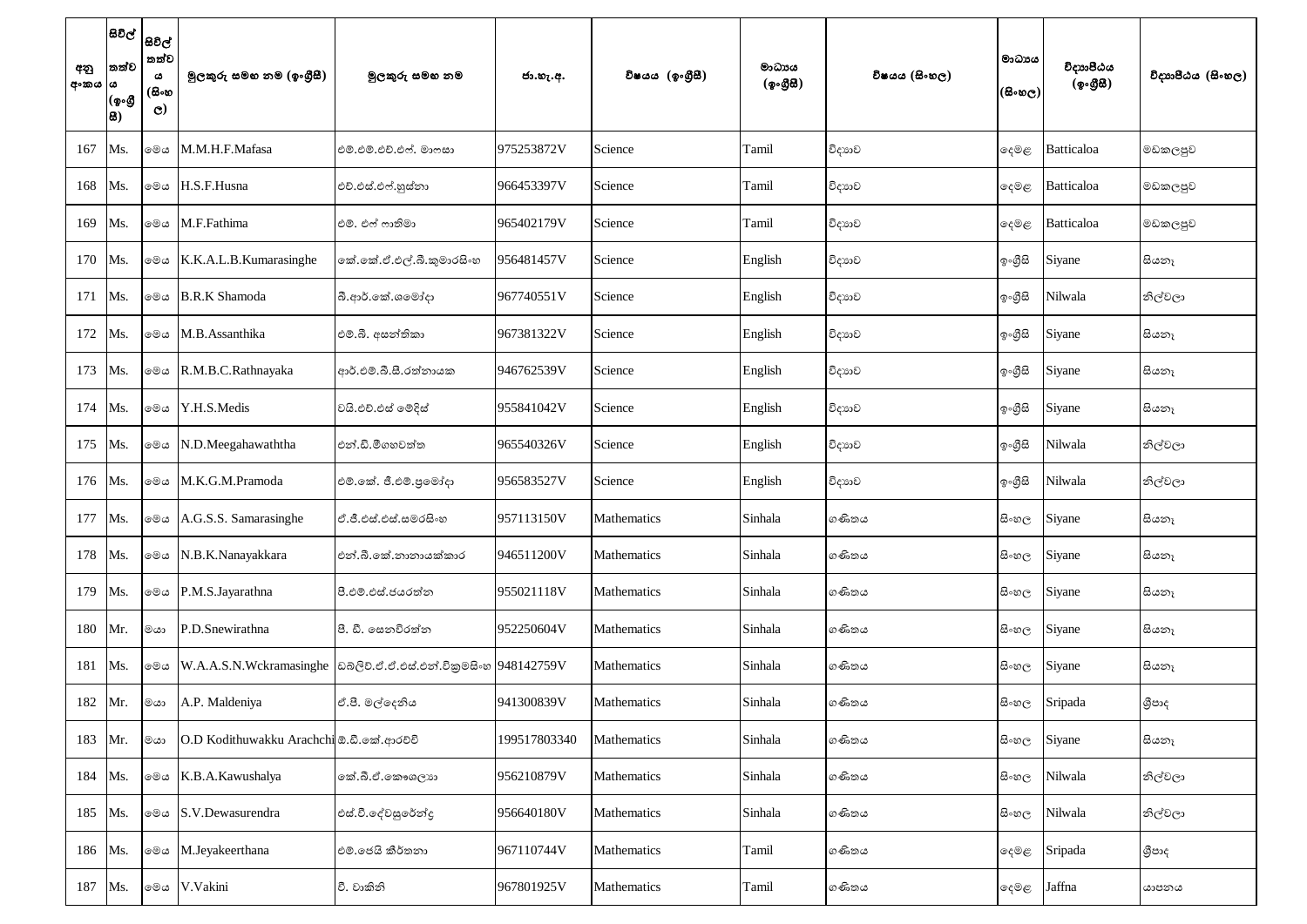| අනු<br>  අංකය  ය | තත්ව<br>(ඉංගී<br>සි) | සිවිල්  <br>සවිල්  <br>තත්ව<br>ය<br>(සිංහ<br>$\mathbf{C}$ | මූලකුරු සමහ නම (ඉංගුීසී) | මූලකුරු සමහ නම                          | ජා.හැ.අ.   | විෂයය (ඉංගීුසී)    | මාධාය<br>(ඉංගීසී) | විෂයය (සිංහල) | මාධායය<br>$(\mathbb{B}\circ\mathfrak{v}_\mathbb{C})$ | විදාාාපීඨය<br>(ඉංගීසී) | විදාහපීඨය (සිංහල) |
|------------------|----------------------|-----------------------------------------------------------|--------------------------|-----------------------------------------|------------|--------------------|-------------------|---------------|------------------------------------------------------|------------------------|-------------------|
| 188              | Ms.                  | මෙය                                                       | S.Nidarshana             | එස්. නිදර්සනා                           | 965020675V | Mathematics        | Tamil             | ගණිතය         | ු මදම                                                | Jaffna                 | යාපනය             |
| 189              | Mr.                  | මයා                                                       | R.Vithurshan             | ආර්.විතුර්ෂන්                           | 961230551V | Mathematics        | Tamil             | ගණිතය         | ඈමළ                                                  | Jaffna                 | යාපනය             |
| 190              | Ms.                  | මෙය                                                       | V.Brundha                | වී. බිරුන්දා                            | 955210565V | Mathematics        | Tamil             | ගණිතය         | ඈමළ                                                  | Vavuniya               | වවුනියාව          |
| 191              | Mr.                  | මයා                                                       | R.Roshan                 | ආර්.රොෂාන්                              | 962012167V | Mathematics        | Tamil             | ගණිතය         | දෙමළ                                                 | Jaffna                 | යාපනය             |
| 192              | Mr.                  | මයා                                                       | S.Kaanppiriyan           | එස්.කානප්පිරියන්                        | 962471935V | Mathematics        | Tamil             | ගණිතය         | දෙමළ                                                 | Jaffna                 | යාපනය             |
| 193              | Ms.                  | මෙය                                                       | I.L.M.Musthakeem         | අයි.එල්. මුහම්මදු මුස්තකීම්             | 941114563V | <b>Mathematics</b> | Tamil             | ගණිතය         | ු මද <sup>ු</sup> ල                                  | Addalaichenai          | අඩ්ඩාලච්චේන       |
| 194              | Ms.                  | මෙය                                                       | K.Banuja                 | කේ.බානුජා                               | 965040331V | Mathematics        | English           | ගණිතය         | ඉ∘ගීුසි                                              | Jaffna                 | යාපනය             |
| 195              | Ms.                  | මෙය                                                       | R.A.S.P.Rupasena         | ආර්. ඒ. එස්. පි. රූපසේත                 | 957512100V | Mathematics        | English           | ගණිතය         | ඉංගීසි                                               | Siyane                 | සියනෑ             |
| 196              | Ms.                  | මෙය                                                       | H.A.T.H.Damayanthi       | එච්. ඒ. ටී.එච්. දමයන්ති                 | 957092004V | Mathematics        | English           | ගණිතය         | ඉ∘ගීුසි                                              | Siyane                 | සියනෑ             |
| 197              | Ms.                  | මෙය                                                       | W.M.P.S.Wckramasooriya   | ඩබ්ලිව්.එම්.පියුමි ශානිකා<br>විකුමසූරිය | 966360429V | Mathematics        | English           | ගණිතය         | ඉංගීසි                                               | Siyane                 | සියනෑ             |
| 198              | Ms.                  | මෙය                                                       | W.G.Sellapperuma         | ඩබ්.ජී. සෙල්ලප්පෙරුම                    | 947710443V | Mathematics        | English           | ගණිතය         | ඉංගීසි                                               | Siyane                 | සියනෑ             |
| 199              | Mr.                  | $rac{1}{2}$                                               | D.J.Wedage               | ඩී.ජේ.වෙදගේ                             | 952761056V | Mathematics        | English           | ගණිතය         | ඉ∘ගීුසි                                              | Siyane                 | සියනෑ             |
| 200              | Mr.                  | මයා                                                       | O.K.K.N.Nanayakkara      | ඕ.කේ.කළණ නරේශ්<br>නානායක්කාර            | 961992095V | Mathematics        | English           | ගණිතය         | ඉංගීසි                                               | Siyane                 | සියනෑ             |
| 201              | Ms.                  | මෙය                                                       | W.V.N.Gunasena           | ඩබ්ලිව්.වී.එන්.ගුණසේන                   | 965034021V | Mathematics        | English           | ගණිතය         | ඉංගීසි                                               | Siyane                 | සියනෑ             |
| 202              | Mr.                  | මයා                                                       | I.P.R.Thiwanka           | අයි.පී.ආර්. පතිරණ                       | 940911095V | Mathematics        | English           | ගණිතය         | ඉංගීසි                                               | Siyane                 | සියනෑ             |
| 203              | Ms.                  | මෙය                                                       | M.H.D.Fernando           | එම්.එච්.ඩී.පුනාන්දු                     | 947963953V | Mathematics        | English           | ගණිතය         | ඉංගීසි                                               | Siyane                 | සියනෑ             |
| 204              | Ms.                  | මෙය                                                       | K.A.L.T.Kaluarachchi     | කේ.ඒ.එල්.ටී. කළුආරච්චි                  | 957850227V | Mathematics        | English           | ගණිතය         | ඉ∘ගීුසි                                              | Siyane                 | සියනෑ             |
| 205              | Ms.                  |                                                           | මෙය J.S.Anuththara       | ජේ.එස්.අනුත්තරා                         | 966320478V | Mathematics        | English           | ගණිතය         | ඉ∘ගීුසි                                              | Nilwala                | නිල්වලා           |
| 206              | Ms.                  | මෙය                                                       | R.P.D.Y.Nadeesha         | ආර්.පී.ඩී.වයි.නදීශා                     | 956383633V | Mathematics        | English           | ගණිතය         | ඉංගීසි                                               | Siyane                 | සියනෑ             |
| 207              | Ms.                  | මෙය                                                       | M.C.Dilrangi             | එම්. චමලි දිල්රංගි                      | 968260430V | Mathematics        | English           | ගණිතය         | ඉංගීසි                                               | Siyane                 | සියනෑ             |
| 208              | Ms.                  | මෙය                                                       | M.L.G.Perera             | එම්. එල්. ජී. පෙරේරා                    | 966630299V | Mathematics        | English           | ගණිතය         | ඉංගීසි                                               | Siyane                 | සියනෑ             |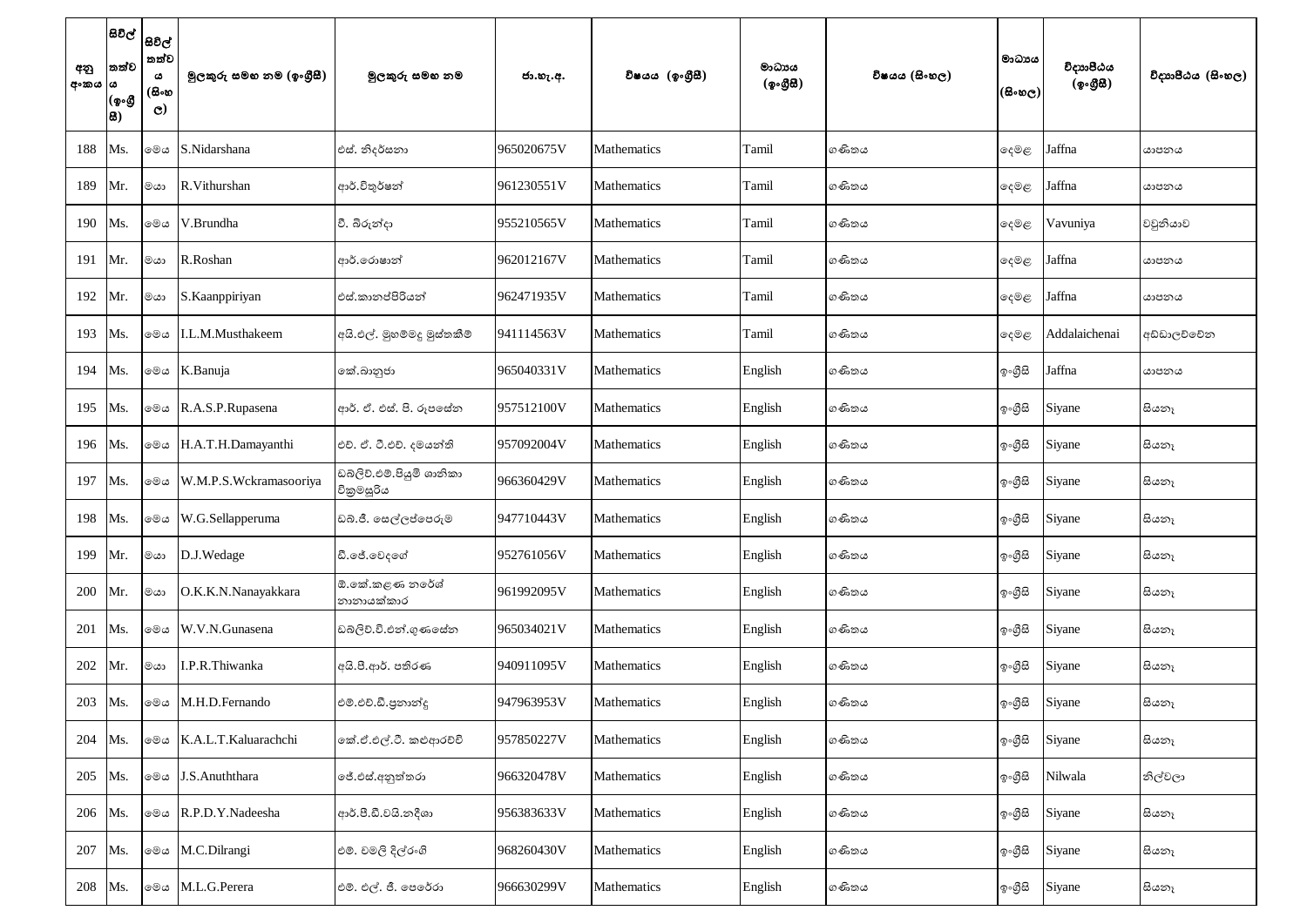| අනු<br>  අංකය  ය | තත්ව<br>(ඉංගී<br>සි) | සිවිල්  <br> සවිල්  <br>තත්ව<br>ය<br>(සිංහ<br>$\mathbf{C}$ | මුලකුරු සමහ නම (ඉංගුීසී) | මුලකුරු සමහ නම                  | ජා.හැ.අ.   | විෂයය (ඉංගීසී)        | මාධායය<br>(ඉංගීසී) | විෂයය (සිංහල) | මාධායය<br>(සිංහල) | විදාහපීඨය<br>(ඉංගීසී)    | විදාහපීඨය (සිංහල)    |
|------------------|----------------------|------------------------------------------------------------|--------------------------|---------------------------------|------------|-----------------------|--------------------|---------------|-------------------|--------------------------|----------------------|
| 209              | Ms.                  | මෙය                                                        | M.M.A.M.P.Maheepala      | එම්.එම්.ඒ.එම්.පී.මහීපාල         | 935580102V | Mathematics           | English            | ගණිතය         | ඉංගීසි            | Nilwala                  | නිල්වලා              |
| 210              | Mr.                  | මයා                                                        | P.L.P.Harshana           | පී.එල්.පී.හර්ෂණ                 | 930651850V | <b>Social Science</b> | Sinhala            | සමාජ විදාහව   | සි∘හල             | Ruhuna                   | රුහුණ                |
| 211              | Ms.                  | මෙය                                                        | D.S.P.Silva              | ඩී.එස්.පී.සිල්වා                | 955483065V | <b>Social Science</b> | Sinhala            | සමාජ විදාහව   | සි∘හල             | Ruhuna                   | රුහුණ                |
| 212              | Ms.                  | මෙය                                                        | K.G.P.W.Gamage           | කේ.ජී.පුබුදිනි වත්සලා ගමගේ      | 966211563V | <b>Social Science</b> | Sinhala            | සමාජ විදාහව   | සි∘හල             | Sripada                  | ශීපාද                |
| 213              | Mr.                  | මයා                                                        | T.M.P.Senarathna         | ටි. ඒම්. පි.සේනාරත්න            | 952930753V | <b>Social Science</b> | Sinhala            | සමාජ විදාහව   | සි∘හල             | Ruhuna                   | රුහුණ                |
| 214              | Ms.                  | මෙය                                                        | A.U.Rajapaksha           | ඒ.යූ.රාජපක්ෂ                    | 956080894V | <b>Social Science</b> | Sinhala            | සමාජ විදාහව   | සි∘හල             | Ruhuna                   | රුහුණ                |
| 215              | Ms.                  | මෙය                                                        | N.Induja                 | එන්.ඉන්දූජා                     | 965953884V | <b>Social Science</b> | Tamil              | සමාජ විදාහව   | දෙමළ              | Sripada                  | ශීපාද                |
| 216              | Ms.                  | මෙය                                                        | G.Dharshani              | ජී.දර්ශනී                       | 967862622V | Social Science        | Tamil              | සමාජ විදාහව   | දෙමළ              | Sripada                  | ශීපාද                |
| 217              | Ms.                  | මෙය                                                        | S. P. Sewwandi           | එස්. පියා සෙව්වන්දි             | 968384449V | <b>Social Science</b> | Tamil              | සමාජ විදාහව   | දෙමළ              | Batticaloa               | මඩකලපුව              |
| 218              | Rev.                 | හිමි                                                       | Rev.S.Pannaananda        | පූජා සඳුන්පුර පඤ්ඤානන්ද         | 963071140V | Buddhism              | Sinhala            | බුද්ධ ධර්මය   | සි∘හල             | Sariputa -<br>Nittambuwa | සාරිපුත්ත - නිට්ටඹුව |
| 219              | Rev.                 | හිමි                                                       | Rev.K.Swarnasara         | පූජා කඩුවාගම්මන<br>ස්වර්ණසාර    | 912224384V | <b>Buddhism</b>       | Sinhala            | බුද්ධ ධර්මය   | සි∘හල             | Sariputa -<br>Nittambuwa | සාරිපුත්ත - නිට්ටඹුව |
| 220              | Ms.                  | මෙය                                                        | D.D.T.N.Piyumali         | ඩී.ඩී.තිසරි නිවර්ථනා පියුමාලි   | 968261959V | <b>Buddhism</b>       | Sinhala            | බුද්ධ ධර්මය   | සි∘හල             | Sariputta<br>Dambadeniya | සාරිපුත්ත දඹදෙණිය    |
| 221              | Ms.                  | මෙය                                                        | R.P.D.Dilhara            | ආර්.පී.ඩී.දිල්හාරා              | 956441188V | <b>Buddhism</b>       | Sinhala            | බුද්ධ ධර්මය   | සි∘හල             | Sariputta<br>Dambadeniya | සාරිපුත්ත දඹදෙණිය    |
| 222              | Ms.                  | මෙය                                                        | D.A.J.Madhushika         | ඩී.ඒ.ජේ.මධුෂිකා                 | 947680595V | <b>Buddhism</b>       | Sinhala            | බුද්ධ ධර්මය   | සි∘හල             | Sariputta<br>Dambadeniya | සාරිපුත්ත දඹදෙණිය    |
| 223              | Ms.                  | මෙය                                                        | R.M.J Amanda             | ආර්.එම්.ජේ අමන්දා               | 975120155V | <b>Buddhism</b>       | Sinhala            | බුද්ධ ධර්මය   | සි∘හල             | Sariputta<br>Dambadeniya | සාරිපුත්ත දඹදෙණිය    |
| 224              | Rev.                 | නිමි                                                       | Rev.D.Somarathna         | පූජා දොළුවේ සෝමරතන              | 931154044V | <b>Buddhism</b>       | Sinhala            | බුද්ධ ධර්මය   | සි∘හල             | Sariputa -<br>Nittambuwa | සාරිපුත්ත - නිට්ටඹුව |
| 225              | Ms.                  | මෙය                                                        | G.L.D.Gamage             | ජී.එල්.ඩී.ගමගේ                  | 956661889V | <b>Buddhism</b>       | Sinhala            | බුද්ධ ධර්මය   | සි∘හල             | Sariputta<br>Dambadeniya | සාරිපුත්ත දඹදෙණිය    |
| 226              | Ms.                  | මෙය                                                        | S.D.Paranamana           | එස්.ඩී.පරණමාන                   | 955151356V | <b>Buddhism</b>       | Sinhala            | බුද්ධ ධර්මය   | සි∘හල             | Sariputta<br>Dambadeniya | සාරිපුත්ත දඹදෙණිය    |
| 227              | Mr.                  | මයා                                                        | W.L.Dilshan              | ඩබ්.එල්.දිල්ශාන්                | 962990401V | <b>Buddhism</b>       | Sinhala            | බුද්ධ ධර්මය   | සි∘හල             | Sariputta<br>Dambadeniya | සාරිපුත්ත දඹදෙණිය    |
| 228              | Ms.                  | මෙය                                                        | .P.G.N.Rajapaksha        | එල්.පී. ගයනි නිසංසලා<br>රාජපක්ෂ | 955591011V | <b>Buddhism</b>       | Sinhala            | බුද්ධ ධර්මය   | සි∘හල             | Sariputta<br>Dambadeniya | සාරිපුත්ත දඹදෙණිය    |
| 229              | Rev.                 | නිමි                                                       | Rev.M.Dhammasiri         | පූජා මිණිසේ ධම්මසිරි            | 911634953V | <b>Buddhism</b>       | Sinhala            | බුද්ධ ධර්මය   | සි∘හල             | Sariputa -<br>Nittambuwa | සාරිපුත්ත - නිට්ටඹුව |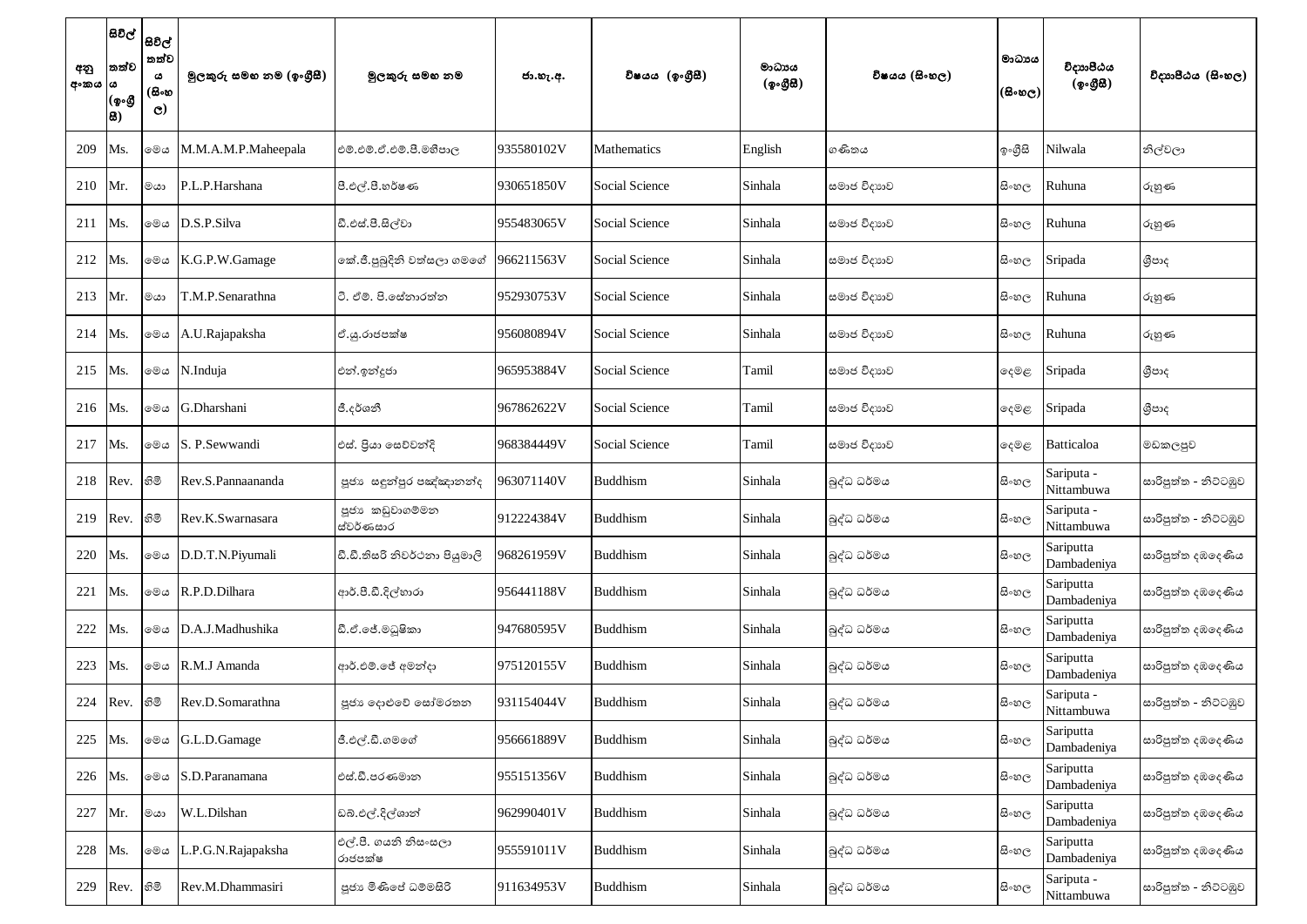| අනු<br>  අංකය | සිවිල්  <br>තත්ව<br>ఴ<br>(ඉංගී<br><b>8)</b> | සිවිල්<br>' තත්ව<br>ය<br>(සිංහ<br>$\mathbf{C}$ | මූලකුරු සමහ නම (ඉංගුීසී) | මූලකුරු සමහ නම                      | ජා.හැ.අ.     | විෂයය (ඉංගීසී)  | මාධායය<br>(ඉංගීසී) | විෂයය (සිංහල)            | මාධායය<br>(සිංහල) | විදාහපීඨය<br>(ඉංගීසී)    | විදාහපීඨය (සිංහල)    |
|---------------|---------------------------------------------|------------------------------------------------|--------------------------|-------------------------------------|--------------|-----------------|--------------------|--------------------------|-------------------|--------------------------|----------------------|
| 230           | Rev.                                        | හිමි                                           | Rev.W.Narada             | පූජා වීරකැටියේ නාරද                 | 950191341V   | <b>Buddhism</b> | Sinhala            | බුද්ධ ධර්මය              | සි∘හල             | Sariputa -<br>Nittambuwa | සාරිපුත්ත - නිට්ටඹුව |
| 231           | <b>REV</b>                                  | ಄಄                                             | லை Rev.B.Dhammawihari    | පූජා බඩල්කුඹුරේ ධම්මවිහාරි          | 910850490V   | Buddhism        | Sinhala            | බුද්ධ ධර්මය              | සි∘හල             | Sariputa -<br>Nittambuwa | සාරිපුත්ත - නිට්ටඹුව |
| 232           | REV. හිමි                                   |                                                | Rev.E.Rathanathissa      | පූජා ඇඹිලිපිටියේ රතනතිස්ස           | 932873907V   | Buddhism        | Sinhala            | බුද්ධ ධර්මය              | සි∘හල             | Sariputa -<br>Nittambuwa | සාරිපුත්ත - නිට්ටඹුව |
| 233           | REV. හිමි                                   |                                                | Rev.H.Thilakaransi       | පූජා හැඳල තිලකරංසි                  | 923324518V   | Buddhism        | Sinhala            | බුද්ධ ධර්මය              | සි∘හල             | Sariputa -<br>Nittambuwa | සාරිපුත්ත - නිට්ටඹුව |
| 234           | REV.                                        | .  හිමි                                        | Rev.H.Sumanasiri         | පූජා හොරිවිල සුමනසිරි               | 921394349V   | Buddhism        | Sinhala            | බුද්ධ ධර්මය              | සි∘හල             | Sariputa -<br>Nittambuwa | සාරිපුත්ත - නිට්ටඹුව |
| 235           | <b>REV</b>                                  | .  හිමි                                        | Rev.K.Gunananda          | පූජා කොකාවැවේ ගුණානන්ද 930864781V   |              | Buddhism        | Sinhala            | බුද්ධ ධර්මය              | සි∘හල             | Sariputa -<br>Nittambuwa | සාරිපුත්ත - නිට්ටඹුව |
| 236           | Ms.                                         | හිමි                                           | R.M.M.Rathnayake         | පූජා දෙහිඅත්තකණ්ඩියේ<br>පඤ්ඤාසුමංගල | 930320323V   | Buddhism        | Sinhala            | බුද්ධ ධර්මය              | සි∘හල             | Sariputa -<br>Nittambuwa | සාරිපුත්ත - නිට්ටඹුව |
| 237           | REV. හිමි                                   |                                                | Rev.H.Narada             | පූජා හකුරුවෙල නාරද                  | 862581091V   | Buddhism        | Sinhala            | බුද්ධ ධර්මය              | සි∘හල             | Sariputa -<br>Nittambuwa | සාරිපුත්ත - නිට්ටඹුව |
| 238           | Ms.                                         | මෙය                                            | V.Janani                 | වී.ජනනි                             | 968232371V   | Hindusam        | Tamil              | හින්දු ධර්මය             | දෙමළ              | Vavuniya                 | වවුනියාව             |
| 239           | Ms.                                         | මෙය                                            | D.A.N.Kaushalya          | ඩි.ඒ.එන්.කෞශලාන                     | 967871826V   | Roman Catholic  | Sinhala            | කිස්තියානි/ කතෝලික ධර්මය | සි∘හල             | Wayamba                  | වයඹ                  |
| 240           | Ms.                                         | මෙය                                            | W.S.Gunawardhana         | ඩබ්ලිව්.එස්.ගුණවර්ධන                | 967042790V   | Roman Catholic  | Sinhala            | කිස්තියානි/ කතෝලික ධර්මය | සි∘හල             | Wayamba                  | වයඹ                  |
| 241           | Mr.                                         | මයා                                            | J.A.P.Anushka            | ජේ.ඒ.පී.අනුෂ්ක                      | 963593171V   | Roman Catholic  | Sinhala            | කිස්තියානි/ කතෝලික ධර්මය | සි∘හල             | Wayamba                  | වයඹ                  |
| 242           | Ms.                                         | මෙය                                            | M.A.S.Fernando           | එම්.ඒ .එස්.පුනාන්දු                 | 199681903465 | Roman Catholic  | Sinhala            | කිස්තියානි/ කතෝලික ධර්මය | සි∘හල             | Wayamba                  | වයඹ                  |
| 243           | Ms.                                         | මෙය                                            | P.S.K. Perera            | පී.එස්.කේ.පෙරේරා                    | 966562170V   | Roman Catholic  | Sinhala            | කිස්තියානි/ කතෝලික ධර්මය | සි∘හල             | Wayamba                  | වයඹ                  |
| 244           | Mr.                                         | මයා                                            | E.S.K.Edirisingha        | ඊ.එස්.කේ.එදිරිසිංහ                  | 942561202V   | Roman Catholic  | Sinhala            | කිස්තියානි/ කතෝලික ධර්මය | සි∘හල             | Wayamba                  | වයඹ                  |
| 245           | Ms.                                         | මෙය                                            | T.M.N.L. Cooray          | ටී.එම්. නිෂාදි ලක්ශිකා කුරේ         | 966482044V   | Roman Catholic  | Sinhala            | කිස්තියානි/ කතෝලික ධර්මය | සි∘හල             | Wayamba                  | වයඹ                  |
| 246           |                                             | පැවදි<br>$ Rev.S $ ලසායු                       | K.M.Josep                | ගරු .කේ.එම්.ජෝසප්                   | 199379001186 | Roman Catholic  | Sinhala            | කිස්තියානි/ කතෝලික ධර්මය | සි∘හල             | Wayamba                  | වයඹ                  |
| 247           | Ms.                                         | මෙය                                            | L.S.D.Perera             | එල්.එස්.ඩී.පෙරේරා                   | 965471952V   | Roman Catholic  | Sinhala            | කිස්තියානි/ කතෝලික ධර්මය | සි∘හල             | Wayamba                  | වයඹ                  |
| 248           | Ms.                                         | මෙය                                            | S.A.D. Gunarathna        | එස්.ඒ.ඩී.ගුණරත්න                    | 957702740V   | Roman Catholic  | Sinhala            | කිස්තියානි/ කතෝලික ධර්මය | සි∘හල             | Wayamba                  | වයඹ                  |
| 249           | Ms.                                         | මෙය                                            | K.G.S.Dilrukshi          | කේ.ජී.සදුනි ඩිලුක්ෂි<br>කෝරලේගෙදර   | 968592637V   | Roman Catholic  | Sinhala            | කිස්තියානි/ කතෝලික ධර්මය | සි∘හල             | Wayamba                  | වයඹ                  |
| 250           | Ms.                                         | මෙය                                            | P.K.D.R.Dinushika        | පී.කේ.ඩී.ආර්.දිනුෂිකා               | 958572506V   | Roman Catholic  | Sinhala            | කිස්තියානි/ කතෝලික ධර්මය | සි∘හල             | Wayamba                  | වයඹ                  |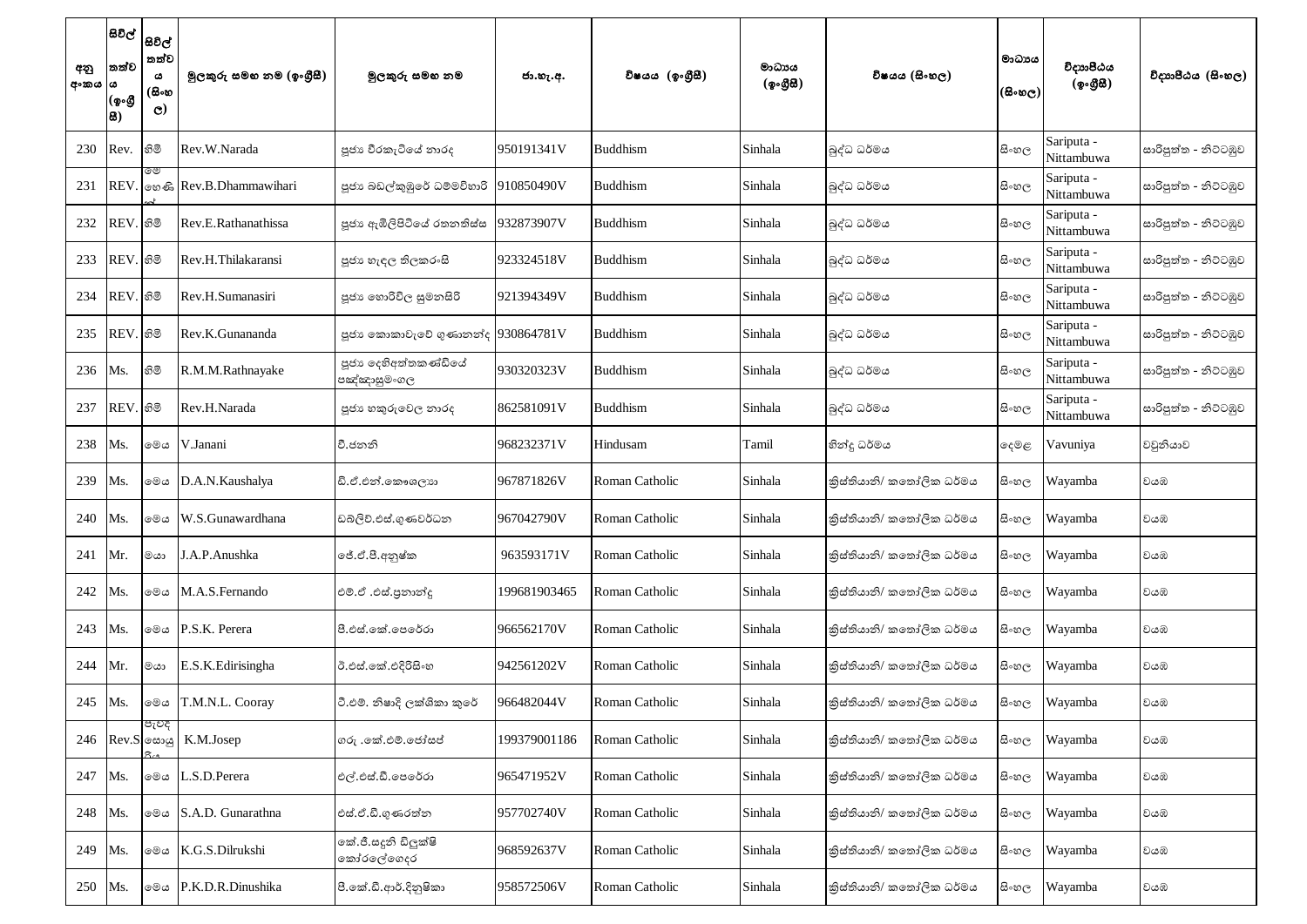| අනු<br>අංකය  ය | සිවිල්  <br>සවිල්  <br>තත්ව<br>(ඉංගී<br> සි) | තත්ව<br>ය<br>(සිංහ<br>$\mathbf{C}$ | මූලකුරු සමහ නම (ඉංගුීසී)            | මූලකුරු සමහ නම                 | ජා.හැ.අ.     | විෂයය (ඉංගීසී)              | මාධාපය<br>(ඉංගීසි) | විෂයය (සිංහල)            | මාධාපය<br>(සිංහල) | විදාහපීඨය<br>(ඉංගීසි) | විදාහපීඨය (සිංහල) |
|----------------|----------------------------------------------|------------------------------------|-------------------------------------|--------------------------------|--------------|-----------------------------|--------------------|--------------------------|-------------------|-----------------------|-------------------|
| 251            | Ms.                                          | මෙය                                | M.K.N.Sarojini                      | එම්.කේ.නිස∘සලා සරෝජනි          | 968262980V   | Roman Catholic              | Sinhala            | කිස්තියානි/ කතෝලික ධර්මය | සි∘හල             | Wayamba               | වයඹ               |
| 252            | Ms.                                          | මෙය                                | M.M.P.R.T. Fernando                 | එම්. එම්. පී. ආර්. ටී පුනාන්දු | 966143010V   | Roman Catholic              | Sinhala            | කිස්තියානි/ කතෝලික ධර්මය | සි∘හල             | Wayamba               | වයඹ               |
| 253            | Ms.                                          | මෙය                                | S.D.Weeramunda                      | එස්.ඩී.වීරමුණ්ඩ                | 975122646V   | Roman Catholic              | Sinhala            | කිස්තියානි/ කතෝලික ධර්මය | සි∘හල             | Wayamba               | වයඹ               |
| 254            |                                              | පැවද                               | Rev.S $\circ$ ல் Sr. S.G.R.Shyamali | ගරු.එස්.ඩී.ආර්.ශානමලි          | 199380500643 | Roman Catholic              | Sinhala            | කිස්තියානි/ කතෝලික ධර්මය | සි∘හල             | Wayamba               | වයඹ               |
| 255            | Ms.                                          | මෙය                                | A.N.J.Rodrigo                       | ඒ.එන්.ජේ.රුදිගෝ                | 967010740V   | Roman Catholic              | Sinhala            | කිස්තියානි/ කතෝලික ධර්මය | සි∘හල             | Wayamba               | වයඹ               |
| 256            | Ms.                                          | මෙය                                | M.R.Dilushan                        | එම්.ආර්.දිලුෂිනි               | 968350072V   | Christianity                | Tamil              | කිස්තියානි/ කතෝලික ධර්මය | දෙමළ              | Vavuniya              | වවුනියාව          |
| 257            | Ms.                                          | මෙය                                | D.K.T.M.Perera                      | ඩී.කේ.ටී.එම්.පෙරේරා            | 956620848V   | First Language Sinhala      |                    | පළමුබස සිංහල             |                   | Wayamba               | වයඹ               |
| 258            | Mr.                                          | මයා                                | O.D. Perera                         | ඕ.ඩී.පෙරේරා                    | 951013064V   | First Language Sinhala      |                    | පළමුබස සිංහල             |                   | Peradeniya            | පේරාදෙණිය         |
| 259            | Mr.                                          | මයා                                | H.J.A.A.Prabath                     | එච්.ජේ.ඒ.අසේල පුහාත්           | 951981060V   | First Language Sinhala      |                    | පළමුබස සිංහල             |                   | Wayamba               | වයඹ               |
| 260            | Ms.                                          | මෙය                                | D.K.B Prabhashani                   | ඩී.කේ.බී පුහාෂණි               | 946541575V   | First Language Sinhala      |                    | පළමුබස සිංහල             |                   | Peradeniya            | පේරාදෙණිය         |
| 261            | Ms.                                          | මෙය                                | R.K.G.G.Charuni                     | ආර්.කේ.ජී.ජී.චාරුණි            | 956302048V   | First Language Sinhala      |                    | පළමුබස සිංහල             |                   | Wayamba               | වයඹ               |
| 262            | Ms.                                          | මෙය                                | P.G.P. Madushini                    | පී.ජී.පී.මදුශිනි               | 957151639V   | First Language Sinhala      |                    | පළමුබස සිංහල             |                   | Peradeniya            | ජේරාදෙණිය         |
| 263            | Ms.                                          | මෙය                                | G.R.K. Amaranayake                  | ජී.ආර්.කේ.අමරනායක              | 968313002V   | First Language Sinhala      |                    | පළමුබස සිංහල             |                   | Wayamba               | වයඹ               |
| 264            | Ms.                                          | මෙය                                | Minha MZ                            | එම්. ඉසෙඩ්.මින්හා              | 968551450V   | <b>Frist Language Tamil</b> |                    | පළමුබස දෙමළ              |                   | Dharga Nagar          | දර්ගා නගර්        |
| 265            | Ms.                                          | මෙය                                | Amra .M.A.F                         | එම්. ඒ. එෆ්. අම්රා             | 968490915V   | <b>Frist Language Tamil</b> |                    | පළමුබස දෙමළ              |                   | Dharga Nagar          | දර්ගා නගර්        |
| 266            | Ms.                                          | මෙය                                | Nasfa. M.N.F.                       | එම්. එන්. එෆ්. නස් ෆා          | 967142174V   | <b>Frist Language Tamil</b> |                    | පළමුබස දෙමළ              |                   | Dharga Nagar          | දර්ගා නගර්        |
| 267            | Ms.                                          | මෙය                                | NaseeraM.T.F                        | එම්. ටී. එෆ්. නසීරා            | 965942521V   | <b>Frist Language Tamil</b> |                    | පළමුබස දෙමළ              |                   | Dharga Nagar          | දර්ගා නගර්        |
| 268            | Ms.                                          |                                    | லை S.Kushanthani                    | එස්.කුෂාන්තිනි                 | 968461338V   | <b>Frist Language Tamil</b> |                    | පළමුබස දෙමළ              |                   | Sripada               | ශීපාද             |
| 269            | Ms.                                          | මෙය                                | P.Vineetha                          | පී.විනීතා                      | 967760528V   | <b>Frist Language Tamil</b> |                    | පළමුබස දෙමළ              |                   | Sripada               | ශීපාද             |
| 270            | Ms.                                          | මෙය                                | Ushanthini .S                       | එස්. උෂාන්දිනි                 | 965024565V   | <b>Frist Language Tamil</b> |                    | පළමුබස දෙමළ              |                   | Dharga Nagar          | දර්ගා නගර්        |
| 271            | Ms.                                          | මෙය                                | S.Indusha                           | එස්.ඉන්දුෂා                    | 968311980V   | Frist Language Tamil        |                    | පළමුබස දෙමළ              |                   | Sripada               | ශීපාද             |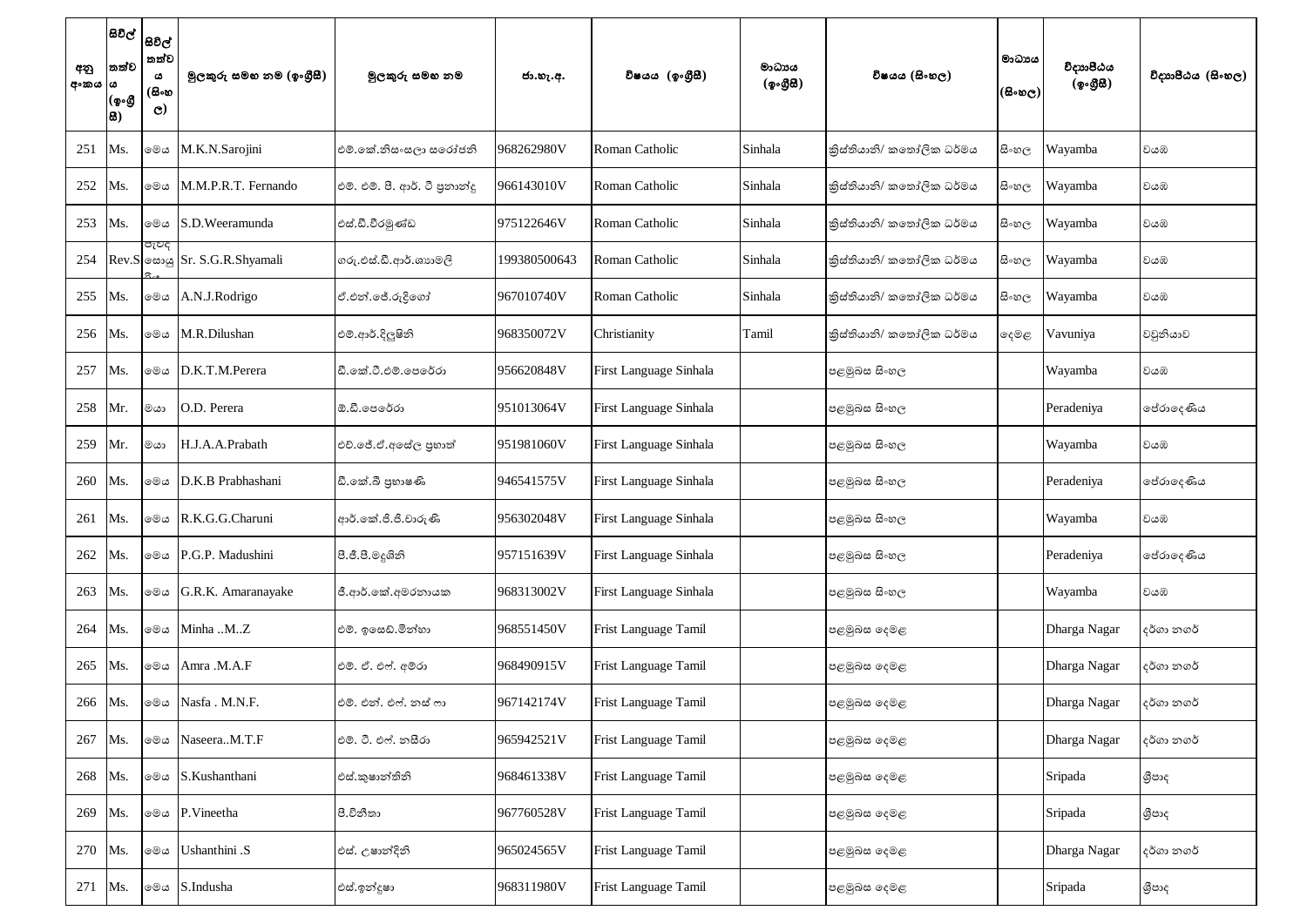| අනු<br>අංකය  ය | තත්ව<br>(ඉංගී<br>සි) | සිවිල්  <br>සවිල්  <br>තත්ව<br>ය<br>(සිංහ<br>$\mathbf{C}$ | මූලකුරු සමහ නම (ඉංගුීසී) | මුලකුරු සමහ නම             | ජා.හැ.අ.     | විෂයය (ඉංගීසී)       | මාධායය<br>(ඉංගීසී) | විෂයය (සිංහල) | මාධායය<br>(සිංහල) | විදාහපීඨය<br>(ඉංගීසී) | විදාහපීඨය (සිංහල) |
|----------------|----------------------|-----------------------------------------------------------|--------------------------|----------------------------|--------------|----------------------|--------------------|---------------|-------------------|-----------------------|-------------------|
| 272            | Mr.                  | මයා                                                       | Y. Prem Viknesh Kumar    | වයි. ජේම් විග්තේෂ් කුමාර්  | 961153190V   | Frist Language Tamil |                    | පළමුබස දෙමළ   |                   | Peradeniya            | ජේරාදෙණිය         |
| 273            | Ms.                  | මෙය                                                       | Gunawardhana I.A.        | අයි.ඒ. ගුණවර්ධන            | 199655603059 | English              | English            | ඉ∘ගීුසි       | ඉංගීසි            | Mahaweli              | මහවැලි            |
| 274            | Ms.                  | මෙය                                                       | H.M.L.N. Herath          | එච්. එම්. එල්. එන්. හේරත්  | 955102681V   | English              | English            | ඉ∘ගීුසි       | ඉංගීසි            | Peradeniya            | ජේරාදෙණිය         |
| 275            | Ms.                  | මෙය                                                       | M.S.I.Senarathna         | එම්. එස්. අයි. සේනාරත්න    | 957020216V   | English              | English            | ඉංගීසි        | ඉංගීසි            | Peradeniya            | ජේරාදෙණිය         |
| 276            | Ms.                  | මෙය                                                       | R.G.R. Nimesha           | ආර්. ජී. රශ්මි නිමේෂා      | 965180613V   | English              | English            | ඉ∘ගීුසි       | ඉංගීසි            | Peradeniya            | පේරාදෙණිය         |
| 277            | Ms.                  | මෙය                                                       | Babalagama, R.M.S.M      | ආර්.එම්.එස්.එම් බැබලාගම    | 967862231V   | English              | English            | ඉංගීසි        | ඉංගීසි            | Mahaweli              | මහවැලි            |
| 278            | Ms.                  | මෙය                                                       | M.N.F. Nasra             | එම්.එන්.ඵෆ් නඝ්රා          | 967720054V   | English              | English            | ඉංගීසි        | ඉංගීසි            | Pasdunrata            | පස්දූන්රට         |
| 279            | Ms.                  | මෙය                                                       | H.J.P. Caldera           | එච්. ජේ. පී. කල්දේරා       | 966031913V   | English              | English            | ඉංගීසි        | ඉංගීසි            | Pasdunrata            | පස්දුන්රට         |
| 280            | Ms.                  | මෙය                                                       | C.M Amarasinghe          | සී.එම්. අමරසිංහ            | 965560017V   | English              | English            | ඉංගීසි        | ඉංගීසි            | Pasdunrata            | පස්දුන්රට         |
| 281            | Ms.                  | මෙය                                                       | J.A.D.L.S. Vindhaya      | මේ.ඒ.ඩී.එල්.එස්. වින්ධාහ   | 967963038V   | English              | English            | ඉංගීසි        | ඉංගීසි            | Peradeniya            | ජේරාදෙණිය         |
| 282            | Ms.                  | මෙය                                                       | R.H.B.Ranasinghe         | ආර්.එච්.බී.රණසිංහ          | 955450574V   | English              | English            | ඉංගීසි        | ඉංගීසි            | Peradeniya            | ජේරාදෙණිය         |
| 283            | Ms.                  | මෙය                                                       | A.P.M.H. Pathirana       | ඒ.පී.එම්.එච්. පතිරණ        | 945720514V   | English              | English            | ඉංගීසි        | ඉ∘ගීුසි           | Pasdunrata            | පස්දුන්රට         |
| 284            | Ms.                  | මෙය                                                       | R.P.P.K Rajapaksha       | ආර්.පී.පී.කේ.රාජපක්ෂ       | 966071982V   | English              | English            | ඉංගීසි        | ඉංගීසි            | Pasdunrata            | පස්දුන්රට         |
| 285            | Ms.                  | මෙය                                                       | H.D.D.M. Pushpakumara    | එච්.ඩී.ඩී.එම්. පුෂ්පකුමාර  | 945821078V   | English              | English            | ඉංගීසි        | ඉංගීසි            | Peradeniya            | ජේරාදෙණිය         |
| 286            | Ms.                  | මෙය                                                       | Y. S. Rathnayake         | වයි. එස් . රත්නායක         | 955830210V   | English              | English            | ඉංගීසි        | ඉංගීසි            | Peradeniya            | පේරාදෙණිය         |
| 287            | Ms.                  | මෙය                                                       | Palliyaguru, G.P.G.N.T.  | ජී.පී.ජී.එන්.ටී.පල්ලියගුරු | 967071021V   | English              | English            | ඉ∘ගීසි        | ඉංගීසි            | Mahaweli              | මහවැලි            |
| 288            | Ms.                  | මෙය                                                       | M.J.F. Jafeena           | එම්.ජේ.එෆ්.ජෆීනා           | 967951404V   | English              | English            | ඉංගීසි        | ඉ∘ගීුසි           | Pasdunrata            | පස්දුන්රට         |
| 289            | Ms.                  | මෙය                                                       | A.N.S. Semage            | ඒ. එන්. එස්. සේමගේ         | 967492590V   | English              | English            | ඉංගීසි        | ඉංගීසි            | Pasdunrata            | පස්දුන්රට         |
| 290            | Ms.                  | මෙය                                                       | S.G.D.Madara             | එස්.ජී.දිල්රංගි මදාරා      | 957863337V   | English              | English            | ඉංගීසි        | ඉංගීසි            | Peradeniya            | ජේරාදෙණිය         |
| 291            | Ms.                  | මෙය                                                       | M.S. Chathumini          | එම්.එස්.චතුමිණි.           | 957740561V   | English              | English            | ඉංගීසි        | ඉංගීසි            | Pasdunrata            | පස්දුන්රට         |
| 292            | Ms.                  | මෙය                                                       | W.G.H.Shashi             | ඩබ්. ජී. එච්. ශෂී          | 956480035V   | English              | English            | ඉ∘ගීුසි       | ඉ∘ගීුසි           | Pasdunrata            | පස්දුන්රට         |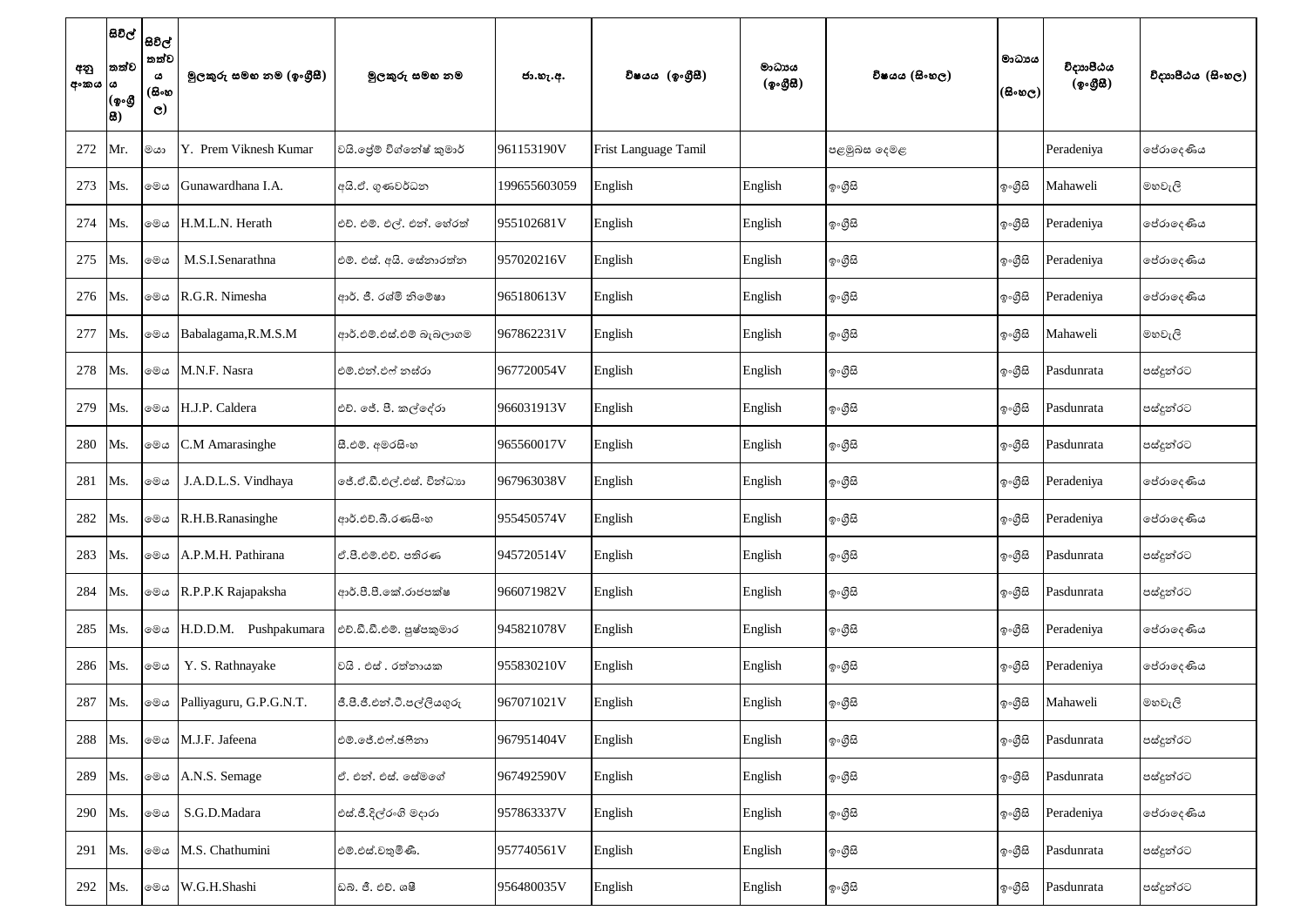| අනු<br>අංකය ය | $ \texttt{B}$ වල් $ $<br>තත්ව<br>(ඉංගී<br> සි) | සවිල්<br>තත්ව<br>ය<br>(සිංහ<br>$\mathbf{C}$ | මූලකුරු සමහ නම (ඉංගුීසී) | මුලකුරු සමහ නම                      | ජා.හැ.අ.   | විෂයය (ඉංගීසී) | මාධායය<br>(ඉංගීසී) | විෂයය (සිංහල) | මාධායය<br>(සිංහල) | විදාාාපීඨය<br>(ඉංගීසී) | විදාහපීඨය (සිංහල) |
|---------------|------------------------------------------------|---------------------------------------------|--------------------------|-------------------------------------|------------|----------------|--------------------|---------------|-------------------|------------------------|-------------------|
| 293           | Ms.                                            | මෙය                                         | N.M. Rasmi               | එන් . එම් . රස්මි                   | 955810228V | English        | English            | ඉංගීසි        | ඉංගීසි            | Pasdunrata             | පස්දුන්රට         |
| 294           | Ms.                                            |                                             | ⊚මය S.S.N.Nisanga        | එස්.එස්.එන්.නිසංගා                  | 956362369V | English        | English            | ඉංගීසි        | ඉ∘ගීුසි           | Pasdunrata             | පස්දුන්රට         |
| 295           | Ms.                                            | මෙය                                         | G.L.M. Kaushalya         | ජී.එල්.එම්.කෞශලාහ                   | 956842417V | English        | English            | ඉ∘ගීුසි       | ඉංගීසි            | Pasdunrata             | පස්දුන්රට         |
| 296           | Ms.                                            | මෙය                                         | S.A.D.A. Dilhani         | එස්.ඒ.ඩී.අපේක්ෂා දිල්හානි           | 957190626V | English        | English            | ඉංගීසි        | ඉංගීසි            | Pasdunrata             | පස්දුන්රට         |
| 297           | Ms.                                            | මෙය                                         | M.A.P.A.Perera           | එම්.ඒ.පි.ඒ.පෙරේරා                   | 967020168V | English        | English            | ඉංගීසි        | ඉංගීසි            | Pasdunrata             | පස්දුන්රට         |
| 298           | Ms.                                            |                                             | මෙය P.N.T.Pathirana      | පී.එන්.ටී.පතිරණ                     | 975023842V | English        | English            | ඉ∘ගීුසි       | ඉ∘ගීුසි           | Pasdunrata             | පස්දුන්රට         |
| 299           | Ms.                                            | මෙය                                         | W.M.M.I. Fonseka         | ඩබලිව්. එම්. එම්. අයි.<br>ෆොන්සේකා  | 955993730V | English        | English            | ඉංගීසි        | ඉංගීසි            | Pasdunrata             | පස්දුන්රට         |
| 300           | Mr.                                            | මයා                                         | K.A.T. Neranjana         | කේ.ඒ.ටී.තෙරන්ජන                     | 962311970V | English        | English            | ඉ∘ගීුසි       | ඉ∘ගීුසි           | Pasdunrata             | පස්දුන්රට         |
| 301           | Ms.                                            | මෙය                                         | D.M.G. Ladduwahetti      | ඩී.එම්.ජී.ලද්දුවහෙට්ටි              | 965631054V | English        | English            | ඉංගීසි        | ඉංගීසි            | Pasdunrata             | පස්දුන්රට         |
| 302           | Ms.                                            | මෙය                                         | Y.M.S.H.S.D.Maduwanthi   | වයි.එම්.එස්.එච්.එස්.ඩී.මධුවන්<br>ති | 958201133V | English        | English            | ඉංගීසි        | ඉංගීසි            | Pasdunrata             | පස්දුන්රට         |
| 303           | Ms.                                            | මෙය                                         | W.A.S.De Silva           | ඩබ්ලිව්.අ.එස්.ද සිල්වා              | 956743834V | English        | English            | ඉංගීසි        | ඉංගීසි            | Pasdunrata             | පස්දුන්රට         |
| 304           | Ms.                                            | මෙය                                         | W.L.S.J.S.Liyanage       | ඩබ්ලිව්.එල්.එස්.ජී.එස්.ලියන<br>ගේ   | 948171864V | English        | English            | ඉංගීසි        | ඉංගීසි            | Pasdunrata             | පස්දුන්රට         |
| 305           | Ms.                                            | මෙය                                         | M.A.F.Hafsah             | එම්.ඒ.එෆ්.හෆ්සා                     | 957410707V | English        | English            | ඉංගීසි        | ඉංගීසි            | Pasdunrata             | පස්දුන්රට         |
| 306           | Ms.                                            |                                             | මෙය P.R.S. Perera        | පී.ආර්.එස්.පෙරේරා                   | 948353890V | English        | English            | ඉංගීසි        | ඉ∘ගීුසි           | Pasdunrata             | පස්දුන්රට         |
| 307           | Ms.                                            | මෙය                                         | W.M.I. Lakshani          | ඩබ්.එම්.අයි.ලක්ෂාණි                 | 968561685V | English        | English            | ඉංගීසි        | ඉංගීසි            | Pasdunrata             | පස්දුන්රට         |
| 308           | Ms.                                            |                                             | ⊚®ය S.H.I. Sanjeewani    | එස්.එච්.අයි.සංජීවනී                 | 967131946V | English        | English            | ඉංගීසි        | ඉංගීසි            | Pasdunrata             | පස්දුන්රට         |
| 309           | Ms.                                            | මෙය                                         | W.A.S.M. Wijesooriya     | ඩබ්ලිව්.ඒ.එස්.එම්.විජේසූරිය         | 965690336V | English        | English            | ඉංගීසි        | ඉංගීසි            | Pasdunrata             | පස්දුන්රට         |
| 310           | Ms.                                            |                                             | ⊚මය S.A.D.NB.Rupasinghe  | එස්. ඒ. ඩී. එන්. බී. රූපසිංහ        | 946194204V | English        | English            | ඉංගීසි        | ඉංගීසි            | Pasdunrata             | පස්දුන්රට         |
| 311           | Ms.                                            | මෙය                                         | B.D.S.S. Chandrasiri     | බී. ඩී. එස්. එස්. චන්දුසිරි         | 958630425V | English        | English            | ඉංගීසි        | ඉංගීසි            | Pasdunrata             | පස්දුන්රට         |
| 312           | Ms.                                            | මෙය                                         | B.P.Weerasinghe          | බී.පි. වීරසිංහ                      | 958133731V | English        | English            | ඉංගීසි        | ඉ∘ගීසි            | Pasdunrata             | පස්දුන්රට         |
| 313           | Mr.                                            | මයා                                         | H.D.Sadakalum            | එච්. ඩී. සඳකැලුම්                   | 961162130V | English        | English            | ඉ∘ගීුසි       | ඉ∘ගීුසි           | Pasdunrata             | පස්දුන්රට         |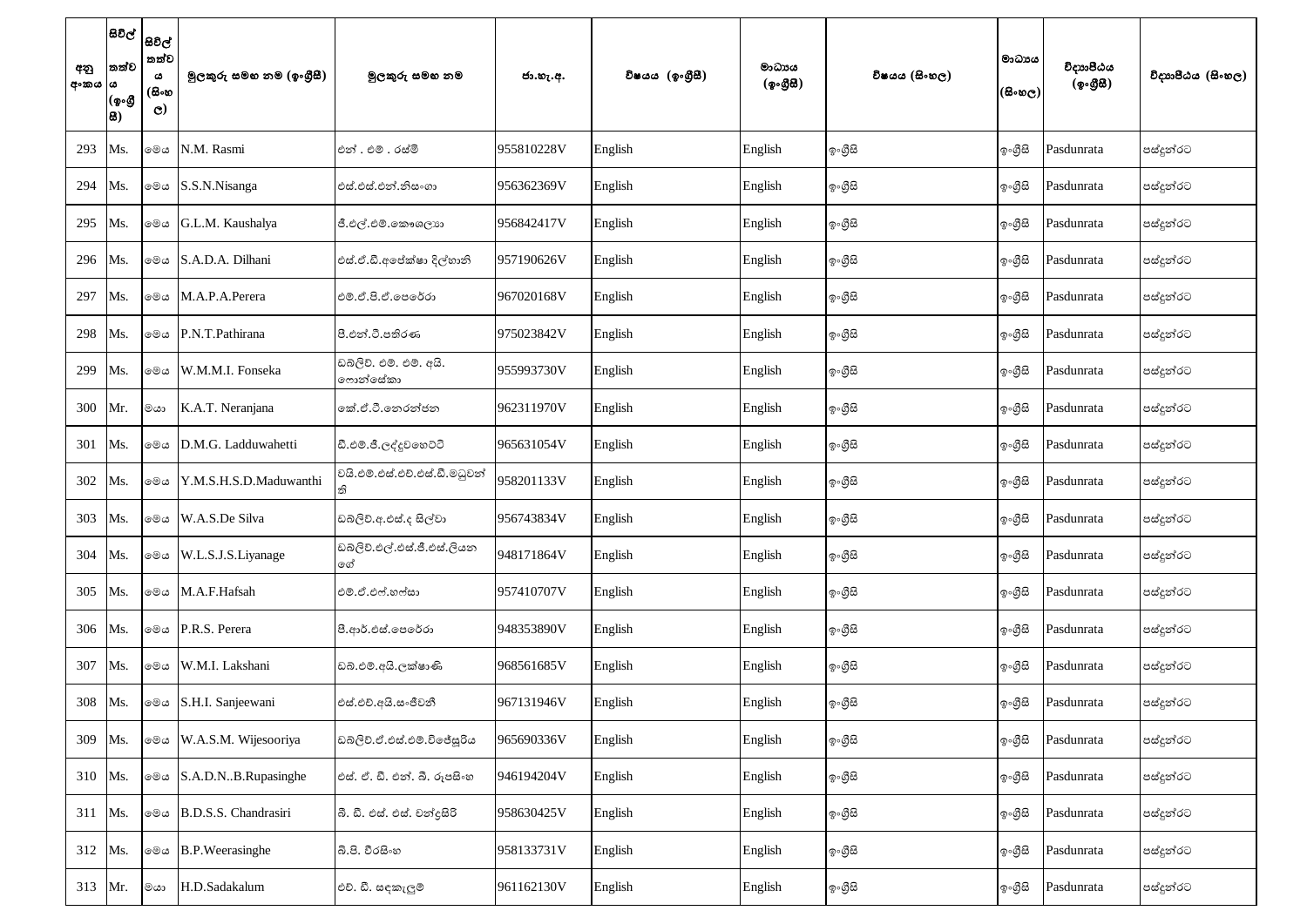| අනු<br>අංකය  ය | $ \texttt{B}$ වල් $ $<br>තත්ව<br>(ඉංගී<br> සි) | සිවිල්<br>තත්ව<br>ය<br>(සිංහ<br>$\mathbf{C}$ | මූලකුරු සමහ නම (ඉංගුීසී)            | මුලකුරු සමහ නම               | ජා.හැ.අ.     | විෂයය (ඉංගීසී) | මාධායය<br>(ඉංගීසී) | විෂයය (සිංහල) | මාධායය<br>(සිංහල) | විදාහපීඨය<br>(ඉංගීසී) | විදාහපීඨය (සිංහල) |
|----------------|------------------------------------------------|----------------------------------------------|-------------------------------------|------------------------------|--------------|----------------|--------------------|---------------|-------------------|-----------------------|-------------------|
| 314            | Ms.                                            | මෙය                                          | G.C.I. Dabare                       | ජී.සී.අයි.දාබරේ              | 965530886V   | English        | English            | ඉංගීසි        | ඉංගීසි            | Pasdunrata            | පස්දූන්රට         |
| 315            | Ms.                                            | මෙය                                          | M.A.G.K.Piumika                     | එම්.ඒ.ජී.කේ.පියුමිකා         | 957431550V   | English        | English            | ඉංගීසි        | ඉංගීසි            | Pasdunrata            | පස්දූන්රට         |
| 316            | Ms.                                            | මෙය                                          | A.J.A.Alwis                         | ඒ. ජේ. ඒ. අල්විස්            | 968480448V   | English        | English            | ඉ∘ගීුසි       | ඉංගීසි            | Pasdunrata            | පස්දුන්රට         |
| 317            | Ms.                                            | මෙය                                          | C.N. Lihinikaduwa                   | සී.එන්.ලිහිණිකඩුව            | 966800208V   | English        | English            | ඉ∘ගීුසි       | ඉ∘ගීුසි           | Pasdunrata            | පස්දූන්රට         |
| 318            | Ms.                                            | මෙය                                          | M.A.S.R.Marasinghe                  | එම්. ඒ. එස්. ආර්. මාරසිංහ    | 199560901187 | English        | English            | ඉංගීසි        | ඉංගීසි            | Pasdunrata            | පස්දුන්රට         |
| 319            | Ms.                                            | මෙය                                          | K.S.R. Silva                        | කේ.එස්.ආර්.සිල්වා            | 199664800955 | English        | English            | ඉ∘ගීුසි       | ඉ∘ගීුසි           | Pasdunrata            | පස්දූන්රට         |
| 320            | Ms.                                            | මෙය                                          | W.K.R. Wickramarachchi              | ඩබ්.කේ.ආර්. විකුමාරච්චි      | 966411465V   | English        | English            | ඉ∘ගීුසි       | ඉංගීසි            | Pasdunrata            | පස්දූන්රට         |
| 321            | Ms.                                            | මෙය                                          | H.R.D.K. Dilshara                   | එච්. ආර්. ඩී. කේ. දිල්ෂාරා   | 968580400V   | English        | English            | ඉ∘ගීුසි       | ඉංගීසි            | Pasdunrata            | පස්දූන්රට         |
| 322            | Ms.                                            | මෙය                                          | L.S.M. Perera                       | එල්.එස්.එම් පෙරේරා           | 966570040V   | English        | English            | ඉ∘ගීුසි       | ඉංගීසි            | Pasdunrata            | පස්දුන්රට         |
| 323            | Ms.                                            | මෙය                                          | H.A.D.J.D.Hettiarachchi             | එච්.ඒ.ඩී.ජේ.ඩී. හෙට්ටිආරච්චි | 966841745V   | English        | English            | ඉංගීසි        | ඉංගීසි            | Pasdunrata            | පස්දුන්රට         |
| 324            | Ms.                                            | මෙය                                          | T.D. Ranasinghe                     | ී. ඩී. රණසිංහ.               | 957441734V   | English        | English            | ඉංගීසි        | ඉංගීසි            | Pasdunrata            | පස්දුන්රට         |
| 325            | Ms.                                            | මෙය                                          | I.K.K.N.Nadeeshani                  | අයි. කේ. කේ. එන්. නදීෂානි    | 966991640V   | English        | English            | ඉංගීසි        | ඉංගීසි            | Pasdunrata            | පස්දුන්රට         |
| 326            | Ms.                                            |                                              | මෙය L.A.W.Harshani                  | එල්.ඒ.ඩබ්ලිව්.හර්ෂනී         | 966851740V   | English        | English            | ඉංගීසි        | ඉංගීසි            | Pasdunrata            | පස්දුන්රට         |
| 327            | Ms.                                            | මෙය                                          | P.A.H.Sandamalika                   | පී.ඒ.හෂාණි සඳමාලිකා          | 965860401V   | English        | English            | ඉංගීසි        | ඉංගීසි            | Pasdunrata            | පස්දුන්රට         |
| 328            | Ms.                                            | මෙය                                          | M.G.N.C.Munidasa                    | එම්.ජී.එන්.සී. මුනිදාස       | 965440216V   | English        | English            | ඉංගීසි        | ඉංගීසි            | Pasdunrata            | පස්දුන්රට         |
| 329            | Ms.                                            |                                              | ⊚මය P.L.R.Lavanya                   | පී. එල්. ආර් ලාවනාහ          | 957881734V   | English        | English            | ඉ∘ගීුසි       | ඉංගීසි            | Pasdunrata            | පස්දුන්රට         |
| 330            | Ms.                                            |                                              | මෙය K.G.Weerasekara                 | කේ.ජී.වීරසේකර                | 945961902V   | English        | English            | ඉංගීසි        | ඉංගීසි            | Pasdunrata            | පස්දූන්රට         |
| 331            | Ms.                                            |                                              | $\circ$ $\circ$ K. S. K. J. Vinthly | කේ.එස්.කේ.ජේ.වින්ත්ලි        | 945840889V   | English        | English            | ඉංගීසි        | ඉංගීසි            | Pasdunrata            | පස්දුන්රට         |
| 332            | Ms.                                            |                                              | @@c D.L.Kiriwandalage               | ඩී. එල්. කිරිවන්දලගේ         | 199679804094 | Art            | Sinhala            | චිතු          | සි∘හල             | Wayamba               | වයඹ               |
| 333            | Ms.                                            | මෙය                                          | K.A.T.Navodi                        | කේ.ඒ.ටී.නුවෝදි               | 968163256V   | Art            | Sinhala            | චිතු          | සි∘හල             | Wayamba               | වයඹ               |
| 334            | Ms.                                            | මෙය                                          | T.M.S.A.Thennakoon                  | ටී.එම්.එස්.ඒ.තෙන්නකෝන්       | 975131890V   | Art            | Sinhala            | චිතු          | සි∘හල             | Wayamba               | වයඹ               |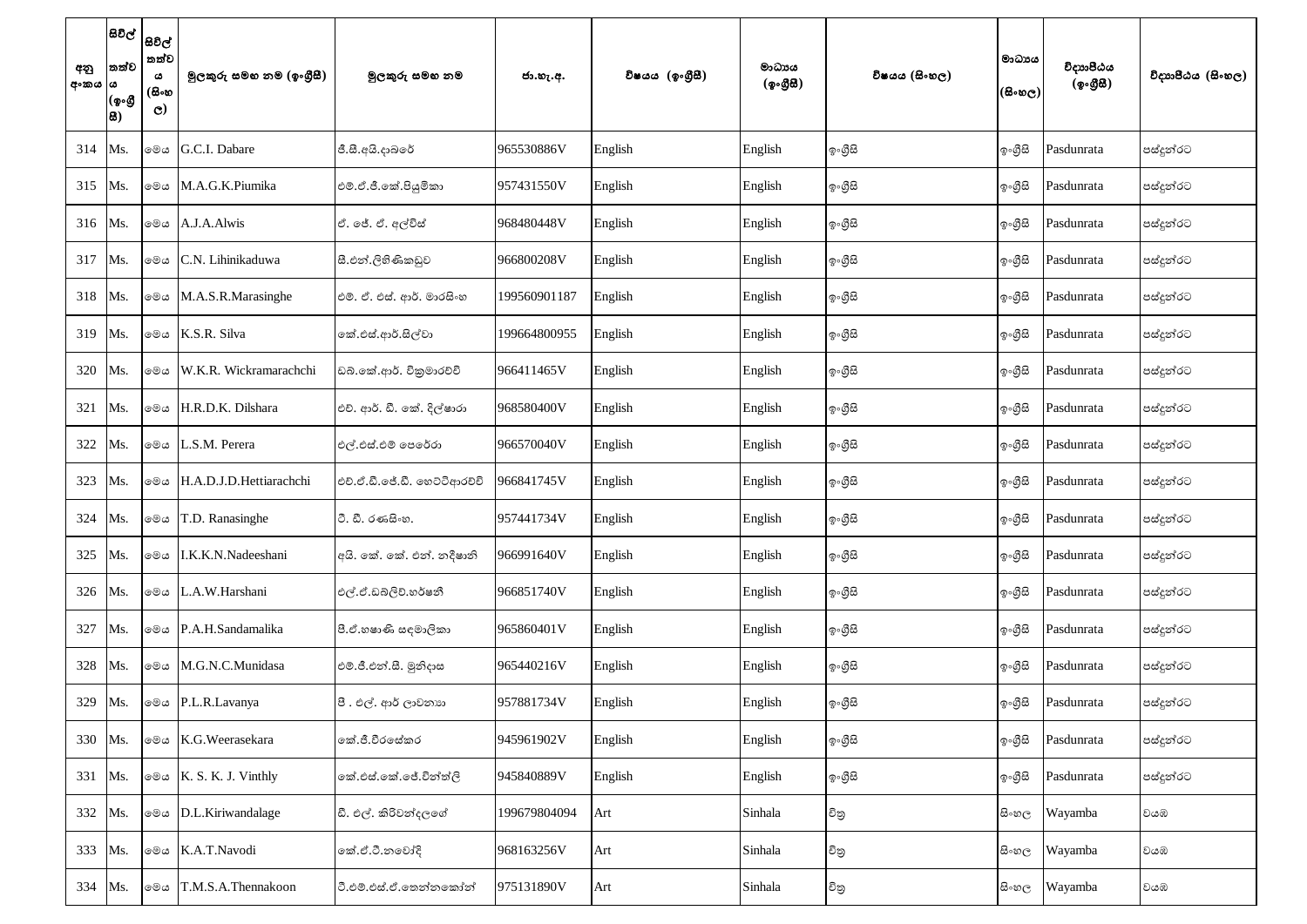| අනු<br>අංකය  ය | සිවිල්  <br>තත්ව<br>(ඉංගී<br> සි) | සිවිල්<br>තත්ව<br>ය<br>(සිංහ<br>$\mathbf{C}$ | මුලකුරු සමහ නම (ඉංගුීසී) | මුලකුරු සමහ නම              | ජා.හැ.අ.   | විෂයය (ඉංගීසී)          | මාධායය<br>(ඉංගීසී) | විෂයය (සිංහල) | මාධායය<br>$(\mathbb{B}\circ\mathfrak{v}_\mathbb{C})$ | විදාහපීඨය<br>(ඉංගීසී) | විදාහපීඨය (සිංහල) |
|----------------|-----------------------------------|----------------------------------------------|--------------------------|-----------------------------|------------|-------------------------|--------------------|---------------|------------------------------------------------------|-----------------------|-------------------|
| 335            | Ms.                               |                                              | මෙය P.C.Beddage          | පී.සී.බැද්දගේ               | 968552384V | Art                     | Sinhala            | චිතු          | සි∘හල                                                | Wayamba               | වයඹ               |
| 336            | Ms.                               | මෙය                                          | D.M.L.K.Disanayaka       | ඩී.එම්.එල්.කේ.දිසානායක      | 957620841V | Art                     | Sinhala            | චිතු          | සි∘හල                                                | Wayamba               | වයඹ               |
| 337            | Ms.                               | මෙය                                          | R.G. Wathsara            | ආර්.ගයනි වත්සරා             | 955961285V | Art                     | Sinhala            | චිතු          | සි∘හල                                                | Wayamba               | වයඹ               |
| 338            | Ms.                               | මෙය                                          | S.A.Jayasingha           | එස්.ඒ.ජයසිංහ                | 958503288V | Art                     | Sinhala            | චිනු          | සි∘හල                                                | Wayamba               | වයඹ               |
| 339            | Ms.                               | මෙය                                          | S.Rishanthini            | එස්.රිෂාන්දිනි              | 965412646V | Art                     | Tamil              | චිතු          | දෙමළ                                                 | Sripada               | ශීපාද             |
| 340            | Mr.                               | මයා                                          | J.Dileeban               | ් ජේ.දිලීබන්                | 962342191V | Art                     | Tamil              | චිතු          | දෙමළ                                                 | Sripada               | ශීපාද             |
| 341            | Ms.                               | මෙය                                          | S.Dinushika              | එස්.ඩිනුෂිකා                | 975241319V | Art                     | Tamil              | චිතු          | දෙමළ                                                 | Sripada               | ශීපාද             |
| 342            | Ms.                               | මෙය                                          | A. A. I. De Silva        | ඒ.ඒ.අයි.ද සිල්වා            | 968293486V | <b>Oriental Dancing</b> | Sinhala            | පෙරදිග නර්තනය | සි∘හල                                                | Wayamba               | වයඹ               |
| 343            | Ms.                               | මෙය                                          | A.L.Harshani             | ඒ.එල්.හර්ෂනී                | 965661875V | <b>Oriental Dancing</b> | Sinhala            | පෙරදිග නර්තනය | සි∘හල                                                | Wayamba               | වයඹ               |
| 344            | Ms.                               | මෙය                                          | Hapuarachchi, H.A.S.N    | එච්.ඒ.එස්.එන්.හපුආරච්චි     | 975043231V | <b>Oriental Dancing</b> | Sinhala            | පෙරදිග නර්තනය | සි∘හල                                                | Mahaweli              | මහවැලි            |
| 345            | Ms.                               | මෙය                                          | K.A.Erandi               | කේ.ඒ.එරන්දි                 | 968020587V | <b>Oriental Dancing</b> | Sinhala            | පෙරදිග නර්තනය | සි∘හල                                                | Wayamba               | වයඹ               |
| 346            | Ms.                               | මෙය                                          | S.D.M.C.S.Disanayaka     | එස්.ඩී.එම්.සී.එස්.දිසානායක  | 967651346V | <b>Oriental Dancing</b> | Sinhala            | පෙරදිග නර්තනය | සි∘හල                                                | Wayamba               | වයඹ               |
| 347            | Ms.                               |                                              | මை Supuni, W. A. D       | ඩබ්.ඒ.ඩී.සුපූනි             | 966071052V | <b>Oriental Music</b>   | Sinhala            | පෙරදිග සංගීතය | සි∘හල                                                | Mahaweli              | මහවැලි            |
| 348            | Ms.                               | මෙය                                          | Balasooriya, B.L.W.S     | බී.එල්.ඩබ්ලිව්.එස්.බාලසූරිය | 958460830V | <b>Oriental Music</b>   | Sinhala            | පෙරදිග සංගීතය | සි∘හල                                                | Mahaweli              | මහවැලි            |
| 349            | Ms.                               | මෙය                                          | S.M.A.M.L Senanayaka     | එස්.එම්.ඒ.එම්.එල්.සේනානාය   | 968593285V | <b>Oriental Music</b>   | Sinhala            | පෙරදිග සංගීතය | සි∘හල                                                | Wayamba               | වයඹ               |
| 350            | Ms.                               | මෙය                                          | W.D.D.Rasanjali          | ඩබ්.ඩී.ඩී.රසාංජලි           | 965801952V | <b>Oriental Music</b>   | Sinhala            | පෙරදිග සංගීතය | සි∘හල                                                | Wayamba               | වයඹ               |
| 351            | Mr.                               | මයා                                          | P.K.S.M.Fonseka          | පී.කේ.එස්.එම්. ෆොන්සේකා     | 970033300V | <b>Oriental Music</b>   | Sinhala            | පෙරදිග සංගීතය | සි∘හල                                                | Wayamba               | වයඹ               |
| 352            | Ms.                               | මෙය                                          | G.D.N.Thashmila          | ජී.ඩී.එන්.තශ්මිලා           | 975212289V | <b>Oriental Music</b>   | Sinhala            | පෙරදිග සංගීතය | සි∘හල                                                | Wayamba               | වයඹ               |
| 353            | Ms.                               | මෙය                                          | T.A.Ariyasinghe          | ටී.ඒ.ආරියසිංහ               | 965813276V | <b>Oriental Music</b>   | Sinhala            | පෙරදිග සංගීතය | සි∘හල                                                | Wayamba               | වයඹ               |
| 354            | Ms.                               | මෙය                                          | K.A.K.O.D. Jayawardana   | කේ.ඒ.කේ.ඕ.ඩී.ජයවර්ධන        | 966362448V | <b>Oriental Music</b>   | Sinhala            | පෙරදිග සංගීතය | සි∘හල                                                | Wayamba               | වයඹ               |
| 355            | Ms.                               | මෙය                                          | P.M.P. Sewwandi          | පී.එම්.පවිතා සෙව්වන්දි      | 955640217V | <b>Oriental Music</b>   | Sinhala            | පෙරදිග සංගීතය | සි∘හල                                                | Wayamba               | වයඹ               |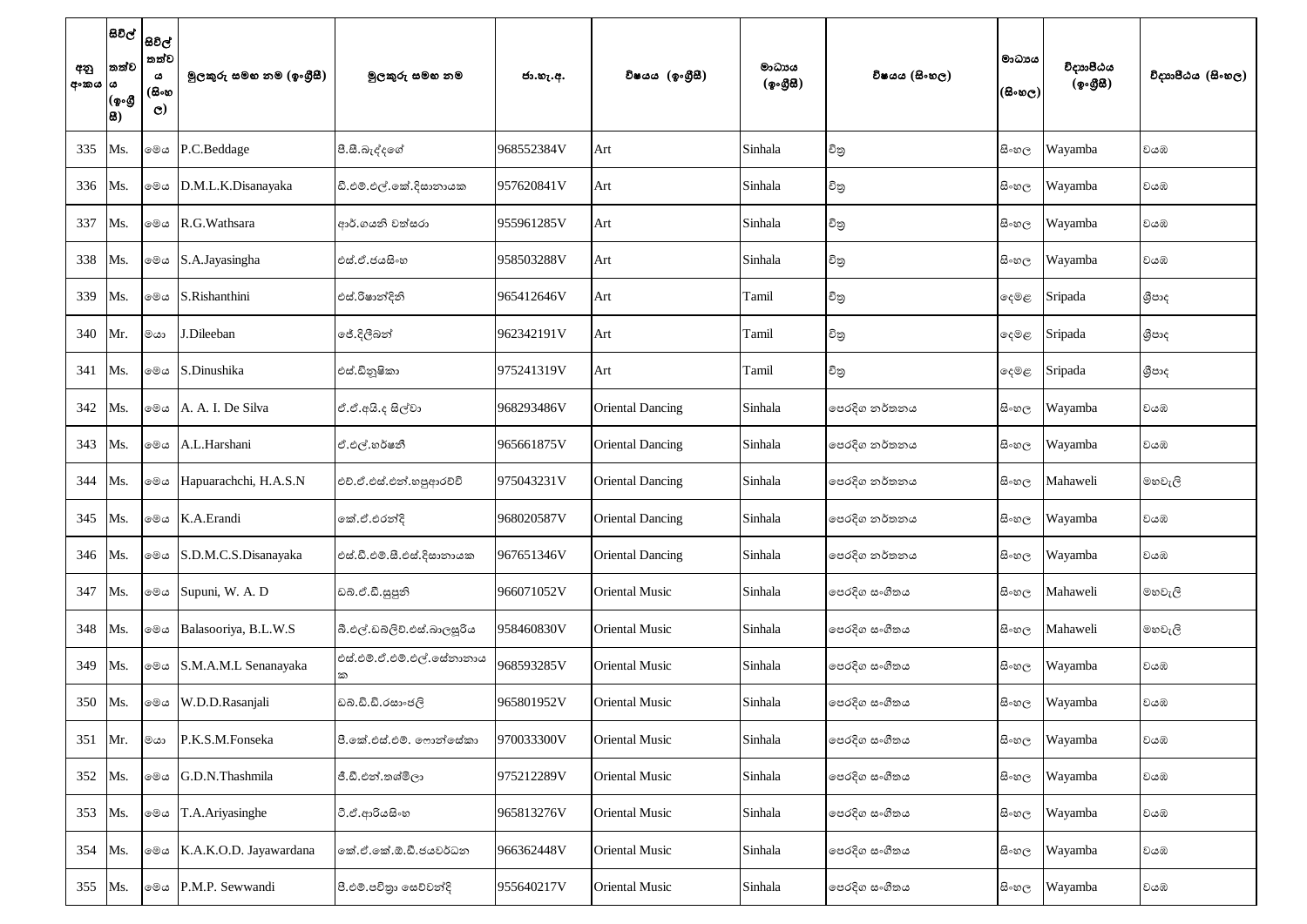| අනු<br>අංකය  ය | තත්ව<br>(ඉංගී<br>සි) | සිවිල්  <br>සවිල්  <br>තත්ව<br>ය<br>(සිංහ<br>$\mathbf{C}$ | මුලකුරු සමහ නම (ඉංගුීසී) | මූලකුරු සමහ නම                | ජා.හැ.අ.     | විෂයය (ඉංගීසී)            | මාධායය<br>(ඉංගීසී) | විෂයය (සිංහල)    | මාධාපය<br>$($ සිංහල) | විදාහපීඨය<br>(ඉංගීසී) | විදාහපීඨය (සිංහල) |
|----------------|----------------------|-----------------------------------------------------------|--------------------------|-------------------------------|--------------|---------------------------|--------------------|------------------|----------------------|-----------------------|-------------------|
| 356            | Ms.                  | මෙය                                                       | S.A.Weeramanthri         | එස්.ඒ.වීරමන්තී                | 966850434V   | <b>Oriental Music</b>     | Sinhala            | පෙරදිග සංගීතය    | සිංහල                | Wayamba               | වයඹ               |
| 357            | Ms.                  | මෙය                                                       | P.Nishitha               | පී.නිෂිතා                     | 966541962V   | <b>Carnatic Music</b>     | Tamil              | කර්ණාටක සංගීතය   | දෙමළ                 | Jaffna                | යාපනය             |
| 358            | Ms.                  | මෙය                                                       | S.Kavipriya              | එස්.කවිපියා                   | 946353078V   | <b>Carnatic Music</b>     | Tamil              | කර්ණාටක සංගීතය   | ඈමළ                  | Sripada               | ශීපාද             |
| 359            | Ms.                  | මෙය                                                       | K.J.Fernando             | කේ.ජේ.පුනාන්දු                | 968091425V   | Drama & Theatre           | Sinhala            | නාටා හා රංග කලාව | සි∘හල                | Wayamba               | වයඹ               |
| 360            | Ms.                  | මෙය                                                       | Gimhani R.A.D.           | ආර්.ඒ.ඩී.ගිම්හානි             | 199685700838 | Drama & Theatre           | Sinhala            | නාටා හා රංග කලාව | සි∘හල                | Mahaweli              | මහවැලි            |
| 361            | Mr.                  | මයා                                                       | T.I.T.Udayanga           | වී.අයි.ටී.උදය∘ග               | 961200946V   | Drama & Theatre           | Sinhala            | නාටා හා රංග කලාව | සි∘හල                | Wayamba               | වයඹ               |
| 362            | Ms.                  | මෙය                                                       | A.G.G.M. Dharmasiri      | ්.ජී.ජී.එම්. ධර්මසිරි         | 957843778V   | <b>Physical Education</b> | Sinhala            | ශාරීරික අධාහපනය  | සි∘හල                | Uva                   | ඌව                |
| 363            | Mr.                  | මයා                                                       | D.P.M.P. Rajapaksha      | ඩී.පී.එම්.පී රාජපක්ෂ          | 199701902476 | <b>Physical Education</b> | Sinhala            | ශාරීරික අධාහපනය  | සි∘හල                | Uva                   | ඌව                |
| 364            | Ms.                  | මෙය                                                       | S. A. D. Niwarthana      | එස්. ඒ. ඩී. නිවර්තනා          | 967010200V   | <b>Physical Education</b> | Sinhala            | ශාරීරික අධාහපනය  | සි∘හල                | Uva                   | ඌව                |
| 365            | Ms.                  | මෙය                                                       | W.H.Satharasingha        | ඩබ්ලිව් .එච් සතරසිංහ          | 966253797V   | <b>Physical Education</b> | Sinhala            | ශාරීරික අධාහපනය  | සි∘හල                | Uva                   | ඌව                |
| 366            | Mr.                  | මයා                                                       | N.D.P.Ranasinghe         | එන්.ඩී.පී රණසිංහ              | 960450329V   | <b>Physical Education</b> | Sinhala            | ශාරීරික අධාහපනය  | සි∘හල                | Uva                   | ඌව                |
| 367            | Ms.                  | මෙය                                                       | K.M.S.Hansamani          | කේ.එම්. සසිනිකා හංසමානි       | 199676002892 | <b>Physical Education</b> | Sinhala            | ශාරීරික අධාහපනය  | සි∘හල                | Uva                   | ඌව                |
| 368            | Ms.                  | මෙය                                                       | W.A.C.M.Dharmadasa       | ඩබ්ලිව්. ඒ.සී.එම්.ධර්මදාස     | 956682827V   | <b>Physical Education</b> | Sinhala            | ශාරීරික අධාහපනය  | සි∘හල                | Uva                   | ඌව                |
| 369            | Ms.                  | මෙය                                                       | M.N.L.Perera             | එම්.එන්.එල්.පෙරේරා            | 965440445V   | <b>Physical Education</b> | Sinhala            | ශාරීරික අධාහපනය  | සි∘හල                | Uva                   | ඌව                |
| 370            | Mr.                  | මයා                                                       | W.M.R.U.Wickramasinghe   | ඩබ්ලිව්.එම්.ආර්.යූ. විකුමසිංහ | 942250703V   | Physical Education        | Sinhala            | ශාරීරික අධාහපනය  | සි∘හල                | Uva                   | ඌව                |
| 371            | Ms.                  | මෙය                                                       | S.H.I.N. Wijayarathna    | එස් .එච්.අයි.එන් විජයරත්ත     | 966073080V   | <b>Physical Education</b> | Sinhala            | ශාරීරික අධාහපනය  | සි∘හල                | Uva                   | ඌව                |
| 372            | Mr.                  | මයා                                                       | P.V.P.M. Karunathilaka   | පී.වී.පී.එම් කරුණාතිලක        | 962321240V   | <b>Physical Education</b> | Sinhala            | ශාරීරික අධාහපනය  | සි∘හල                | Uva                   | ඌව                |
| 373            | Ms.                  | මෙය                                                       | P.B.D. Dilrukshi         | පී.බී.ඩී.දිල්රුක්ෂි           | ############ | <b>Physical Education</b> | Sinhala            | ශාරීරික අධාහපනය  | සි∘හල                | Uva                   | ඌව                |
| 374            | Ms.                  | මෙය                                                       | D.S.C.Ileperuma Arachchi | ඩී.එස්.සී.ඉලේපෙරුම ආරච්චි     | 965320954V   | <b>Physical Education</b> | Sinhala            | ශාරීරික අධාහපනය  | සි∘හල                | Nilwala               | නිල්වලා           |
| 375            | Ms.                  | මෙය                                                       | K.C.Maduwanthi           | කේ.සී.මදූවන්ති                | 956200857V   | <b>Physical Education</b> | Sinhala            | ශාරීරික අධාහපනය  | සි∘හල                | Ruhuna                | රුහුණ             |
| 376            | Ms.                  | මෙය                                                       | P.W.H.Prathibha          | පි. ඩබ්. එච්. පුතිහා          | 968072404V   | <b>Physical Education</b> | Sinhala            | ශාරීරික අධාහපනය  | සි∘හල                | Ruhuna                | රුහුණ             |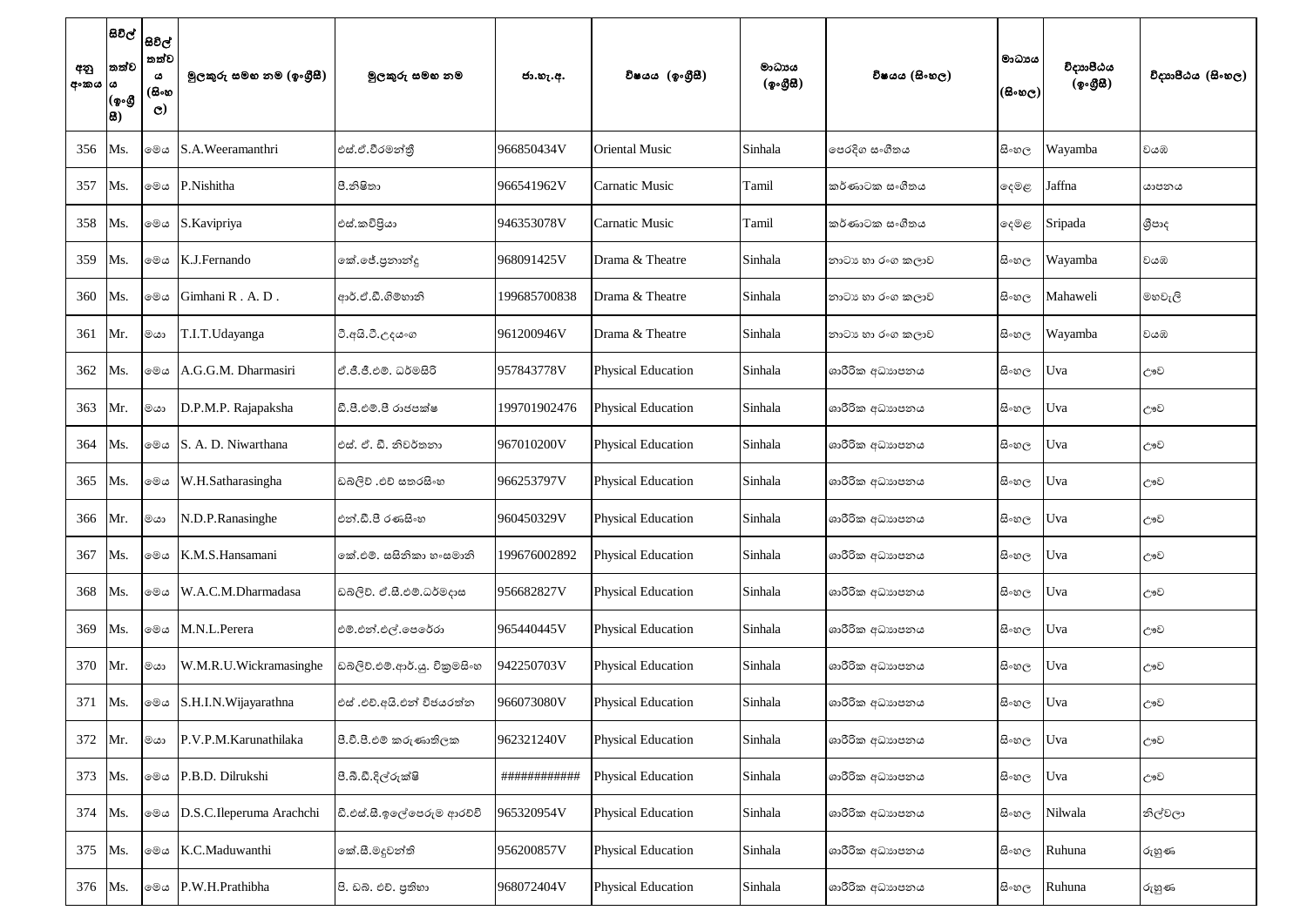| අනු<br>අංකය  ය | සිවිල්  <br> සවිල්  <br>තත්ව<br>(ඉංගී<br>සි) | තත්ව<br>ය<br>(සිංහ<br>$\mathbf{C}$ | මූලකුරු සමහ නම (ඉංගුීසී) | මූලකුරු සමහ නම                            | ජා.හැ.අ.     | විෂයය (ඉංගීසී)            | මාධායය<br>(ඉංගීසී) | විෂයය (සිංහල)     | මාධායය<br>$(\mathbb{B}\circ\mathfrak{v}_\mathbb{C})$ | විදාාාපීඨය<br>(ඉංගීසී) | විදාහපීඨය (සිංහල) |
|----------------|----------------------------------------------|------------------------------------|--------------------------|-------------------------------------------|--------------|---------------------------|--------------------|-------------------|------------------------------------------------------|------------------------|-------------------|
| 377            | Ms.                                          | මෙය                                | P.S Dammulla             | පි.එස්. දම්මුල්ල                          | 968130030V   | <b>Physical Education</b> | Sinhala            | ශාරීරික අධාහපනය   | සි∘හල                                                | Ruhuna                 | රුහුණ             |
| 378            | Ms.                                          | මෙය                                | P.D.Y.S.Tharaka          | පි.ඩී.වයි.එස්.තාරකා                       | 968463020V   | <b>Physical Education</b> | Sinhala            | ශාරීරික අධාහපනය   | සි∘හල                                                | Ruhuna                 | රුහුණ             |
| 379            | Mr.                                          | මයා                                | P. R. P. Kumara          | පී. ආර්. පී. කුමාර                        | 952153188V   | <b>Physical Education</b> | Sinhala            | ශාරීරික අධාහපනය   | සි∘හල                                                | Nilwala                | නිල්වලා           |
| 380            | Ms.                                          | මෙය                                | A. G. P. Nishadi         | ඒ. ජී. පී. නිශාදි                         | 975282244V   | <b>Physical Education</b> | Sinhala            | ශාරීරික අධාහපනය   | සි∘හල                                                | Uva                    | ඌව                |
| 381            | Ms.                                          | මෙය                                | H.M.S.K. Herath          | එච් .එම්.එස්.කේ.හේරත්                     | 965692584V   | <b>Physical Education</b> | Sinhala            | ශාරීරික අධාහපනය   | සි∘හල                                                | Uva                    | ඌව                |
| 382            | Ms.                                          | මෙය                                | A.G.U.Gunasena           | ඒ.ජී.ශූ. ගුණසේන                           | 965030417V   | <b>Physical Education</b> | Sinhala            | ශාරීරික අධාහපනය   | සි∘හල                                                | Nilwala                | නිල්වලා           |
| 383            | Ms.                                          | මෙය                                | K.Hirimuthugoda          | කේ.හිරිමුතුගොඩ                            | 968054082V   | <b>Physical Education</b> | Sinhala            | ශාරීරික අධාහපනය   | සි∘හල                                                | Nilwala                | නිල්වලා           |
| 384            | Ms.                                          | මෙය                                | W.S.R.De Silva           | ඩබ්ලිව්.එස්.ආර් ද සිල්වා                  | 967100072V   | <b>Physical Education</b> | Sinhala            | ශාරීරික අධාහපනය   | සිංහල                                                | Nilwala                | නිල්වලා           |
| 385            | Ms.                                          | මෙය                                | S.S.K.Dillimuni          | එස්.එස්.කේ.දිල්ලිමුනි                     | 975113604V   | <b>Physical Education</b> | Sinhala            | ශාරීරික අධාහපනය   | සි∘හල                                                | Nilwala                | නිල්වලා           |
| 386            | Ms.                                          | මෙය                                | T.AY.W. Thalangama       | ටී.ඒ.වයි.ඩබ්ලිව්.තලංගම                    | 965432027V   | <b>Physical Education</b> | Sinhala            | ශාරීරික අධාහපනය   | සි∘හල                                                | Nilwala                | නිල්වලා           |
| 387            | Ms.                                          | මෙය                                | R.W.D.R Sandamini        | ආර්.ඩබ්ලිව්.ඩී.ආර් සඳමිණි                 | 965741526V   | <b>Physical Education</b> | Sinhala            | ශාරීරික අධාහපනය   | සි∘හල                                                | Nilwala                | නිල්වලා           |
| 388            | Mr.                                          | මයා                                | P.K.Y.A Perera           | පී.කේ. වයි. ඒ පෙරේරා.                     | 962470742V   | <b>Physical Education</b> | Sinhala            | ශාරීරික අධාහපනය   | සි∘හල                                                | Ruhuna                 | රුහුණ             |
| 389            | Mr.                                          | මයා                                | W.M.K.B. Weerasooriya    | ඩබලිව . එම්. කේ. බී . වීරසුරිය 963603070V |              | <b>Physical Education</b> | Sinhala            | ශාරීරික අධාහපනය   | සි∘හල                                                | Nilwala                | නිල්වලා           |
| 390            | Mr.                                          | මයා                                | W.B.P Kumara             | ඩබ්.බී.පී.කුමාර.                          | 950373075V   | <b>Physical Education</b> | Sinhala            | ශාරීරික අධාහපනය   | සි∘හල                                                | Nilwala                | නිල්වලා           |
| 391            | Ms.                                          | මෙය                                | K.T.C.Vijayasiri         | කේ.ටී.සී.විජයසිරි                         | 966522186V   | <b>Physical Education</b> | Sinhala            | ශාරීරික අධාහපනය   | සි∘හල                                                | Ruhuna                 | රුහුණ             |
| 392            | Ms.                                          | මෙය                                | G.B.H Nayanthara         | ජී.බී.එච් නයන්තරා                         | 957363652V   | <b>Physical Education</b> | Sinhala            | ශාරීරික අධාහපනය   | සි∘හල                                                | Uva                    | ඌව                |
| 393            | Ms.                                          | මෙය                                | K.T.T.Bhagya             | කේ.ටී.ටී.හගාහ                             | 199662101962 | Home Economics            | Sinhala            | ගෘහ ආර්ථික විදාහව | සි∘හල                                                | Ruhuna                 | රුහුණ             |
| 394            | Ms.                                          | මෙය                                | R.M.A.S.Rathnayaka       | ආර්.එම්.ඒ.එස්.රත්නායක                     | 966032987V   | Home Economics            | Sinhala            | ගෘහ ආර්ථික විදාහව | සි∘හල                                                | Ruhuna                 | රුහුණ             |
| 395            | Ms.                                          | මෙය                                | W.A.D.Hansi              | ඩබ්.ඒ.ඩී.හංසි                             | 966700220V   | Home Economics            | Sinhala            | ගෘහ ආර්ථික විදාහව | සි∘හල                                                | Ruhuna                 | රුහුණ             |
| 396            | Ms.                                          | මෙය                                | L.R.T.K.Kularathna       | එල්.ආර්.ටී.කේ.කුලරත්න                     | 957443400V   | Home Economics            | Sinhala            | ගෘහ ආර්ථික විදාහව | සි∘හල                                                | Ruhuna                 | රුහුණ             |
| 397            | Ms.                                          | මෙය                                | A.A.N.Priyangani         | ඒ.ඒ.එන්.පියංගනී                           | 967890030V   | Home Economics            | Sinhala            | ගෘහ ආර්ථික විදාහව | සි∘හල                                                | Ruhuna                 | රුහුණ             |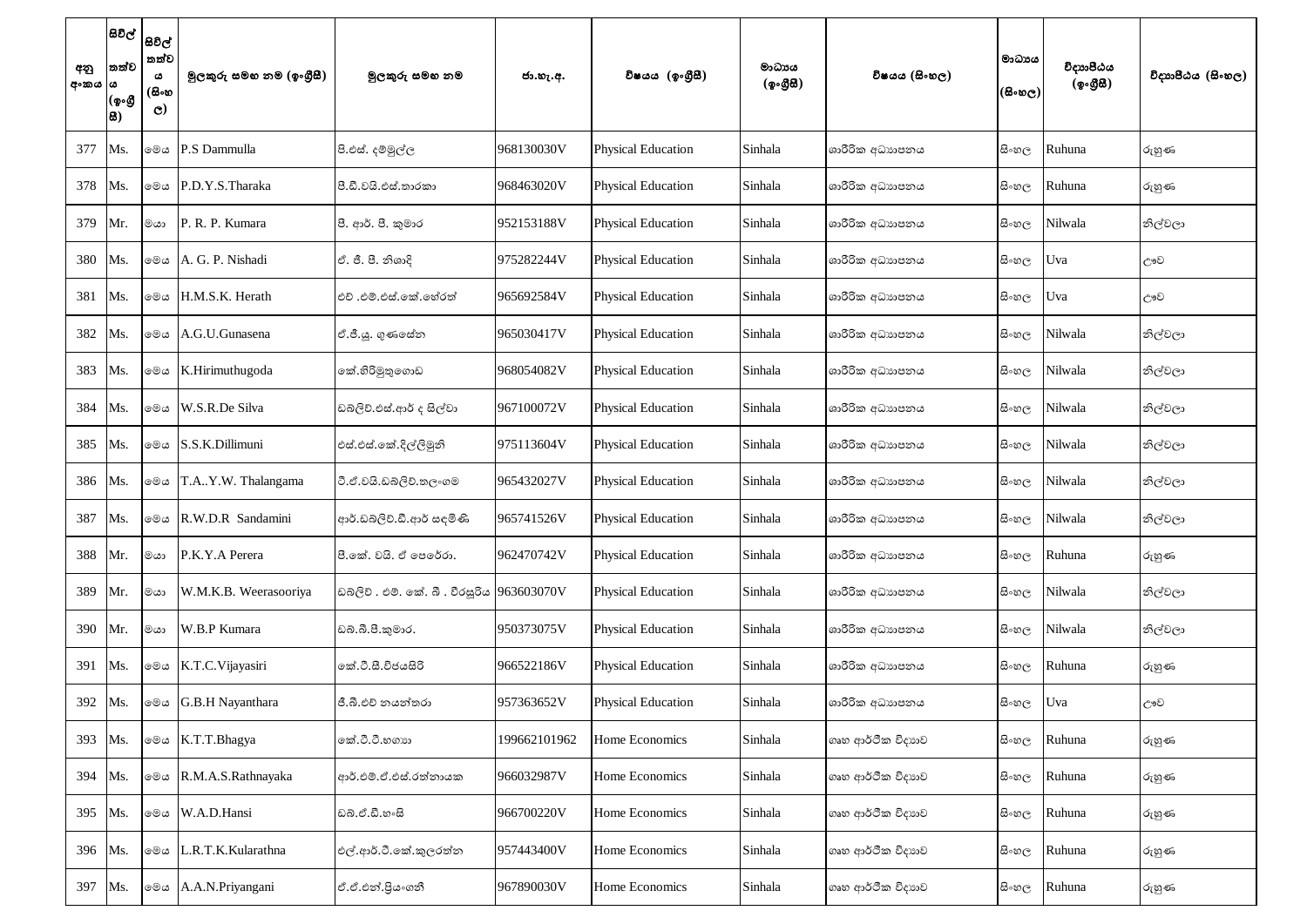| අනු<br>අංකය  ය | තත්ව<br>(ඉංගී<br>සි) | සිවිල්  <br>සවිල්  <br>තත්ව<br>ය<br>(සිංහ<br>$\mathbf{C}$ | මූලකුරු සමහ නම (ඉංගුීසී) | මූලකුරු සමහ නම                 | ජා.හැ.අ.   | විෂයය (ඉංගීුසී)                             | මාධායය<br>(ඉංගීසි) | විෂයය (සිංහල)                   | ්මාධායය<br>(සිංහල) | විදාාාපීඨය<br>(ඉංගීසී) | විදාහපීඨය (සිංහල) |
|----------------|----------------------|-----------------------------------------------------------|--------------------------|--------------------------------|------------|---------------------------------------------|--------------------|---------------------------------|--------------------|------------------------|-------------------|
| 398            | Ms.                  | මෙය                                                       | K.R.M.Kalavila           | කේ.ආර්.එම්.කාලවිල              | 968382934V | Home Economics                              | Sinhala            | ගෘහ ආර්ථික විදාහව               | සි∘හල              | Ruhuna                 | රුහුණ             |
| 399            | Ms.                  | මෙය                                                       | W.T.S.Fernando           | ඩබ්. ටී. එස්. පුනාන්දු         | 965581707V | Home Economics                              | Sinhala            | ගෘහ ආර්ථික විදාහව               | සි∘හල              | Ruhuna                 | රුහුණ             |
| 400            | Ms.                  | මෙය                                                       | B.K.K.S.Wickramasinghe   | බී.කේ.කේ.එස්.විකුමසිංහ         | 945752513V | Home Economics                              | Sinhala            | ගෘහ ආර්ථික විදාහව               | සි∘හල              | Ruhuna                 | රුහුණ             |
| 401            | Ms.                  | මෙය                                                       | I.S.Ranaweera            | අයි.එස්.රණවීර                  | 958443838V | Home Economics                              | Sinhala            | ගෘහ ආර්ථික විදාහව               | සි∘හල              | Ruhuna                 | රුහුණ             |
| 402            | Ms.                  | මෙය                                                       | P.N.P. Rodrigo           | පී.එන්.පී.රුදිගෝ               | 948372100V | Home Economics                              | Sinhala            | ගෘහ ආර්ථික විදාහව               | සි∘හල              | Ruhuna                 | රුහුණ             |
| 403            | Ms.                  | මෙය                                                       | M.A.A.Sathsarani         | එම්.ඒ.අංජලී සත්සරණි            | 957893945V | Home Economics                              | Sinhala            | ගෘහ ආර්ථික විදාහව               | සි∘හල              | Ruhuna                 | රුහුණ             |
| 404            | Ms.                  | මෙය                                                       | U.J. Rashmi Narmada      | ශු.ජේ.රශ්මි නර්මදා.            | 966201223V | Home Economics                              | Sinhala            | ගෘහ ආර්ථික විදාහව               | සි∘හල              | Ruhuna                 | රුහුණ             |
| 405            | Ms.                  | මෙය                                                       | J.K.H.Prasadika          | මේ.කේ.එච්.පුසාදිකා             | 956303141V | Home Economics                              | Sinhala            | ගෘහ ආර්ථික විදාහව               | සි∘හල              | Ruhuna                 | රුහුණ             |
| 406            | Ms.                  | මෙය                                                       | M.A.F Safra              | එම්.ඒ.එෆ්.සෆ්රා                | 968501348V | Home Economics                              | Tamil              | ගෘහ ආර්ථික විදාහව               | ඈමළ                | Dharga Nagar           | දර්ගා නගර්        |
| 407            | Ms.                  | මෙය                                                       | B.F.Shahidha             | බී.එෆ්.ශාහිදා                  | 966462701V | Home Economics                              | Tamil              | ගෘහ ආර්ථික විදාහව               | ඈමළ                | Dharga Nagar           | දර්ගා නගර්        |
| 408            | Ms.                  | මෙය                                                       | M.N.F. Shafna            | එම්.එන්.එෆ්.ෂෆ්නා              | 967880744V | Home Economics                              | Tamil              | ගෘහ ආර්ථික විදාහව               | ඈමළ                | Dharga Nagar           | දර්ගා නගර්        |
| 409            | Mr.                  | මයා                                                       | D.A.D.S.Swarna           | ඩි.ඒ.ඩි.එස්.ස්වර්ණ             | 953503956V | Agri & Food Technology                      | Sinhala            | කෘෂි හා ආහාර තාක්ෂණය            | සි∘හල              | Pulathisipura          | පුලතිසිපුර        |
| 410            | Ms.                  | මෙය                                                       | K.R.R.Kularathna         | කේ.ආර්.ආර්.කුලරත්න             | 968323890V | Agri & Food Technology                      | Sinhala            | කෘෂි හා ආහාර තාක්ෂණය            | සි∘හල              | Pulathisipura          | පුලතිසිපුර        |
| 411            | Ms.                  | මෙය                                                       | D.L.S.Madhushani         | ඩී.එල්.එස්.මධූෂානි             | 965871373V | Agri & Food Technology                      | Sinhala            | කෘෂි හා ආහාර තාක්ෂණය            | සි∘හල              | Pulathisipura          | පුලතිසිපුර        |
| 412            | Ms.                  | මෙය                                                       | S.R.P. Kumarasingha      | එස්.ආර්.පී.කුමාරසිංහ           | 967320145V | Agri & Food Technology                      | Sinhala            | කෘෂි හා ආහාර තාක්ෂණය            | සි∘හල              | Pulathisipura          | පුලතිසිපුර        |
| 413            | Ms.                  | මෙය                                                       | C.S. Gunarathna          | සී.එස්.ගුණරත්න                 | 965862129V | Agri & Food Technology                      | Sinhala            | කෘෂි හා ආහාර තාක්ෂණය            | සි∘හල              | Pulathisipura          | පුලතිසිපුර        |
| 414            | Ms.                  | මෙය                                                       | P.P.Dilrukshi            | පී.පී.දිල්රුක්ෂි               | 965682147V | Agri & Food Technology                      | Sinhala            | කෘෂි හා ආහාර තාක්ෂණය            | සි∘හල              | Pulathisipura          | පුලතිසිපුර        |
| 415            | Ms.                  | මෙය                                                       | R. K.R. L. Ramanayaka    | ආර්.කේ.ආර්.එල්.රාමනායක         | 965801634V | Information<br>Communication                | English            | තොරතුරු හා සන්නිවේදන<br>තාක්ෂණය | ඉංගුිසි            | Maharagama             | මහරගම             |
| 416            | Ms.                  | මෙය                                                       | A.B.S.Sumuduni           | ඒ.බී.එස්.සුමූදූනී              | 966550082V | Thormalon <sup>v</sup><br>Communication     | English            | තොරතුරු හා සන්නිවේදන<br>තාක්ෂණය | ඉංගුිසි            | Ruwanpura              | රුවන්පුර          |
| 417            | Ms.                  | මෙය                                                       | S.D.P.M.Priyadarshani    | එස්.ඩී.පී.එම්.පියදර්ශනී        | 967221686V | Thormalon <sup>"</sup><br>Communication     | English            | තොරතුරු හා සන්නිවේදන<br>තාක්ෂණය | ඉංගීසි             | Ruwanpura              | රුවන්පුර          |
| 418            | Ms.                  | මෙය                                                       | K.A.S.N. Karunanayake    | ෙක්. ඒ. එස්. එන්.<br>කරුණානායක | 965072942V | Thormalon"<br>Communication<br>The chnolaay | English            | තොරතුරු හා සන්නිවේදන<br>තාක්ෂණය | ඉ∘ගීුසි            | Ruwanpura              | රුවන්පුර          |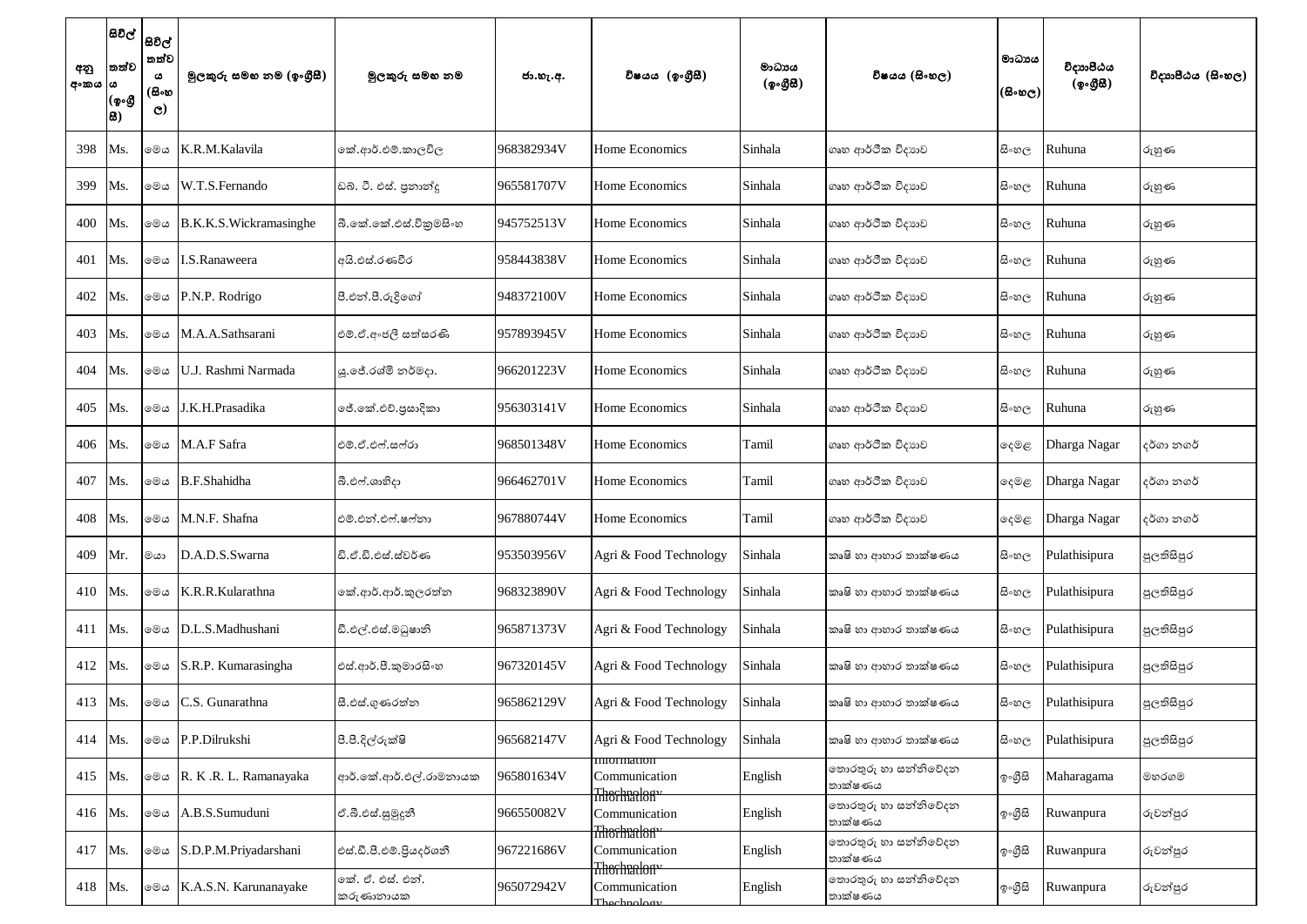| අනු<br>අංකය  ය | සිවිල්  <br>තත්ව<br>(ඉංගී<br>品) | සිවිල්<br>තත්ව<br>ය<br>(සිංහ<br>$\mathbf{C}$ | මූලකුරු සමහ නම (ඉංගීුසී) | මූලකුරු සමහ නම                        | ජා.හැ.අ.     | විෂයය (ඉංගීසී)                                         | මාධාපය<br>(ඉංගීසී) | විෂයය (සිංහල)                   | මාධායය<br>(සිංහල) | විදාහපීඨය<br>(ඉංගීසී) | විදාහපීඨය (සිංහල) |
|----------------|---------------------------------|----------------------------------------------|--------------------------|---------------------------------------|--------------|--------------------------------------------------------|--------------------|---------------------------------|-------------------|-----------------------|-------------------|
| 419            | Ms.                             | මෙය                                          | P.H. Waduwawala          | පී.එච්. වඩුවාවල                       | 966760060V   | <b>Information</b><br>Communication                    | English            | තොරතුරු හා සන්නිවේදන<br>තාක්ෂණය | ඉංගීසි            | Ruwanpura             | රුවන්පුර          |
| 420            | Ms.                             | මෙය                                          | H.P.N.A Pathmasiri       | එච්.පී.එන්.ඒ.පත්මසිරි                 | 966560878V   | Thormalon<br>Communication<br>Thormalon <sup>v</sup>   | English            | තොරතුරු හා සන්නිවේදන<br>තාක්ෂණය | ඉංගුිසි           | Ruwanpura             | රුවන්පුර          |
| 421            | Ms.                             | මෙය                                          | W.S.Geethma              | ඩබ්.එස්. ගීත්මා                       | 967250325V   | Communication<br>Thorhialon <sup>v</sup>               | English            | තොරතුරු හා සන්නිවේදන<br>තාක්ෂණය | ඉංගීසි            | Pasdunrata            | පස්දුන්රට         |
| 422            | Ms.                             | මෙය                                          | A.M.S Pathirana          | ඒ. එම්. එස්. පතිරණ                    | 199664801633 | Communication<br>Theshralon"                           | English            | තොරතුරු හා සන්නිවේදන<br>තාක්ෂණය | ඉංගීසි            | Pasdunrata            | පස්දූන්රට         |
| 423            | Ms.                             | මෙය                                          | K.L.P.S.Perera           | කේ.එල්.පී.එස්.පෙරේරා                  | 968420933V   | Communication<br>Theshralon"                           | English            | තොරතුරු හා සන්නිවේදන<br>තාක්ෂණය | ඉංගුිසි           | Pasdunrata            | පස්දුන්රට         |
| 424            | Ms.                             | මෙය                                          | M.G.G.C.Subhashini       | එම්.ජී.ජී.සී.සුභාෂිනී                 | 968262920V   | Communication<br>Thorhialon <sup>v</sup>               | English            | තොරතුරු හා සන්නිවේදන<br>තාක්ෂණය | ඉංගුිසි           | Pasdunrata            | පස්දුන්රට         |
| 425            | Ms.                             | මෙය                                          | M.R.F.Shahani            | එම්. ආර්. එෆ් ෂාහානි                  | 968512188V   | Communication<br>Thormalon <sup>v</sup>                | English            | තොරතුරු හා සන්නිවේදන<br>තාක්ෂණය | ඉංගුිසි           | Pasdunrata            | පස්දූන්රට         |
| 426            | Mr.                             | මයා                                          | L.Manojen                | එල්.මතෝජන්                            | 961461561V   | Communication<br>Thormalony                            | English            | තොරතුරු හා සන්නිවේදන<br>තාක්ෂණය | ඉංගුිසි           | Maharagama            | මහරගම             |
| 427            | Ms.                             | මෙය                                          | I.S. Rathnayake          | අයි.එස්. රත්නායක                      | 968220659V   | Communication<br>Thechnalon <sup>v</sup>               | English            | තොරතුරු හා සන්නිවේදන<br>තාක්ෂණය | ඉංගීසි            | Ruwanpura             | රුවන්පුර          |
| 428            | Ms.                             | මෙය                                          | R.P.D.T.P.Rajapaksha     | ආර්.පී.ඩී.ටී.පී.රාජපක්ෂ               | 975053415V   | Communication                                          | English            | තොරතුරු හා සන්නිවේදන<br>තාක්ෂණය | ඉංගීසි            | Maharagama            | මහරගම             |
| 429            | Ms.                             | මෙය                                          | K. K.T. Madhavika        | නේ.කේ තරංගි මාධවිකා                   | 199656902118 | Thormalon"<br>Communication<br>Thormalon <sup>y</sup>  | English            | තොරතුරු හා සන්නිවේදන<br>තාක්ෂණය | ඉංගීසි            | Maharagama            | මහරගම             |
| 430            | Ms.                             | මෙය                                          | <b>S.R.</b> Hendanamage  | එස්. ආර්. හෙන්දානමගේ                  | 965501274V   | Communication<br>Thechnalon <sup>y</sup>               | English            | තොරතුරු හා සන්නිවේදන<br>තාක්ෂණය | ඉංගීසි            | Pasdunrata            | පස්දුන්රට         |
| 431            | Ms.                             | මෙය                                          | S.H.A.Sandamali          | එස්.එච්.අනුත්තරා සදමාලි               | 967393169V   | Communication                                          | English            | තොරතුරු හා සන්නිවේදන<br>තාක්ෂණය | ඉංගීසි            | Ruwanpura             | රුවන්පුර          |
| 432            | Ms.                             | මෙය                                          | S.M.S.U.Senanayaka       | එස්.එම්.එස් උදාරි සේනානායක 965531980V |              | Thormalon<br>Communication                             | English            | තොරතුරු හා සන්නිවේදන<br>තාක්ෂණය | ඉංගුිසි           | Pasdunrata            | පස්දුන්රට         |
| 433            | Ms.                             | මෙය                                          | K.H.M.N.W.Gunawardana.   | කේ.එච්.එම්.නිමන්ති වත්සලා<br>ගුණවර්ධන | 957183883V   | Thormalon"<br>Communication<br>Thorhialon <sup>v</sup> | English            | තොරතුරු හා සන්නිවේදන<br>තාක්ෂණය | ඉංගීසි            | Ruwanpura             | රුවන්පුර          |
| 434            | Mr.                             | මයා                                          | N.C.K.Cooray             | එන්.සී.කේ.කුරේ                        | 933301591V   | Communication<br>Thoshnalon <sup>y</sup>               | English            | තොරතුරු හා සන්නිවේදන<br>තාක්ෂණය | ඉංගීසි            | Ruwanpura             | රුවන්පුර          |
| 435            | Ms.                             | මෙය                                          | P. B. L. Fernando        | 8ි. බී. එල්. පුනාන්දු                 | 956552192V   | Communication                                          | English            | තොරතුරු හා සන්නිවේදන<br>තාක්ෂණය | ඉංගීසි            | Ruwanpura             | රුවන්පුර          |
| 436            | Mr.                             | මයා                                          | G.G.A.R.Ugunasegara      | ජී.ජී.ඒ.ආර්.යූ. ගුණසේකර               | 951500348V   | Thoshpalony<br>Communication                           | English            | තොරතුරු හා සන්නිවේදන<br>තාක්ෂණය | ඉංගීසි            | Maharagama            | මහරගම             |
| 437            | Mr.                             | මයා                                          | R.R.S.J. De Silva        | ආර්. ආර්. එස්. ජේ. ද සිල්වා           | 922272174V   | Thorhialon <sup>v</sup><br>Communication               | English            | තොරතුරු හා සන්නිවේදන<br>තාක්ෂණය | ඉංගීසි            | Maharagama            | මහරගම             |
| 438            | Mr.                             | මයා                                          | B.A.D.S.Sumanasekara     | බී. ඒ. ඩී. එස්. සුමනසේකර              | 932071169V   | Thormalon"<br>Communication<br>تەملەممەت<br>تەملە      | English            | තොරතුරු හා සන්නිවේදන<br>තාක්ෂණය | ඉංගීසි            | Maharagama            | මහරගම             |
| 439            | Ms.                             | මෙය                                          | Hilma M.H.F              | එම්. එච්. එෆ් හිල්මා                  | 968242105V   | Second Language Tamil                                  |                    | දෙවනබස දෙමළ                     |                   | Mahaweli              | මහවැලි            |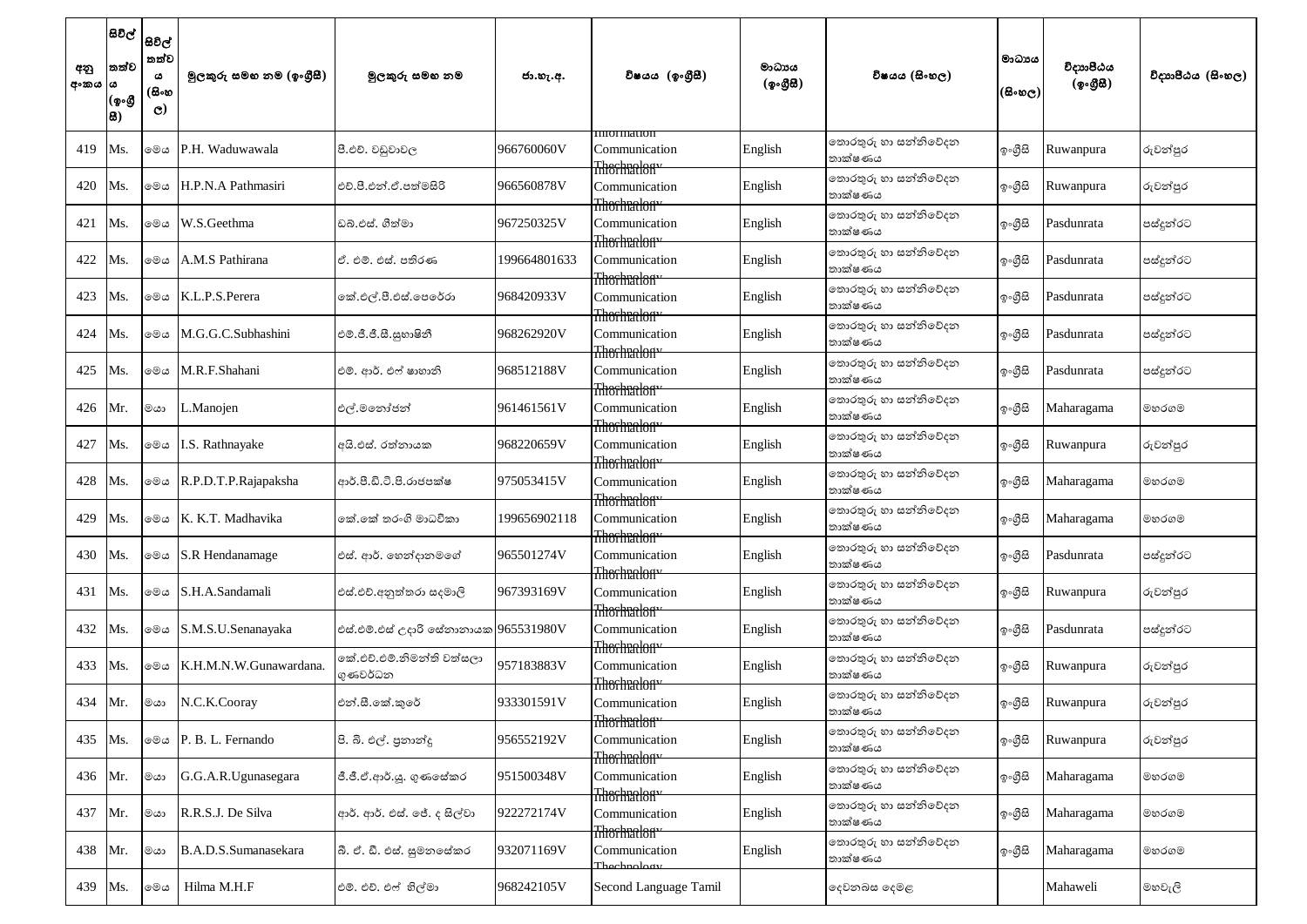| අනු<br>  අංකය  ය | තත්ව<br>(ඉංගී<br>සි) | සිවිල්  <br>සවිල්  <br>තත්ව<br>ය<br>(සිංහ<br>$\mathbf{C}$ | මූලකුරු සමහ නම (ඉංගීසී) | මූලකුරු සමහ නම                          | ජා.හැ.අ.   | විෂයය (ඉංගීසී)          | මාධායය<br>(ඉංගීසී) | විෂයය (සිංහල) | මාධායය<br>(සිංහල) | විදාහපීඨය<br>(ඉංගීසී) | විදාහපීඨය (සිංහල) |
|------------------|----------------------|-----------------------------------------------------------|-------------------------|-----------------------------------------|------------|-------------------------|--------------------|---------------|-------------------|-----------------------|-------------------|
| 440              | Ms.                  | මෙය                                                       | Ifra, M.Y.A.F           | එම්. වයි. ඒ. එෆ්. ඉෆ්රා                 | 967001880V | Second Language Tamil   |                    | දෙවනබස දෙමළ   |                   | Mahaweli              | මහවැලි            |
| 441              | Ms.                  | මෙය                                                       | A.S.Ilma                | ඒ.එස්. ඉල්මා                            | 965011498V | Second Language Tamil   |                    | දෙවනබස දෙමළ   |                   | Mahaweli              | මහවැලි            |
| 442              | Ms.                  | මෙය                                                       | Rusdha, A.R.F.          | ඒ.ආර්.ඵෆ්.රුස්දා                        | 966472995V | Second Language Tamil   |                    | දෙවනබස දෙමළ   |                   | Mahaweli              | මහවැලි            |
| 443              | Ms.                  | මෙය                                                       | N.Suwanthini            | එන්.සුවන්තිනි                           | 966401621V | Second Language Tamil   |                    | දෙවනබස දෙමළ   |                   | Vavuniya              | වවුනියාව          |
| 444              | Ms.                  | මෙය                                                       | Fathima Sahlina, M. S.  | එම්.ඔස්.පාතිමා සහ්ලිනා                  | 956742900V | Second Language Tamil   |                    | දෙවනබස දෙමළ   |                   | Mahaweli              | මහවැලි            |
| 445              | Ms.                  | මෙය                                                       | L.A.I Sewwandi          | එල්.ඒ.අයි.සෙව්වන්දි                     | 956402751V | Second Language Sinhala |                    | දෙවනබස සිංහල  |                   | Mahaweli              | මහවැලි            |
| 446              | Ms.                  | මෙය                                                       | R.P.L.C. Rajapaksha     | ආර්.පී.එල්.සී.රාජපක්ෂ                   | 967880906V | Second Language Sinhala |                    | දෙවනබස සිංහල  |                   | Maharagama            | මහරගම             |
| 447              | Ms.                  | මෙය                                                       | N. A. W. Chamari        | එන්.ඒ.ඩබ්ලිව්.චමරි                      | 966940166V | Second Language Sinhala |                    | දෙවනබස සිංහල  |                   | Maharagama            | මහරගම             |
| 448              | Ms.                  | මෙය                                                       | L.L.N.Lakshani          | එල්.එල්.එන්.ලක්ෂාණි                     | 958232772V | Second Language Sinhala |                    | දෙවනබස සිංහල  |                   | Maharagama            | මහරගම             |
| 449              | Ms.                  | මෙය                                                       | H.T.P. Madushika        | එච්.ටී.පි.මධුෂිකා                       | 965080554V | Second Language Sinhala |                    | දෙවනබස සිංහල  |                   | Maharagama            | මහරගම             |
| 450              | Ms.                  | මෙය                                                       | G. S.Chathurangani      | ජී.එස්.චතුරංගනි                         | 938541949V | Second Language Sinhala |                    | දෙවනබස සිංහල  |                   | Maharagama            | මහරගම             |
| 451              | Ms.                  | මෙය                                                       | A.N.N. Niriella         | ඒ.එන්.එන්.නිරිඇල්ල                      | 967081248V | Second Language Sinhala |                    | දෙවනබස සිංහල  |                   | Maharagama            | මහරගම             |
| 452              | Ms.                  | මෙය                                                       | W.A.P.S. Fonseka        | ඩබ්ලිව්.ඒ.පී.එස්.ෆොන්සේකා               | 967581283V | Second Language Sinhala |                    | දෙවනබස සිංහල  |                   | Maharagama            | මහරගම             |
| 453              | Ms.                  | මෙය                                                       | A. Wathsala Sujani      | ඒ.ඩබ්.සූජානි                            | 967211290V | Second Language Sinhala |                    | දෙවනබස සිංහල  |                   | Maharagama            | මහරගම             |
| 454              | Ms.                  | මෙය                                                       | M.A. D. Subashini       | එම්.ඒ.ඩී.සුහාෂිනි                       | 967161535V | Second Language Sinhala |                    | දෙවනබස සිංහල  |                   | Maharagama            | මහරගම             |
| 455              | Ms.                  | මෙය                                                       | M. K. Imasha Tharangani | එම්.කේ.ඉමාෂා තරංගනී                     | 967501670V | Second Language Sinhala |                    | දෙවනබස සිංහල  |                   | Maharagama            | මහරගම             |
| 456              | Ms.                  | මෙය                                                       | I. M. Weerasingha       | අයි.එම්.වීරසිංහ                         | 956371643V | Second Language Sinhala |                    | දෙවනබස සිංහල  |                   | Maharagama            | මහරගම             |
| 457              | Ms.                  | මෙය                                                       | E. D. Thamara           | ඊ.ඩී.තමාරා                              | 968532138V | Second Language Sinhala |                    | දෙවනබස සිංහල  |                   | Maharagama            | මහරගම             |
| 458              | Ms.                  | මෙය                                                       | W.G.Anuththara          | ඩබ්ලි.ජී.අනුත්තරා                       | 966710594V | Second Language Sinhala |                    | දෙවනබස සිංහල  |                   | Maharagama            | මහරගම             |
| 459              | Ms.                  | මෙය                                                       | W.M.P.V. Jayasekara     | ඩබ්ලිව්.එම්.පූර්ණිමා විරාජිනී<br>ජයසේකර | 957691188V | Second Language Sinhala |                    | දෙවනබස සිංහල  |                   | Wayamba               | වයඹ               |
| 460              | Ms.                  | මෙය                                                       | W.P.S.P. Fernando       | ඩබ්.පී.එස්.පී.පුනාන්දු                  | 967080594V | Second Language Sinhala |                    | දෙවනබස සිංහල  |                   | Wayamba               | වයඹ               |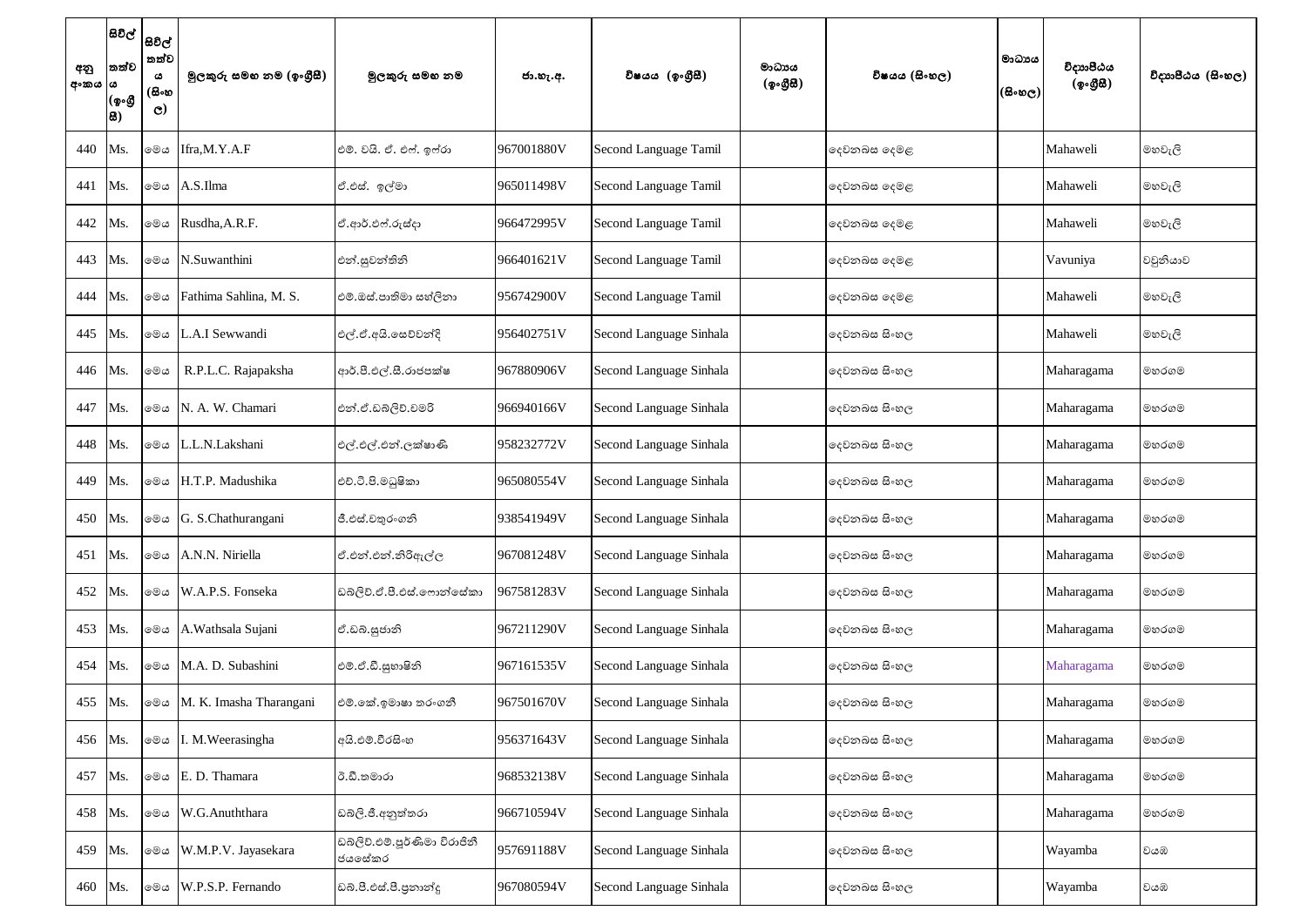| අනු<br>අංකය  ය | තත්ව<br>(ඉංගී<br>සි) | සිවිල්  <br>සවිල්  <br>තත්ව<br>ය<br>(සිංහ<br>$\mathbf{C}$ | මූලකුරු සමහ නම (ඉංගුීසී) | මූලකුරු සමහ නම             | ජා.හැ.අ.     | විෂයය (ඉංගීසී)           | මාධායය<br>(ඉංගීසී) | විෂයය (සිංහල) | මාධායය<br>(සිංහල)' | විදාහපීඨය<br>(ඉංගීසී) | විදාහපීඨය (සිංහල) |
|----------------|----------------------|-----------------------------------------------------------|--------------------------|----------------------------|--------------|--------------------------|--------------------|---------------|--------------------|-----------------------|-------------------|
| 461            | Ms.                  | මෙය                                                       | B.L.A.J. Fernando        | බී.එල්.ඒ.ජේ.පුනාන්දු       | 967931209V   | Second Language Sinhala  |                    | දෙවනබස සිංහල  |                    | Wayamba               | වයඹ               |
| 462            | Ms.                  | මෙය                                                       | A.N. Weerakkodu          | ඒ.එන්.වීරක්කොඩි            | 936901913V   | Second Language Sinhala  |                    | දෙවනබස සිංහල  |                    | Maharagama            | මහරගම             |
| 463            | Ms.                  | මෙය                                                       | W. C. M. Kumari          | ඩබ්ලිව්.සී.එම්.කුමාරි      | 199570603012 | Second Language Sinhala  |                    | දෙවනබස සිංහල  |                    | Maharagama            | මහරගම             |
| 464            | Ms.                  | මෙය                                                       | W.P.G. Malshani          | ඩබ්ලිව්.පී.ගීතිකා මල්ෂානි  | 955062698V   | Second Language Sinhala  |                    | දෙවනබස සිංහල  |                    | Maharagama            | මහරගම             |
| 465            | Ms.                  | මෙය                                                       | W.M.M.M.Wanasinghe       | ඩබ්ලිව්.එම්.එම්.එම්.වනසිංහ | 957662331V   | <b>Special Education</b> | Sinhala            | විශේෂ අධාහපනය | සි∘හල              | Hapitigama            | හාපිටිගම          |
| 466            | Ms.                  | මෙය                                                       | H.A.T.D.Jayawardhana     | එච්.ඒ.ටී.ඩී.ජයවර්ධන        | 968114123V   | Special Education        | Sinhala            | විශේෂ අධාහපනය | සිංහල              | Hapitigama            | හාපිටිගම          |
| 467            | Ms.                  | මෙය                                                       | H.V.P.Kalpani            | එච්.වී.පී.කල්පනි           | 955510224V   | Special Education        | Sinhala            | විශේෂ අධාහපනය | සි∘හල              | Maharagama            | මහරගම             |
| 468            | Ms.                  | මෙය                                                       | W.J.H.Wickramarachchi    | ඩබ්ලිව්.ජේ.එච්.විකුමාරච්චි | 968271350V   | Special Education        | Sinhala            | විශේෂ අධාහපනය | සිංහල              | Hapitigama            | හාපිටිගම          |
| 469            | Ms.                  | මෙය                                                       | Y.M.Madhumali            | වයි.එම්.මධුමාලි            | 968114190V   | <b>Special Education</b> | Sinhala            | විශේෂ අධාහපනය | සි∘හල              | Hapitigama            | හාපිටිගම          |
| 470            | Ms.                  | මෙය                                                       | M.A.M.Malshani           | එම්.ඒ.එම්.මල්ෂානි          | 975103510V   | Special Education        | Sinhala            | විශේෂ අධාහපනය | සි∘හල              | Hapitigama            | හාපිටිගම          |
| 471            | Ms.                  | මෙය                                                       | K.K.V.A.Piyumika         | කේ.කේ.වී.ඒ.පියුමිකා        | 966112441V   | <b>Special Education</b> | Sinhala            | විශේෂ අධාහපනය | සි∘හල              | Maharagama            | මහරගම             |
| 472            | Ms.                  | මෙය                                                       | K. L. N.Madushani        | කේ.එල්.එන්.මදුශානි         | 968404105V   | Special Education        | Sinhala            | විශේෂ අධාහපනය | සි∘හල              | Maharagama            | මහරගම             |
| 473            | Ms.                  | මෙය                                                       | S.K.B.C.Arunika          | එස්.කේ.බී.සී.අරුණිකා       | 199671001214 | <b>Special Education</b> | Sinhala            | විශේෂ අධාහපනය | සි∘හල              | Hapitigama            | හාපිටිගම          |
| 474            | Ms.                  | මෙය                                                       | U.H.A.S.Dilrukshi        | ශු.එච්.ඒ.එස්.දිල්රුක්ෂි    | 199462503448 | <b>Special Education</b> | Sinhala            | විශේෂ අධාහපනය | සි∘හල              | Hapitigama            | හාපිටිගම          |
| 475            | Ms.                  | මෙය                                                       | B.G.Y.V.Herath           | බී.ජී.යමුනා විනෝදනී හේරත්  | 956162858V   | <b>Special Education</b> | Sinhala            | විශේෂ අධාහපනය | සි∘හල              | Maharagama            | මහරගම             |
| 476            | Ms.                  | මෙය                                                       | W.W.A.K.Madushani        | ඩබ්.ඩබ්.ඒ.කේ.මධුෂානි       | 199752800136 | <b>Special Education</b> | Sinhala            | විශේෂ අධාහපනය | සි∘හල              | Maharagama            | මහරගම             |
| 477            | Ms.                  | මෙය                                                       | R.M.T.Imalka             | ආර්.එම්.ටී.ඉමල්කා          | 967770728V   | Special Education        | Sinhala            | විශේෂ අධාහපනය | සි∘හල              | Maharagama            | මහරගම             |
| 478            | Ms.                  | මෙය                                                       | W.A.T.Wathsala           | ඩබ්ලිව්.ඒ.ටී.වත්සලා        | 967080233V   | <b>Special Education</b> | Sinhala            | විශේෂ අධාහපනය | සි∘හල              | Hapitigama            | හාපිටිගම          |
| 479            | Ms.                  | මෙය                                                       | D.D.N.Kumari             | ඩී.ඩී.එන්.කුමාරි           | 956921449V   | <b>Special Education</b> | Sinhala            | විශේෂ අධාහපනය | සි∘හල              | Hapitigama            | හාපිටිගම          |
| 480            | Mr.                  | මයා                                                       | W.V.T.Madhusanka         | ඩබ්ලිව්.වී.ටී.මධුශංක       | 199428603004 | <b>Special Education</b> | Sinhala            | විශේෂ අධාහපනය | සි∘හල              | Hapitigama            | හාපිටිගම          |
| 481            | Mr.                  | මයා                                                       | D.A.G.Madusanka          | ඩී.ඒ.ජී.මදූසංඛ             | 963503164V   | <b>Special Education</b> | Sinhala            | විශේෂ අධාහපනය | සි∘හල              | Hapitigama            | හාපිටිගම          |